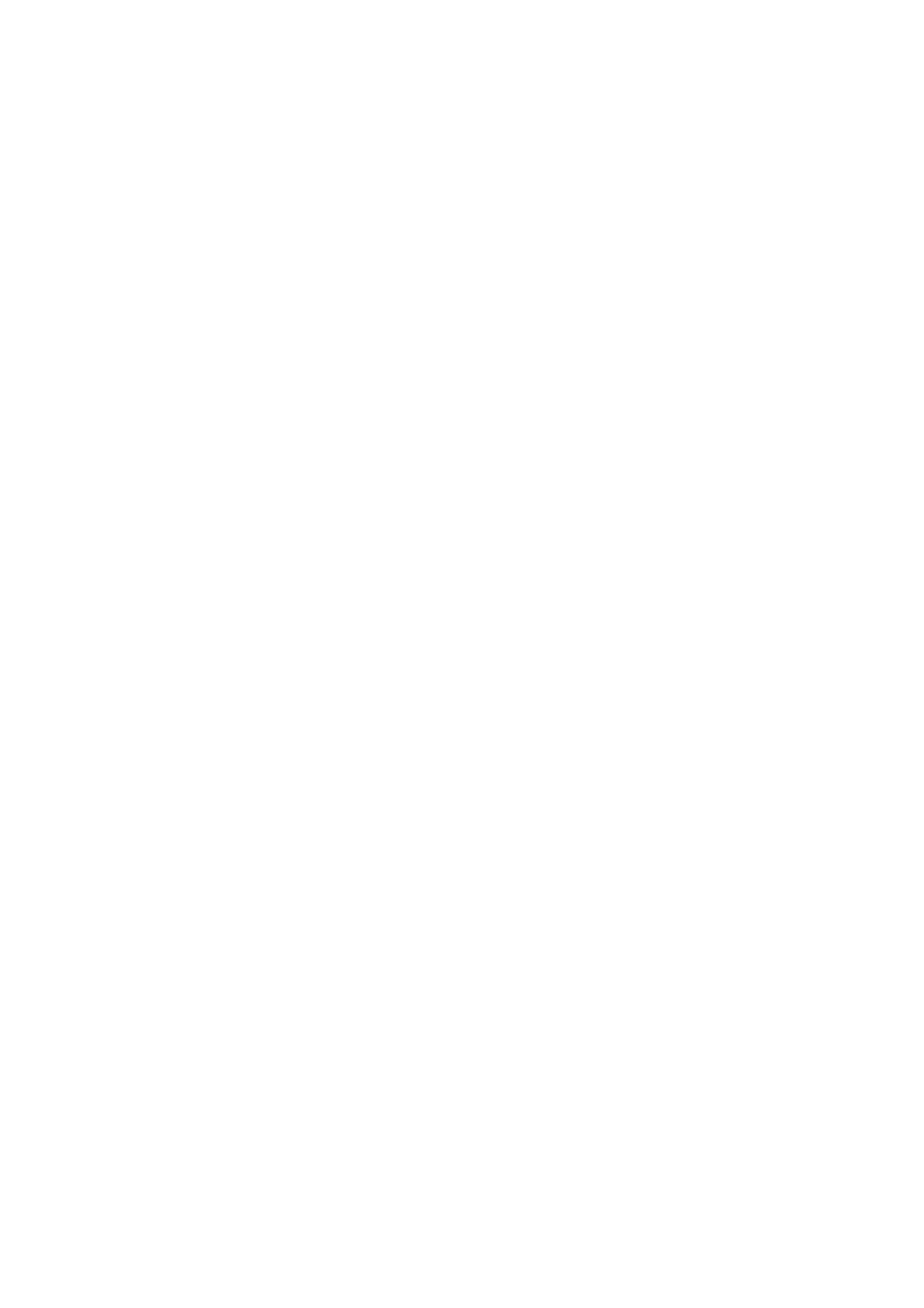## **The Government's Standard Assessment Procedure for Energy Rating of Dwellings**

2001 EDITION

# © Crown copyright 2001

This document describes SAP 2001 version 9.70, dated December 2001. SAP assessors and other users should ensure that they are using the latest version of the document. Information on this and any updates will be published on the BRE website below, the URL is given below.

Published on behalf of DEFRA by: **BRE** Garston, Watford WD25 9XX Tel +44(0) 1923 664258 Fax +44(0) 1923 664787 E-mail enquiries@housingenergy.org.uk Web: www.bre.co.uk/sap2001 **Departies** Crown copyright 2001 Reprint 2002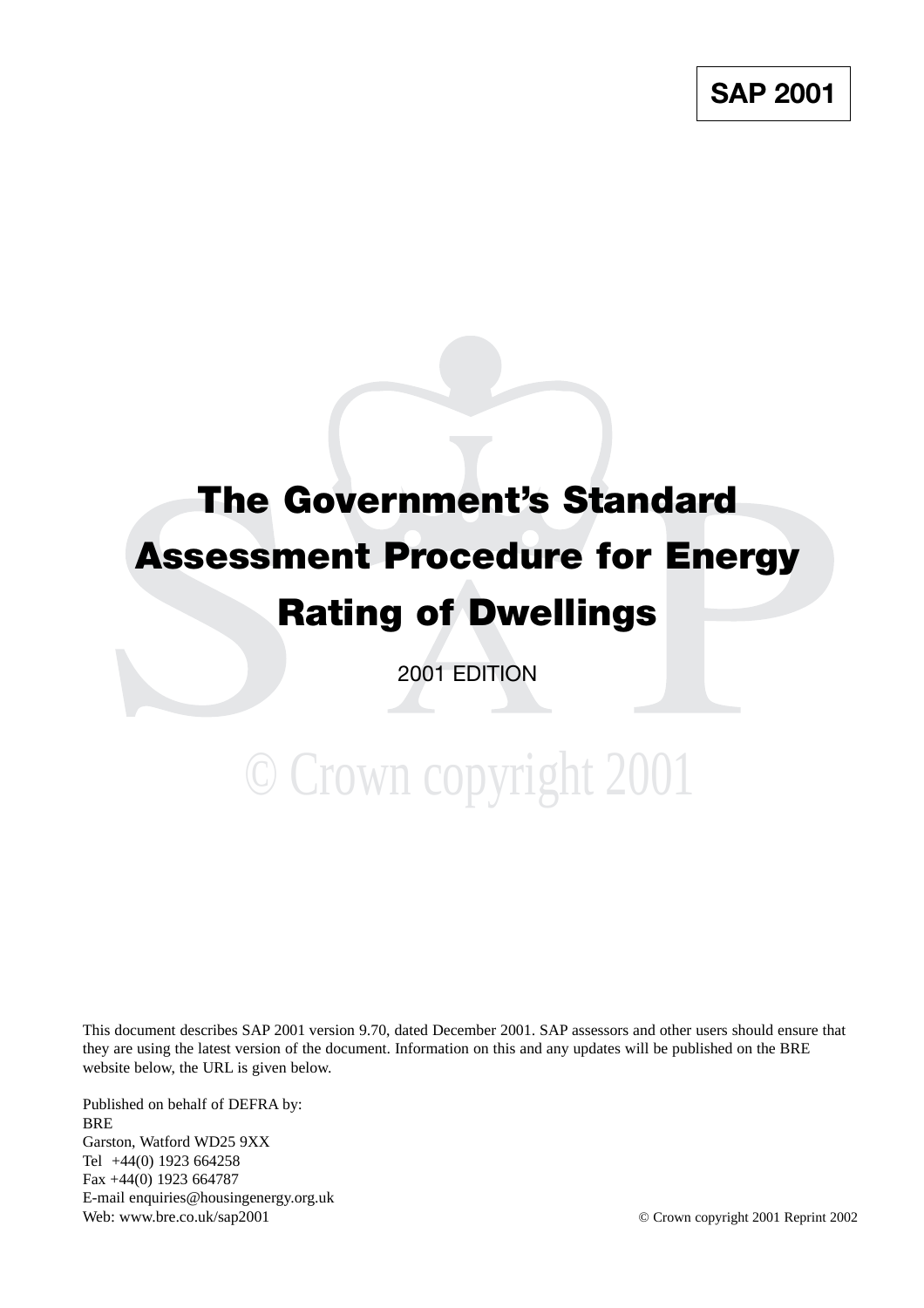Published on behalf of DEFRA by: BRE, Garston, Watford WD25 9XX Tel +44 (0) 1923 664258, Fax +44 (0) 1923 1923 664787 © Crown copyright 2001 – Reprint 2002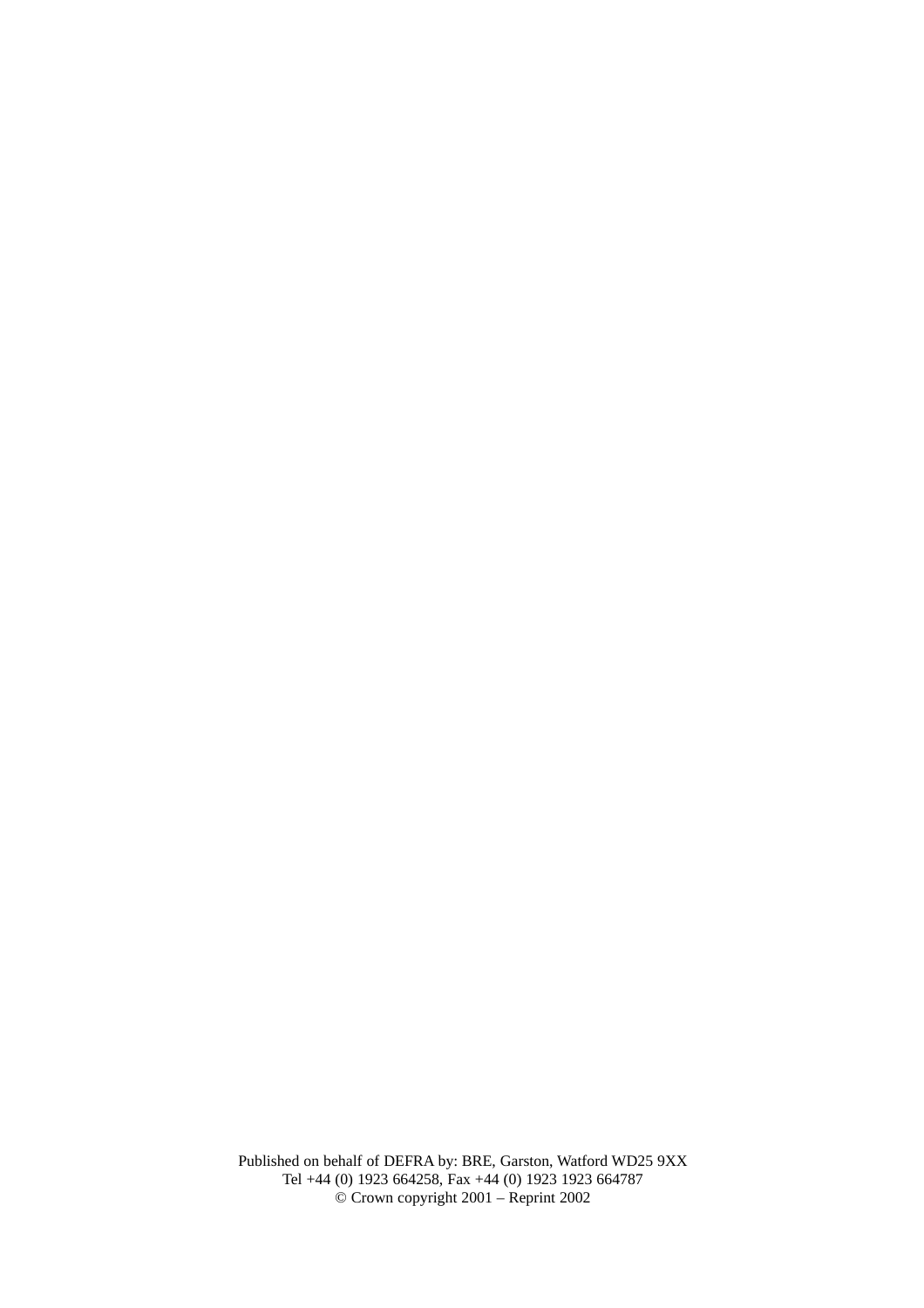| <b>CONTENTS</b> |                                                                                                                                                                                                          |                                                                                                                    |
|-----------------|----------------------------------------------------------------------------------------------------------------------------------------------------------------------------------------------------------|--------------------------------------------------------------------------------------------------------------------|
| <b>SUMMARY</b>  |                                                                                                                                                                                                          | 1                                                                                                                  |
|                 | <b>INTRODUCTION</b>                                                                                                                                                                                      | 1                                                                                                                  |
|                 | PRESENTATION OF THE RESULTS                                                                                                                                                                              | 1                                                                                                                  |
|                 | <b>GENERAL PRINCIPLES</b>                                                                                                                                                                                | 1                                                                                                                  |
|                 | WORKSHEET CALCULATIONS AND CONVENTIONS                                                                                                                                                                   | 2                                                                                                                  |
| $\mathbf{1}$    | Dwelling dimensions                                                                                                                                                                                      | 2                                                                                                                  |
| $\overline{2}$  | Ventilation rate<br>2.1<br>Chimneys and flues<br>2.2<br>Fans and passive vents<br>2.3<br>Optional pressurisation test<br>2.4<br>Mechanical ventilation<br>Draught lobby<br>2.5<br>Sheltered sides<br>2.6 | $\ensuremath{\mathfrak{Z}}$<br>$\sqrt{3}$<br>$\mathfrak{Z}$<br>$\mathfrak{Z}$<br>$\sqrt{3}$<br>$\mathfrak{Z}$<br>3 |
| 3               | Heat losses<br>3.1<br>U-values of opaque elements<br>3.2<br>Window U-values<br>U-values of elements adjacent to an unheated space<br>3.3                                                                 | $\overline{4}$<br>4<br>$\overline{4}$<br>$\overline{4}$                                                            |
| $\overline{4}$  | Water heating<br>4.1<br>Water-heating energy requirements<br>Water-heating systems and their efficiencies<br>4.2                                                                                         | 6<br>$\boldsymbol{6}$<br>$\overline{7}$                                                                            |
| 5               | Internal gains                                                                                                                                                                                           | $\overline{7}$                                                                                                     |
| 6               | Solar gains and utilisation factor<br>Solar gains for openings<br>6.1<br>Openings for which solar gain is included<br>6.2<br>6.3<br>Area-weighted averages<br>6.4<br><b>Utilisation</b> factor           | 7<br>7<br>7<br>7<br>$\overline{7}$                                                                                 |
| 7               | Mean internal temperature<br>7.1<br>Living area fraction                                                                                                                                                 | 7<br>$\overline{7}$                                                                                                |
| $8\,$           | Degree days                                                                                                                                                                                              | $\overline{7}$                                                                                                     |
| 9               | Space heating requirements<br>9.1<br>Heating systems<br>9.2<br>Heating system efficiency<br>9.3<br>Heating controls                                                                                      | $\overline{7}$<br>$\boldsymbol{7}$<br>$8\,$<br>$8\,$                                                               |
|                 | 10 Fuel costs<br>Heating fuels<br>10.1<br>Main fuel types<br>10.2<br>10.3<br>Secondary fuel types<br>10.4<br>Water-heating fuel types<br>10.5<br>Electricity for pump and fans                           | 9<br>9<br>9<br>10<br>10<br>10                                                                                      |
| 11              | Energy cost rating (SAP)                                                                                                                                                                                 | 10                                                                                                                 |
|                 | 12 Carbon Index (CI)                                                                                                                                                                                     | 10                                                                                                                 |
|                 | <b>REFERENCES</b>                                                                                                                                                                                        | 11                                                                                                                 |
|                 |                                                                                                                                                                                                          |                                                                                                                    |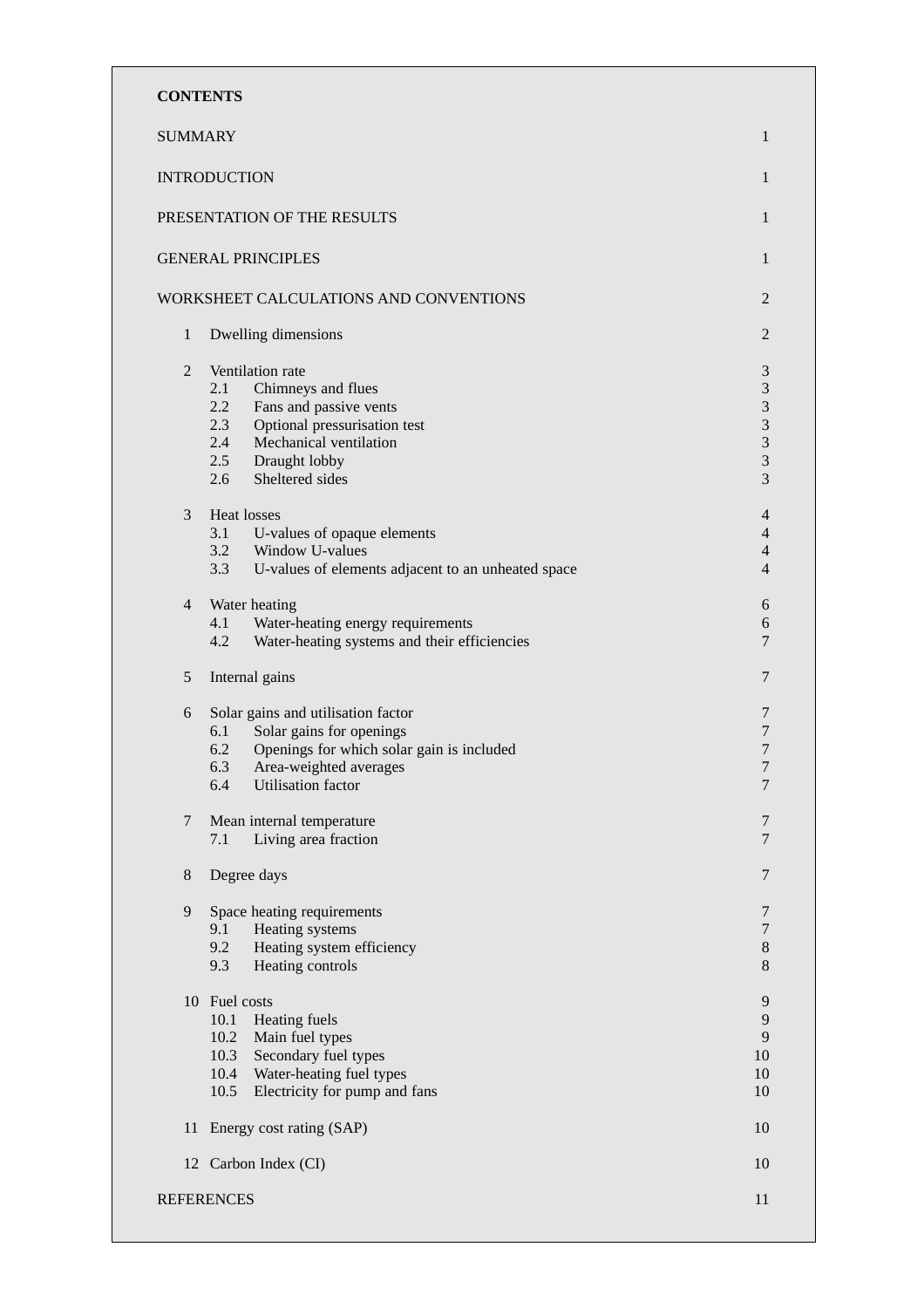| <b>APPENDICES</b>    |                                                                                                                              |    |
|----------------------|------------------------------------------------------------------------------------------------------------------------------|----|
| Appendix A           | Dwellings with more than one heating system                                                                                  | 12 |
| Appendix B           | Gas and oil boiler systems and boilers with a thermal store                                                                  | 13 |
| Appendix C           | Community heating, including schemes with combined heat and<br>power (CHP) and schemes that recover heat from power stations | 14 |
| Appendix D           | Method of determining seasonal efficiency values<br>for gas and oil boilers                                                  | 15 |
| Appendix E           | Method of determining seasonal efficiency for gas room heaters                                                               | 18 |
| Appendix F           | Electric CPSU <sub>s</sub>                                                                                                   | 18 |
| Appendix G           | Treatment of heat pumps in the SAP worksheet                                                                                 | 19 |
| <b>SAP WORKSHEET</b> |                                                                                                                              | 20 |
| <b>TABLES</b>        |                                                                                                                              |    |
| Table 1              | Hot water energy requirements                                                                                                | 26 |
| Table 2              | Hot water storage loss factor                                                                                                | 26 |
| Table 2a             | Volume factor                                                                                                                | 26 |
| Table 3              | Primary circuit and keep-hot losses                                                                                          | 27 |
| Table 4a             | Heating system seasonal efficiency (space and water)                                                                         | 27 |
| Table 4b             | Seasonal efficiency for gas and oil boilers                                                                                  | 29 |
| Table 4c             | Efficiency adjustments                                                                                                       | 29 |
| Table 4d             | Heating type and responsiveness for gas and oil boilers                                                                      | 29 |
| Table 4e             | Heating system controls                                                                                                      | 30 |
| Table 4f             | Electricity for fans and pumps and electric keep-hot facility                                                                | 30 |
| Table 5              | Lighting, appliances, cooking and metabolic gains                                                                            | 30 |
| Table 6              | Solar flux through glazing                                                                                                   | 31 |
| Table 6a             | Solar access factor                                                                                                          | 31 |
| Table 6b             | Indicative U-values for windows, doors and roof windows                                                                      | 31 |
| Table 7              | Utilisation factor as a function of gain/loss ratio                                                                          | 32 |
| Table 8              | Mean internal temperature of living area                                                                                     | 32 |
| Table 9              | Difference in temperatures between zones                                                                                     | 32 |
| Table 10             | Degree days as a function of base temperature                                                                                | 32 |
| Table 11             | Fraction of heat supplied by secondary heating systems                                                                       | 32 |
| Table 12             | Fuel prices and additional standing charges                                                                                  | 33 |
| Table 12a            | Distribution loss factor for group and community schemes                                                                     | 33 |
| Table 13             | On-peak fraction for electric water heating                                                                                  | 33 |
| Table 14             | SAP rating by energy cost factor                                                                                             | 34 |
| Table 15             | Carbon dioxide emission factors for delivered energy                                                                         | 34 |
|                      | Carbon Index                                                                                                                 | 34 |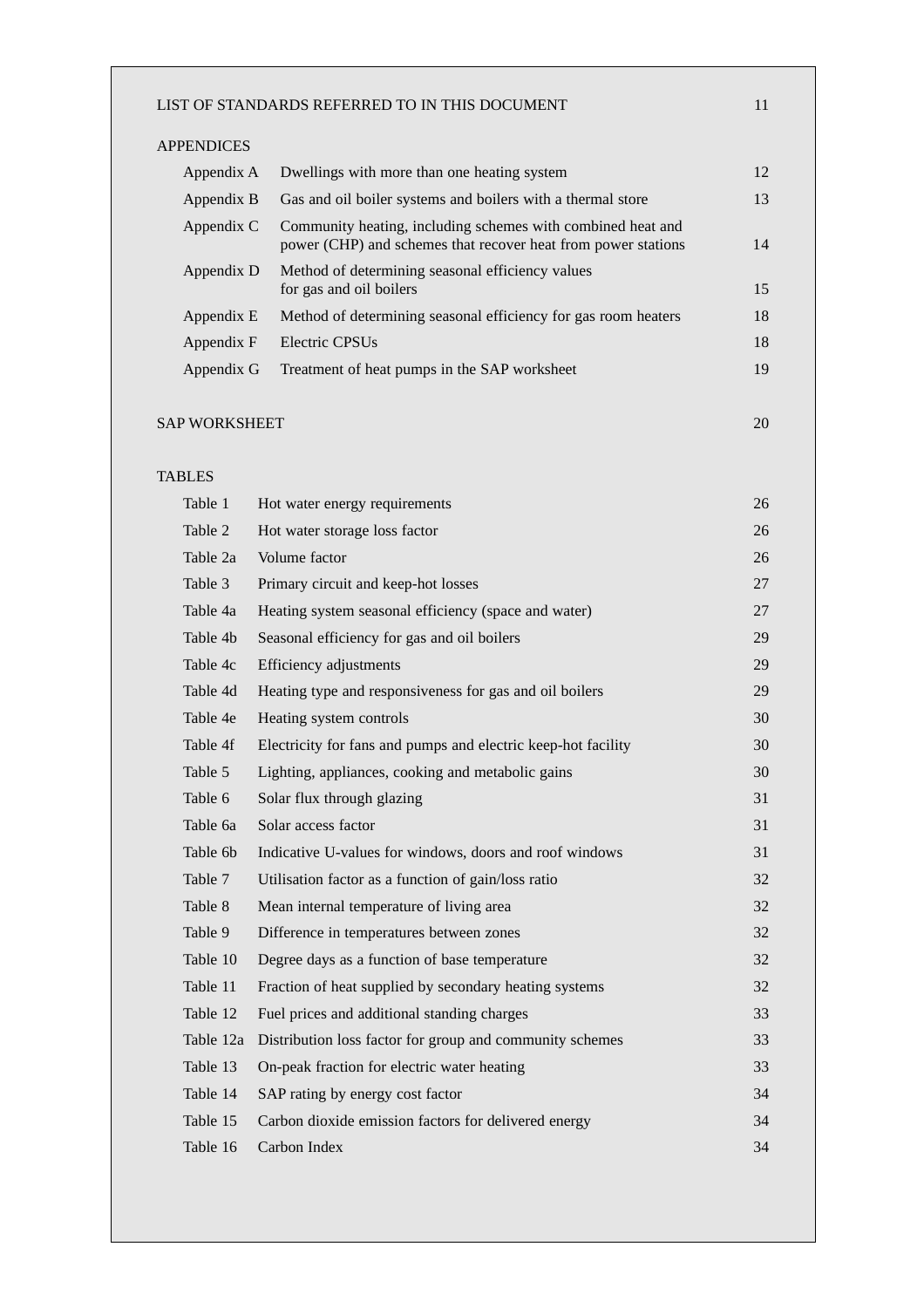## **SUMMARY**

This manual describes the Government's Standard Assessment Procedure (SAP) for producing an energy cost rating (the SAP rating) and a carbon index (the CI) for a dwelling, based on calculated annual energy for space and water heating. The calculation assumes a standard occupancy pattern, derived from the measured floor area of the dwelling, and a standard heating pattern. Both the energy cost rating and the CI are adjusted for floor area so that the size of the dwelling does not affect the results, which are expressed on a scale of SAP rating 1 to 120 and CI 0.0 to 10.0 – the higher the number, the better the standard.

The method of calculating the rating is set out in the form of a worksheet, accompanied by a series of tables. A calculation may be carried out by completing, in sequence, the numbered boxes in the worksheet, using the data in the tables as indicated. Alternatively, and preferably, a computer program approved for SAP calculations by BRE can be used (BRE approves SAP software on behalf of the Department of Environment, Food and Regional Affairs; the Department for Transport, Local Government and the Regions; the Scottish Executive; the National Assembly for Wales; and the Department of Finance and Personnel). A number of companies are authorised by the Government to issue energy cost ratings and CIs on certificates with an official SAP logo to indicate that the results are quality assured – details are available from BRE (see title page). These authorised organisations are entitled to issue SAP ratings and CIs on certificates bearing the official SAP logo because they use computer software that has been approved by BRE as above and they have in place quality assurance systems.

#### **INTRODUCTION**

The Standard Assessment Procedure (SAP) is the Government's recommended system for home energy rating. The SAP energy cost rating is based on energy costs for space and water heating. The carbon index (CI) is based on the carbon dioxide  $(CO<sub>2</sub>)$  emissions associated with space and water heating.

Both the SAP rating and the CI are adusted for floor area so that they are essentially independent of dwelling size for a given built form. They take into account a range of factors that contribute to energy efficiency:

- thermal insulation of the building fabric
- efficiency and control of the heating system
- ventilation characteristics of the dwelling
- solar gain characteristics of the dwelling
- the fuel used for space and water heating.

The calculation is not affected by factors that depend on the individual characteristics of the household occupying the dwelling when the rating is calculated, for example:

- household size and composition
- ownership and efficiency of particular domestic electrical appliances
- individual heating patterns and temperatures.

Nor is it affected by the geographical location, so that a given dwelling has the same rating in all parts of the UK.

The procedure used for the calculation is based on the BRE Domestic Energy Model (BREDEM), which provides a framework for the calculation of energy use in dwellings. BREDEM exists in a number of standardised versions that differ in technical detail and in the precise requirements for data related to a particular application. The details of BREDEM are given in earlier BRE reports<sup>[1,2,3,4,5]</sup>. When it is used for new dwellings in connection with Building Regulations, certain default values may be used in the absence of specific details of location, orientation, etc.

The Standard Assessment Procedure was first published by the DOE (now the Department of Environment, Food and Rural Affairs (DEFRA)) and BRE in 1993 and in amended form in 1994, and conventions to be used with it were published in 1996 and amended in 1997. A consolidated edition was published as SAP 1998.

In this edition, known as SAP 2001:

- the Carbon Index is introduced
- the upper limit of the SAP rating is raised from 100 to 120
- the SAP indexing function is revised to make the rating less dependent on floor area
- some additional heating systems are included
- data tables are updated (including those for boiler efficiency and heating controls)
- U-values should be based on European Standards.

#### **PRESENTATION OF THE RESULTS**

The energy cost rating (SAP) and the CI can be presented in one of the following forms:

- *a certificate with the SAP logo*, which can be issued only by companies that are authorised by the Government to issue an energy cost rating and CI on a certificate with the official SAP logo (which indicates that the results are quality assured); no supplementary information or printouts are needed in the case of a certificate with the SAP logo, as the quality assurance procedure assures the quality of the results; however, the input data should be available on request
- *a printout of a calculation*, done by approved computer software, including specification of input data not included in the printout (the type of space and water heating systems, the heating controls and fuels used and, in the case of gas or oil boilers, the printout should indicate the source of boiler efficiency) and the details of the software used for the calculation, including the name of the software and its version number
- *a summary giving the energy cost rating (SAP) and the CI*, stating that the data used in the calculation is not subject to quality control procedures; the data input and the printout of the calculation should be supplied along with the summary form
- *a letter, giving the energy cost rating (SAP) and the CI, with* references to the software/worksheet used for the calculation, the details of the construction and the source of the boiler efficiency (the details should be available on request from the individual or company issuing the letter)
- *a copy of a manual calculation using the SAP worksheet,* with input details as above.

A list of software approved by BRE is available on request (see title page).

## **GENERAL PRINCIPLES**

#### **Input precision and rounding**

Data should be entered as accurately as possible, although it is unnecessary to go beyond three significant figures (and some product data may only be available to lesser precision). For manual calculations using the worksheet, intermediate calculations should be rounded to at least two decimal places. Any rounding in a SAP calculation should be done to the nearest value, with 1 to 4 being rounded downwards, and 5 to 9 being rounded upwards.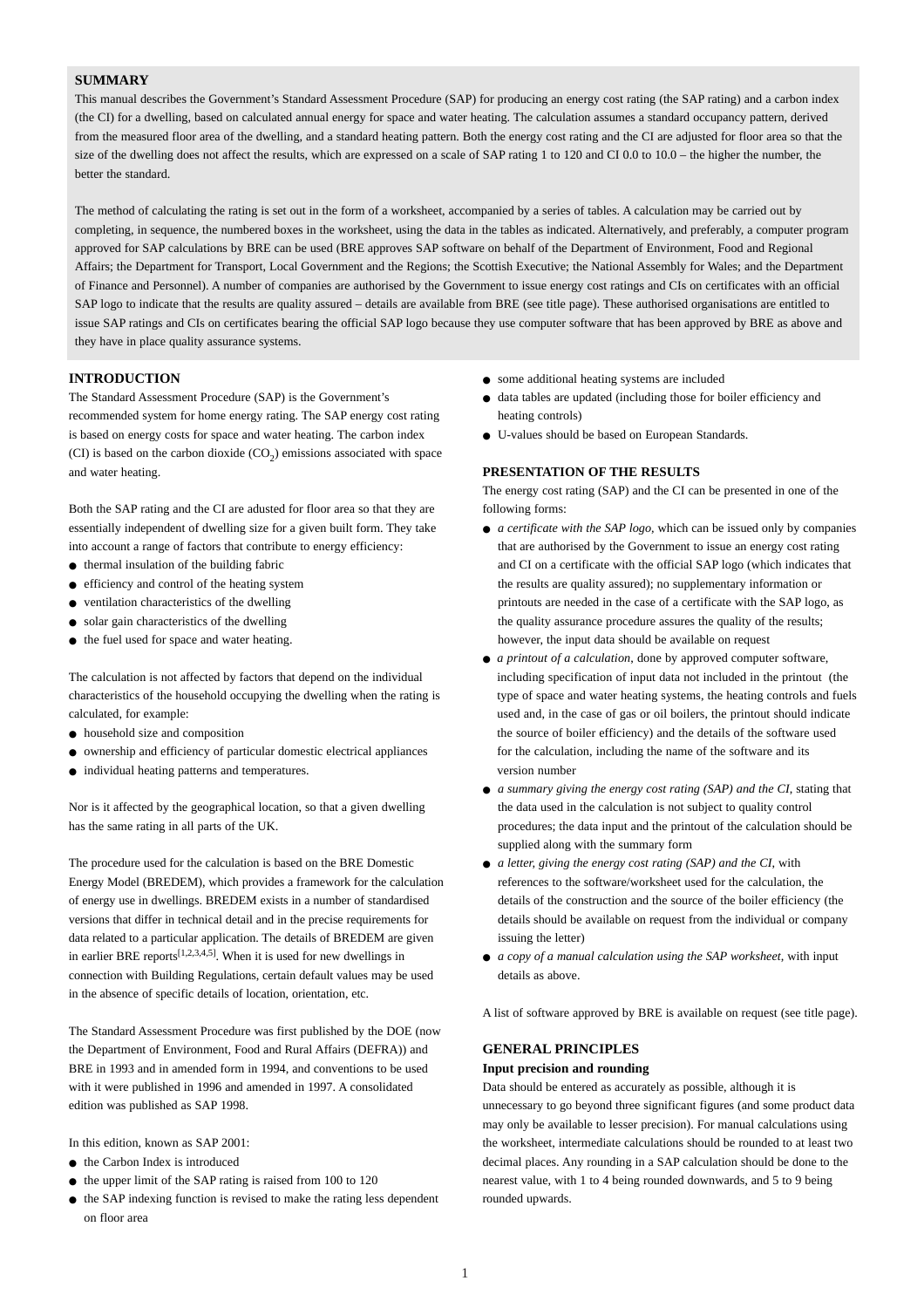## **Manufacturers' data**

Where available, use manufacturers' values for input data (boiler efficiency, window U-values). If these values are not available use default data from the tables.

#### **Existing properties**

It should be remembered that the calculation is concerned with the assessment of the dwelling itself, as used by standard or typical occupants, and is not affected by the way current occupants might use it. Thus, for example, the living room fraction is based on the original design concept and not on which rooms the current occupants heat the most (see section 7.1).

The heating system has a very significant impact on the SAP energy cost rating and CI, and particular care is needed to ensure that it is correctly identified. If there is uncertainty, the principle should be to 'default to the worst' assumption – for example, if there is doubt about the category of heating system (Table 4a or 4b), the category of lower efficiency should be used.

## **WORKSHEET CALCULATIONS AND CONVENTIONS**

The method of calculating the rating is set out in the form of a worksheet, accompanied by a series of tables. A calculation is carried out by completing the numbered entries in the worksheet sequentially. Some entries are obtained by calculation from entries already made or by carrying forward an earlier entry; highlighting is used to indicate where that applies. Other entries are obtained, using linear interpolation where appropriate, by reference to Tables 1 to 16.

The following notes on calculations and conventions should be read in conjunction with the worksheet.

## **1 DWELLING DIMENSIONS**

**Dimensions** refer to the inner surfaces of the elements bounding the dwelling. Thus floor dimensions are obtained by measuring between the inner surfaces of the external or party walls, disregarding the presence of any internal walls.

**Storey height** is the total height between the ceiling surface of a given storey and the ceiling surface of the storey below. For a single-storey dwelling, or the ground floor of a dwelling with more than one storey, the measurement should be from floor surface to ceiling surface.

**Floor area** should be measured as the actual floor area, ie if the height of a room extends to two storeys or more, only the actual accessible floor area should be entered. However, as an exception to this rule in the case of stairs, the floor area should be measured as if there were no stairs, but a floor in their place at each level.

In general, rooms and other spaces, such as built-in cupboards, should be included in the calculation of the floor area where these are directly accessible from the occupied area of the dwelling. However, unheated spaces clearly divided from the dwelling should not be included. The following provides specific guidance.

Porches and conservatories:

- should be included if they are heated by fixed heating devices
- should be included if there is direct access into the dwelling but no separating door, whether they are heated or not
- should not be included if they are unheated and there is a separating door into the dwelling. In this context 'porch' means an addition

protruding from the line of the external wall of the dwelling; an entrance lobby that is within such a line should be included.

Store rooms and utility rooms:

- should be included if they are directly accessible from the occupied area of the dwelling, whether heated or not
- should not be included if they are unheated and accessible only via a separate external door.

#### Basements:

• *should be included* only if heated.

#### Garages:

- should be *included* if heating is provided within the garage from the main central heating system
- should not be included if there is a door between the dwelling and the garage and it is not heated by the central heating system (such a door would be required in new dwellings).

#### Attics:

- *should be included* if they are habitable rooms, accessed by a fixed staircase
- roof spaces (even though within the insulated envelope, ie where the roof insulation is provided at rafter level) *should not be included* unless they are habitable rooms accessed by a fixed staircase.

When porches, conservatories or garages are not included in the floor area, the door and part of the wall between the dwelling and these structures are adjacent to an unheated space and their U-values should be calculated accordingly (see section 3.3).

In flats, if corridors and stairwells are heated and the wall between the flat and those spaces is not insulated, treat the wall adjacent to heated corridors/stairwells as a non-heat-loss wall.

No special treatment should be given in cases where a central heating boiler is located in an unheated garage (ie the floor area used for the assessment should be the same as if the boiler were in the kitchen or a utility room).

## **1.1 Pitched roofs**

There are three main types of pitched roof construction:

- pitched roof with insulation at ceiling level, insulated between (and perhaps also above) joists, roof space is well ventilated
- pitched roof insulated at rafter level (no insulation at ceiling level), insulated between and/or above rafters ('warm roof'), with a nonventilated loft space but with a ventilated space between the insulation and the roof covering
- pitched roof insulated either at ceiling level or at rafter level, with roof space converted into habitable space (these have fixed stairs to the room in roof).



a) Insulation at ceiling level b) Insulation at rafter level

In the cases of a) and b) the roof space should **not** be entered as a separate storey.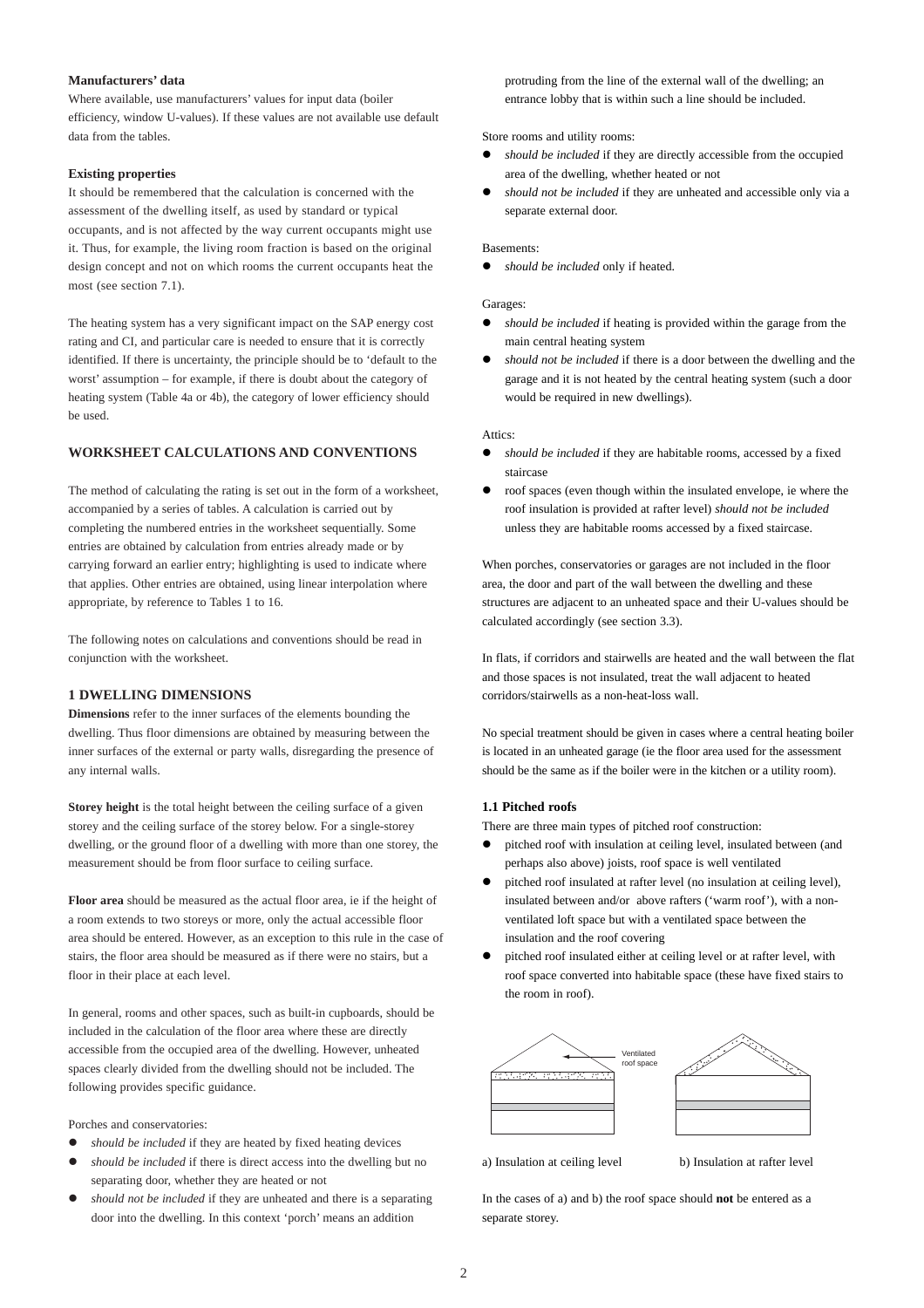

- rafter level ceiling level
- c) Room in roof built into a d) Room in roof built into pitched roof insulated at pitched roof insulated at

In the case of c) and d) the floor area of the roof space that is converted into habitable space should be entered as a separate storey.

## **2 VENTILATION RATE**

In calculations for a new dwelling for Building Regulations purposes, enter 100% in box (16) for draughtstripping of windows and doors. In the same context, it should be assumed that two sides of the dwelling are sheltered and hence the value '2' should be entered in box (20).

#### **2.1 Chimneys and flues**

Chimneys and flues should be entered only when they are unrestricted and suitable for use.

For the purposes of the SAP, a chimney is defined as a vertical duct of 200 mm diameter or more (or a rectangular duct of equivalent size) for combustion gases. Vertical ducts with a diameter of less than 200 mm should be counted as flues. The following are also counted as flues:

- a chimney for solid-fuel appliances with controlled flow of the air supply
- a flexible flue liner sealed into a chimney
- a chimney fitted with a damper
- a blocked-up fireplace fitted with ventilators (if ventilator area does not exceed  $0.03$  m<sup>2</sup>).

Only open flues should be counted; balanced flues and fan-assisted flues, such as those on many gas boilers and wall-mounted convector heaters, should not.

#### **2.2 Fans and passive vents**

Extract fans, including cooker hoods and other independent extractor fans, should be included in the 'number of fans' category, but those that form part of a whole-dwelling mechanical ventilation system should be excluded.

The number of fans refers to extract fans, which exhaust air (typically from the kitchen and bathroom). An individual room ventilator with heat recovery should be treated as a fan.

Passive stack ventilators (passive vents) are an alternative to extract fans. Such systems comprise extract grilles connected to ridge terminals by ducts. Such systems should be supplied with air bricks or trickle vents for air ingress. It is the number of extract grilles that should be entered into the worksheet.

For the purposes of the SAP, a passive stack ventilation system does not qualify as a full mechanical ventilation system since they only extract air and do not deliver fresh air.

Trickle vents or air bricks alone do not count as passive vents and should not be entered into the worksheet.

## **2.3 Optional pressurisation test**

A pressurisation test of a dwelling is carried out by installing a fan in the front doorway of a dwelling, sealing all flues and chimneys, and

determining the air flow rate required to maintain an excess pressure of 50 pascals (Pa). The air permeability measured in this way,  $q_{50}$ , expressed in cubic metres per hour per square metre of external surface area must be divided by 20 for use in the worksheet. In this case boxes (11) to (18) of the worksheet are not used.

Whether or not a pressurisation test has been carried out, the ventilation algorithm requires the information on chimneys, fans, open flues and passive vents. Chimneys, fans, open flues and passive vents (blocked off during a pressurisation test but open in practice) should be counted in boxes (7) to (9a).

## **2.4 Mechanical ventilation**

Mechanical ventilation refers to a fan-driven ventilation system, which provides fresh air to the rooms in the dwelling and also exhausts air from the dwelling. The system may or may not be fitted with a heat recovery unit.

## **2.5 Draught lobby**

A draught lobby is an arrangement of two doors that forms an airlock on the main entrance to the dwelling. To be included, the enclosed space should be at least  $2 \text{ m}^2$  (floor area), it should open into a circulation area, and the door arrangement should be such that a person with a pushchair or similar is able to close the outer door before opening the inner door. It may be heated or unheated and may provide access to a cloakroom (but it should not be counted as a draught lobby if it provides access to other parts of the dwelling).

A draught lobby should be specified only if there is a draught lobby to the main entrance of the dwelling. If the main entrance has no draught lobby but, for example, a back door does, then no draught lobby should be specified.

An unheated draught lobby in the form of an external porch should not be counted as part of the area of the dwelling. However, the door between the dwelling and the porch is a 'semi-exposed' element and its U-value should be calculated accordingly (see section 3.3).

Flats with access via an unheated stairwell or corridor should be classified as having a draught lobby.

## **2.6 Sheltered sides**

A side of a building is sheltered if there are adjacent buildings or treeheight hedges that effectively obstruct the wind on that side of the building. A side should be considered sheltered if all the following apply:

- the obstacle providing the shelter is at least as high as the ceiling of the uppermost storey of the dwelling
- the distance between the obstacle and the dwelling is less than five times the height of the obstacle
- the width of the obstacle (or the combined width of several obstacles) is such that it subtends an angle of at least 60° within the central 90° when viewed from the middle of the wall of the dwelling that faces the obstacle (see Figure 1).



### **Figure 1 Shelter angle**

Two partially sheltered sides should be counted as one sheltered side. Architectural planting does not count as shelter unless it actually exists (even though shown as mature trees on drawings). Any party wall should be counted as a sheltered side.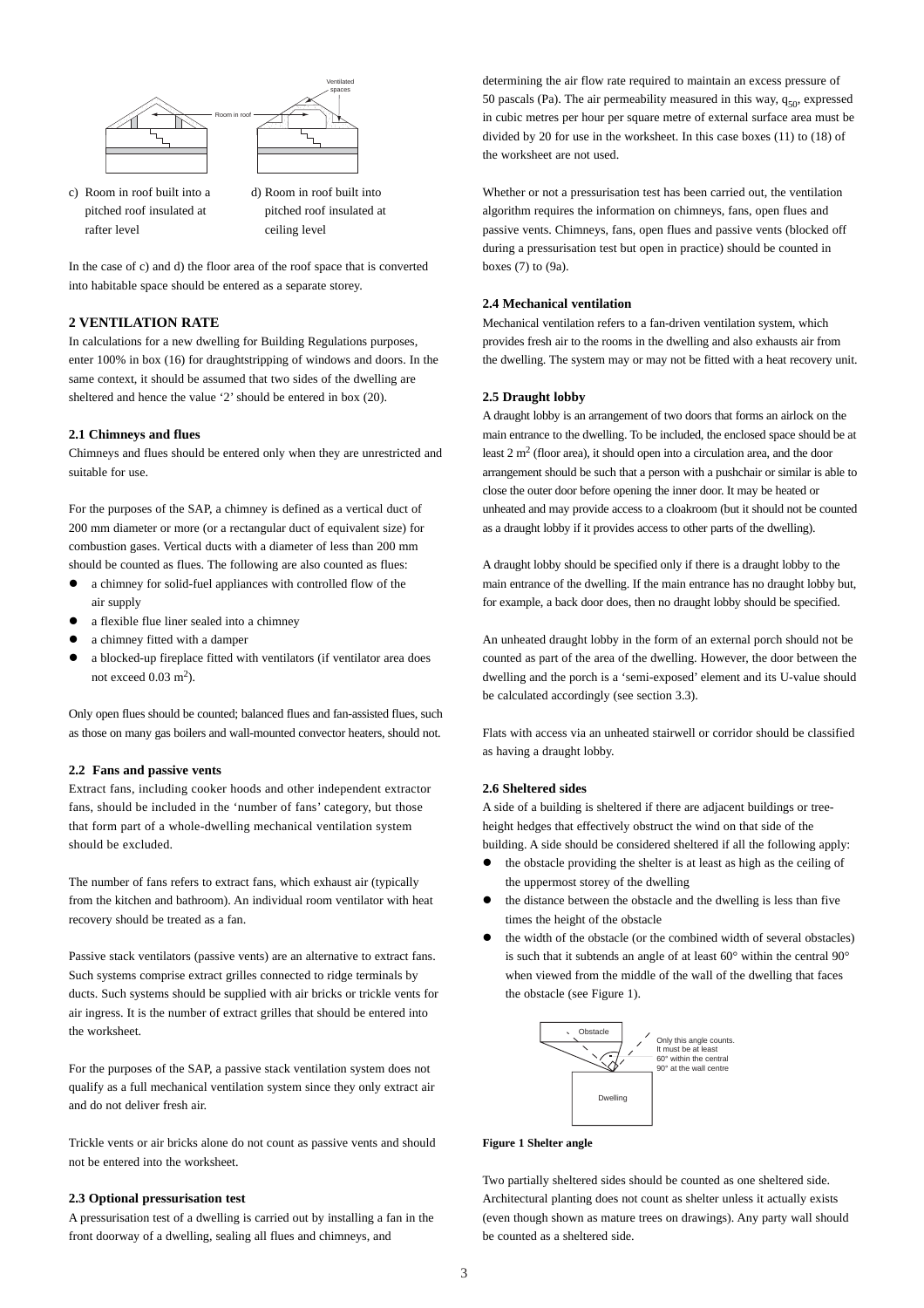## **3 HEAT LOSSES**

The areas of building elements are based on the internal dimensions of surfaces bounding the dwelling.

Window and door area refers to the total area of the openings, including frames. Wall area is the net area of walls after subtracting the area of windows and doors. Roof area is also net of any rooflights or windows set in the roof. The 'other' category, box (35), is included principally to allow for the entry of heat losses to adjoining unheated areas, such as garages and conservatories.

Box (35) can also be used to enter the sum of other heat losses calculated separately in those cases where there are several types of wall or roof. Losses or gains through party walls to spaces in other dwellings or premises that are normally expected to be heated are assumed to be zero.

#### **3.1 U-values of opaque elements**

When the details of the construction are known, the U-values should be calculated for the floor, walls and roof. This should always be the case for new dwellings being assessed from building plans.

**U-values for walls and roofs** containing repeating thermal bridges, such as timber joists between insulation, etc, should be calculated using methods based on the upper and lower resistance of elements, given in BS EN ISO 6946.

BS EN ISO 6946 gives the calculation that applies to components and elements consisting of thermally homogenous layers (which can include air layer) and is based in the appropriate design thermal conductivity or design thermal resistances of materials and products involved. The standard also gives an approximate method that can be used for inhomogeneous layers, except cases where an insulating layer is bridged by metal.

Thermal conductivity values for common building materials can be obtained from BS EN 12524 or the CIBSE Guide Section A3<sup>[6]</sup>. For specific insulation products, data should be obtained from manufacturers.

**U-values for ground floors and basements** should be calculated using the procedure described in BS EN ISO 13370, in section A3 of the CIBSE Guide A or in the Approved Document 'Basements for dwellings' [7].

For existing dwellings, if the construction details are not clearly discernible, U-values should be taken as the maximum permitted by the Building Regulations applicable at the time of construction. Note that this should be the time at which the dwelling obtained approval, which may generally be taken as one year earlier than its completion. Thus a dwelling completed in 2002 should be assigned U-values as required by Regulations in 2001. Account should, however, be taken of insulation known to have been added to the dwelling subsequent to its construction.

The thickness of loft insulation should be determined by inspection if the loft is accessible. The thickness should be measured at least as accurately as in the following list: 0, 12, 25, 50, 100, 150, 200, 300 mm.

#### **3.2 Window U-values**

The U-value for a window should be that for the whole window opening, including the window frame.

Measurements of U-values in the case of doors and windows should be made according to BS EN ISO 12567-1. Alternatively, U-values of windows and doors may be calculated using BS EN ISO 10077-1 or prEN ISO 10077-2.

Table 6b gives values that can be used in the absence of test data or calculated values. Use a value from Table 6b that corresponds most closely to the description of the actual window; interpolation should not be used in this table.

The factor '0.9' in the calculations supporting boxes (27) to (29) takes account of the assumed use of curtains; it is not optional and must be included. For the purposes of the SAP, treat rooflights as roof windows.

#### **3.3 U-values of elements adjacent to an unheated space**

The procedure for the treatment of U-values of elements adjacent to unheated space (previously referred to as semi-exposed elements) is described in BS EN ISO 6946 and BS EN ISO 13789.

- BS EN ISO 6946 gives a simplified procedure, where the unheated space is treated as if it was an additional homogeneous layer.
- BS EN ISO 13789 gives more precise procedures for the calculation of heat transfer from a building to the external environment via unheated spaces, and may be used when a more accurate result is required.
- The following procedure may be used for typical structures (no measurements of the construction providing an unheated space are needed, just select an appropriate  $R_{\mu}$  for the appropriate structure in Tables 3.1 to 3.4 below).

$$
U = \frac{1}{\frac{1}{U_o} + R_u}
$$

- where: U resultant U-value of element adjacent to unheated space,  $W/m^2K$ 
	- $U_0$  U-value of the element between heated and unheated spaces calculated as if there were no unheated space adjacent to the element, W/m2K
	- $R_{\text{u}}$  effective thermal resistance of unheated space from the appropriate table below,  $m^2K/W$

R<sub>u</sub> for typical unheated structures (including garages, access corridors to flats, unheated conservatories and rooms in roof) with typical U-values of their elements are given below. These can be used when the precise details on the structure providing an unheated space are not available, or not crucial.

The effect of unheated spaces, however, need not be included if the area of the element covered by the unheated space is small (ie less than 10% of the total exposed area of that element). Consequently a door in an element abutting an unheated space would not need to have its U-value changed (unless it is part of a very small flat where the U-value of the door might make a significant contribution to the result).

Note: the following procedure may be useful for building regulation purposes.  $R_{u}$  can also be used to calculate the U-value between the dwelling and the unheated space,  $U_0$ , which corresponds to a given overall U-value using:

$$
U_o = \frac{1}{\frac{1}{U} - R_u}
$$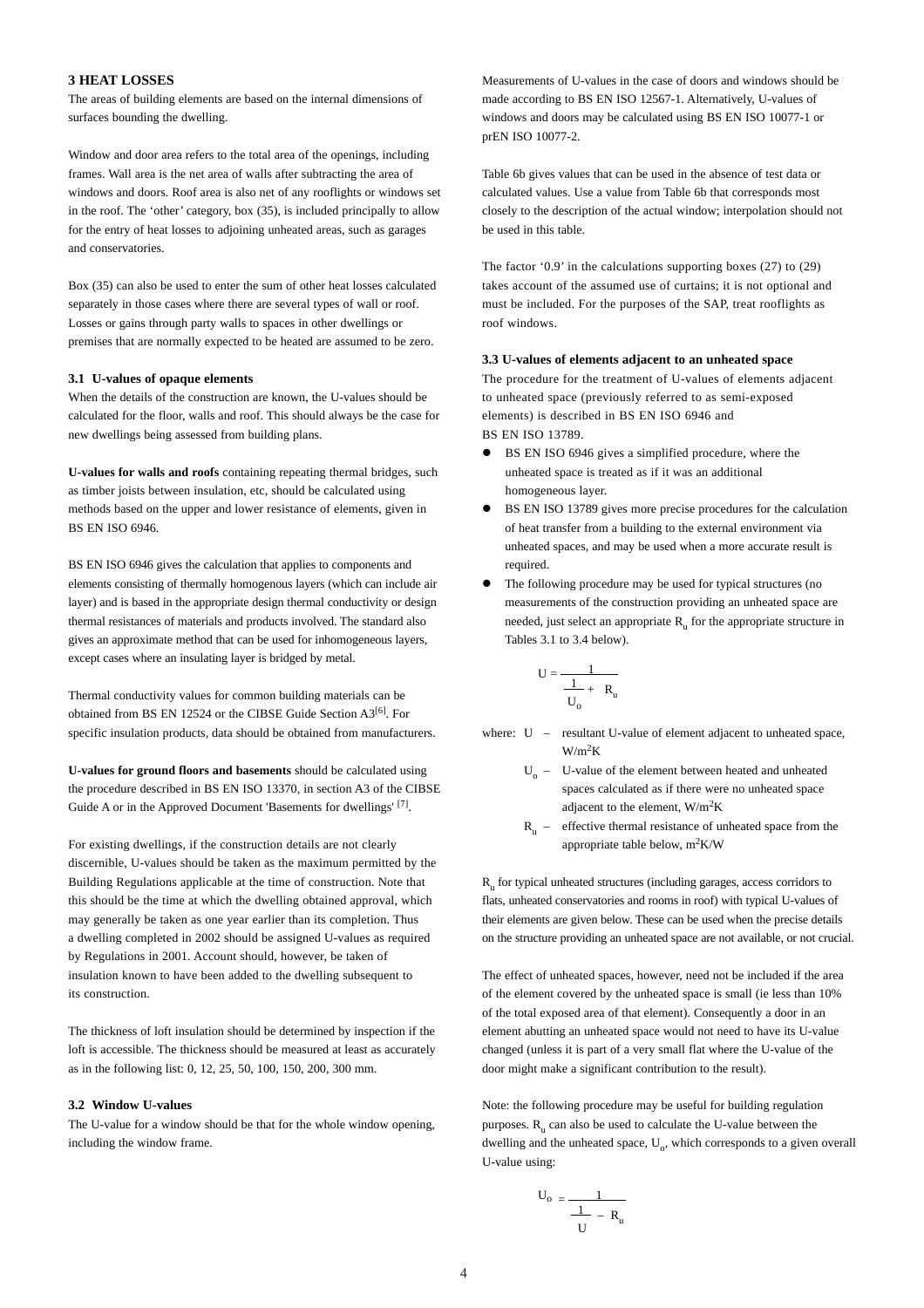#### **3.3.1 Integral and adjacent garages**

Values for  $R_{u}$  are given in Table 3.1.

## *Table 3.1 Ru for integral and adjacent single garages*

|                                              |  |                                     | $R_n$ for a single garage <sup>1</sup> |                      |  |
|----------------------------------------------|--|-------------------------------------|----------------------------------------|----------------------|--|
| <b>Garage type</b>                           |  | Element between garage and dwelling | Inside <sup>2</sup>                    | Outside <sup>3</sup> |  |
| Single fully integral                        |  | Side wall, end wall and floor       | 0.68                                   | 0.33                 |  |
| Single fully integral                        |  | One wall and floor                  | 0.54                                   | 0.25                 |  |
| Single, partially integral displaced forward |  | Side wall, end wall and floor       | 0.56                                   | 0.26                 |  |
| Single, adjacent                             |  | One wall                            | 0.23                                   | 0.09                 |  |

<sup>1</sup> the table gives R for single garages; use  $(0.5 \times R)$  for double garages when extra garage is not fully integral, and  $(0.85 \times R)$  for fully integral double garages. Single garage means a garage for one car; double garage means a garage for two cars.

<sup>2</sup> when the insulated envelope of the dwelling goes round the outside of the garage

<sup>3</sup> when the walls separating the garage from the dwelling are the external walls

#### *Examples of calculated Ru for double garages*

| Garage type                                     |  | Element between garage                                   | $R_n$ for a double garage |                           |  |
|-------------------------------------------------|--|----------------------------------------------------------|---------------------------|---------------------------|--|
|                                                 |  | and dwelling                                             | <b>Inside</b>             | Outside                   |  |
| Double fully integral                           |  | Side wall, end wall and floor                            | $0.68 \times 0.85 = 0.59$ | $0.33 \times 0.85 = 0.28$ |  |
| Double, half integral                           |  | Side wall, halves of the<br>garage end wall and floor    | $0.68 \times 0.5 = 0.34$  | $0.33 \times 0.5 = 0.17$  |  |
| Double, partially integral<br>displaced forward |  | Part of the garage side wall,<br>end wall and some floor | $0.56 \times 0.5 = 0.28$  | $0.26 \times 0.5 = 0.13$  |  |
| Double, adjacent                                |  | One wall                                                 | $0.23 \times 0.5 = 0.13$  | $0.09 \times 0.5 = 0.05$  |  |

## *3.3.2 Stairwells and access corridors in flats* Figure 3.1 shows examples of access corridors in flats.



The following table gives recommended values of the  $R_{\text{u}}$  for common configurations of access corridors.

## *Table 3.2 Ru for common configurations of stairwells and access corridors*

| Elements between stairwell/corridor              | R <sub>u</sub> for access |
|--------------------------------------------------|---------------------------|
| and dwelling                                     | corridors                 |
| Stairwells:                                      |                           |
| Facing wall exposed                              | 0.82                      |
| Facing wall not exposed                          | 0.90                      |
| Access corridors:                                |                           |
| Facing wall exposed, corridor above or below     | 0.31                      |
| Facing wall exposed, corridors above and below   | 0.28                      |
| Facing wall not exposed, corridor above or below | 0.43                      |

## *3.3.3 Conservatories*

For the purposes of the SAP a conservatory has not less than threequarters of the area of its roof, and not less than one-half of its external walls made of translucent material.

The effect that a conservatory has on the SAP depends on whether or not there is separation between the conservatory and the dwelling. For this

**Figure 3.1 Access corridors and stairwells**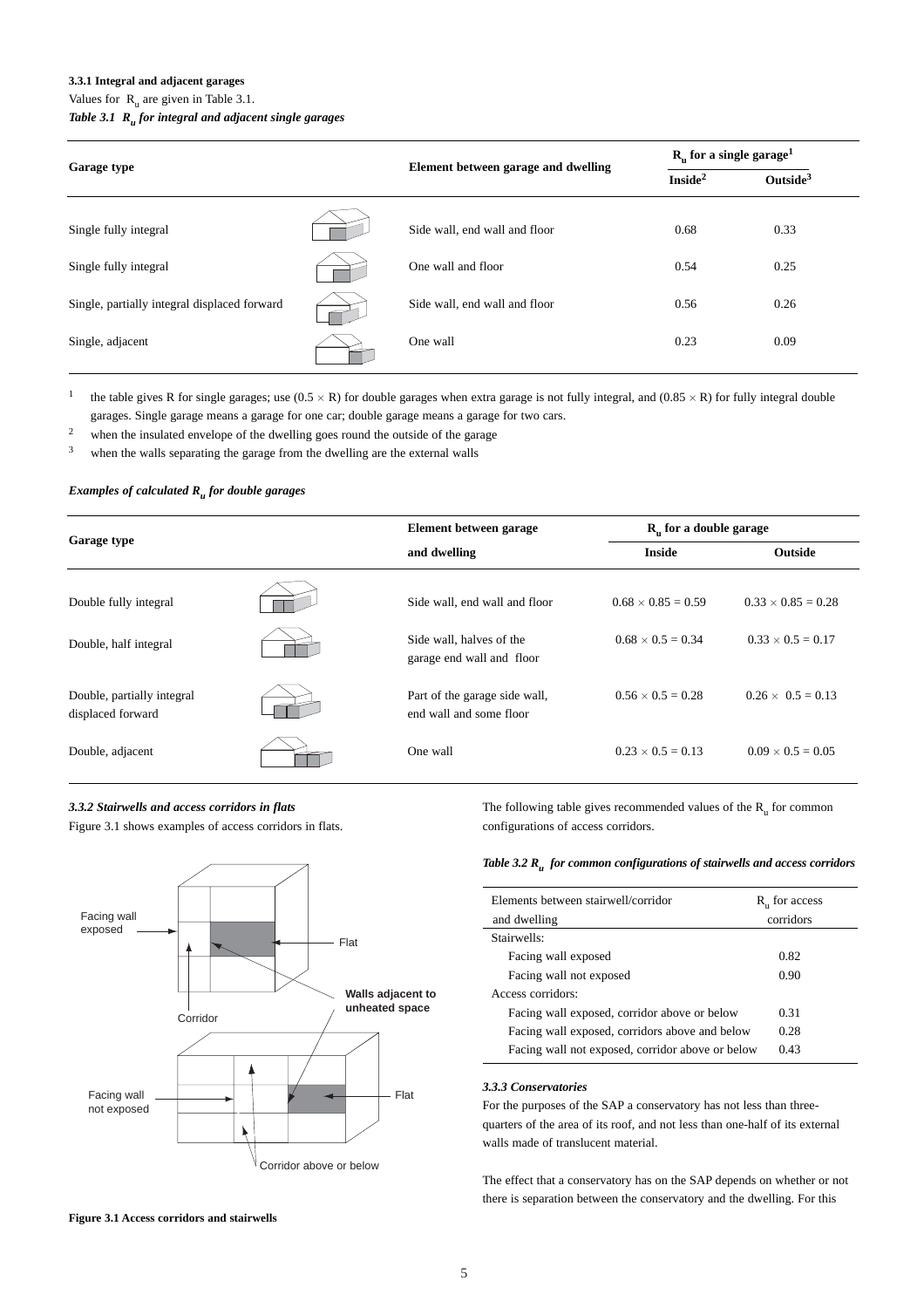purpose separation between a dwelling and a conservatory means that:

- walls and floors between conservatory and dwelling, calculated according to BS EN ISO 6946, with the adjustment to take into account the effect of the unheated space (see paragraph 3.3), have U-values comparable to (ie differing by not more than 10%) the U-values of the corresponding exposed elements of the dwelling
- windows and doors between conservatory and dwelling have the same U-value, and for new dwellings the same draughtstripping provisions, as the exposed windows and doors elsewhere in the dwelling.

#### *3.3.3.1 Separated conservatories*

If there is separation as defined in 3.3.3, then the conservatory should be treated like an unheated space and no solar gain is attributed to the actual glazing of the conservatory. Where a window faces into such a conservatory the solar flux should be taken from Table 6 as normal and not altered. The U-value of the wall adjacent to the unheated conservatory should be corrected to take into account the effect of the unheated space.

#### *Table 3.3 Ru for conservatory*

| Number of walls between dwelling           | $R_{n}$ for  |  |  |
|--------------------------------------------|--------------|--|--|
| and conservatory                           | conservatory |  |  |
|                                            |              |  |  |
| Double glazed:                             |              |  |  |
| one                                        | 0.06         |  |  |
| two (conservatory in angle of dwelling)    | 0.14         |  |  |
| three (conservatory in recess)             | 0.25         |  |  |
| Single glazed (any number of walls between |              |  |  |
| dwelling and conservatory)                 | 0.10         |  |  |

A separated conservatory with fixed heaters should be treated as if it was not separated (ie included as an integral part of the dwelling).

#### *3.3.3.2 Conservatories with no separation*

If there is no separation then the conservatory should be treated as an integral part of the dwelling. This means that the glazed part of the conservatory should be input as if it were any other glazed component (both in the heat loss section, and in the solar gain section according to its orientation). Where a window faces into such a conservatory it should be ignored and no account should be taken of heat loss or solar gain from that window.

#### *3.3.3.3 Room in roof*

In the case of room-in-roof construction, the U-value of the walls of the room-in-roof construction is calculated using the procedure described in section 3.3 using thermal resistance  $R_{\text{u}}$  from Table 3.4. The same applies to the ceiling of the room below.



**Figure 3.2 Room in roof** 

#### *Table 3.4 R<sub>u</sub> for elements room in roof adjacent to unheated loft space*

| Area (figure 3.2)                                                          | Element between dwelling<br>and unheated loft space               | $R_{n}$ for elements |  |  |  |
|----------------------------------------------------------------------------|-------------------------------------------------------------------|----------------------|--|--|--|
| Room in roof built<br>into a pitched roof<br>insulated at ceiling<br>level | Insulated wall of room in roof<br>Insulated ceiling of room below | 0.50<br>0.50         |  |  |  |

#### **4 WATER HEATING**

#### **4.1 Water-heating energy requirements**

The demand for hot water is derived from the floor area of the dwelling and is given in Table 1. The energy required to produce that amount of hot water is then calculated, taking account of losses in heating, storage and distribution. The amount of heat released to the dwelling from storage cylinders and distribution pipework is also estimated ('heat gains from water heating', box (52)) so that it can be taken into account in the calculation of space-heating requirements.

A distinction is made between instantaneous water heating, which heats water when it is required, and water heating that relies on storage of hot water in a cylinder, tank or thermal store. 'Primary' and 'cylinder' losses are not entered for instantaneous heaters. 'Single-point' heaters, which are located at the point of use and serve only one outlet, do not have distribution losses either. Gas 'multi-point' water heaters and instantaneous 'combi' boilers are also instantaneous types but, as they normally serve several outlets, they are assumed to have distribution losses.

Stored hot-water systems can either be served by an electric immersion heater or obtain heat from a boiler through a primary circuit. In both cases, water storage losses are incurred to an extent that depends on how well the water storage vessel is insulated. Table 2 gives factors for calculating water storage vessel losses for different thicknesses of insulation. These losses apply for:

- hot water cylinders
- the store volume of storage combination boilers (where the efficiency is derived from test data)
- thermal stores
- combined primary storage units (CPSUs)
- community heating schemes.

They are set to zero for other combi boilers and instantaneous water heaters.

A hot water storage vessel carrying third party certification (eg kitemark) should be regarded as having the equivalent of 25 mm insulation, or the actual thickness if greater.

For boiler systems, primary losses are incurred in transferring heat from the boiler to the cylinder; values for primary losses are obtained from Table 3.

The efficiency for both space and water heating is reduced by 5% if the boiler is not interlocked for both space and water heating (see section 9.3.9).

For community heating, if there is a hot water cylinder within the dwelling, its size and the appropriate loss factors should be entered in boxes (41) and (42). If there is not a hot water cylinder within the dwelling the calculation should assume a cylinder of 110 litres and loss factor of 0.0079 GJ/litre/year. The efficiency for water heating is incorporated in the price of heat for community schemes, in Table 12, and 100% (adjusted where appropriate by the amount in the 'efficiency adjustment' column of Table 4c) is entered in box (50) in these cases.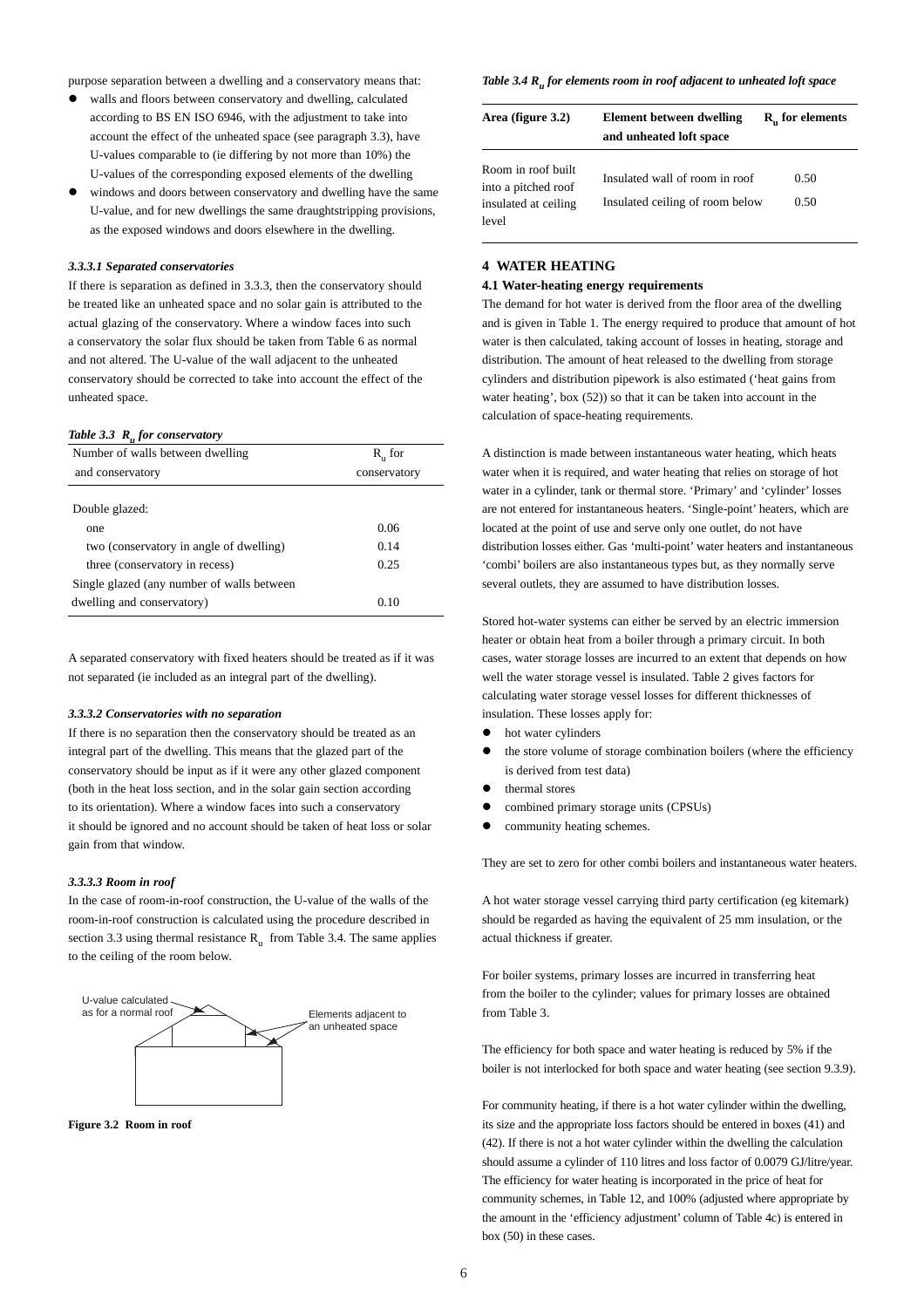#### **4.2 Water-heating systems and their efficiencies**

For efficiency, see section 9.2.

Systems with no hot water cylinder cannot make use of solar panels.

The SAP allows for primary and secondary space-heating systems, but for only one type of water-heating system. The system specified for water heating should be that intended to heat the bulk of the hot water during the course of the year. For example, an immersion heater should be disregarded if provided only for backup or summertime use where the principal waterheating system is from a central heating boiler, as should other devices intended for or capable of heating only limited amounts of hot water.

#### **5 INTERNAL GAINS**

Internal gains from lights, appliances, cooking and from the occupants of the dwelling (metabolic gains) are estimated from floor area (Table 5). The internal gains are obtained by interpolating the data in Table 5 or by using the formula provided after Table 5.

Gains from central heating pumps located within the heated space and other items should be added and entered in box (53a), using the values given in the footnote to Table 5.

Gains from the fans in a whole-dwelling mechanical ventilation system should be included, but no useful gains are assumed from individual extractor fans.

## **6 SOLAR GAINS AND UTILISATION FACTOR 6.1 Solar gains for openings**

The solar access factor describes the extent to which solar radiation is prevented by nearby obstacles from entering the building. The overshading categories are dependent on how much the view of the sky through the windows is blocked. The categories are defined in Table 6a in terms of the percentage of sky obscured by obstacles (the 'average' category applies in many cases, and can be used for SAP calculations used for Building Regulations purposes).

Features that affect the shelter factor (see section 2.6) also have a bearing on the amount of overshading.

In SAP calculations for Building Regulations purposes, where orientations for new dwellings have not been fixed, glazed elements can be entered for east/west orientations and the solar access factor can be set to 1.

For solar gains when a conservatory is present, see section 3.3.3.1.

#### **6.2 Openings for which solar gain is included**

Openings should be classified as windows, glazed doors or solid doors according to the percentage of glazed area (the percentage of total area of opening that is glass, ie excluding framing, mullions, solid panels, transoms, etc). For SAP calculations, the following definitions apply.

| Category | Description<br>Glazing area |          | Solar gain included |
|----------|-----------------------------|----------|---------------------|
| 1        | Solid door                  | $< 30\%$ | No                  |
| 2        | Glazed door                 | 30%-60%  | No.                 |
| 3        | Window                      | $>60\%$  | Yes                 |

Patio doors that have large glazing areas, generally 70% or more, should be treated as windows and so should take account of solar gain. No allowance should be made for solar gain via doors in categories 1 and 2 even though they have some glazing. French windows often have high

frame factors (around 50%) and are thus classified as glazed doors for which no solar gain is included.

#### **6.3 Area-weighted averages**

Sometimes a dwelling has more than one type of glazing (eg some double glazing and some single glazing). In these cases the areas, fluxes and gains should be calculated separately for each glazing type, and added in the same manner as boxes (56) to (64), to obtain the entry for box (64a). Alternatively, an area-weighted average solar flux may be calculated for each orientation.

#### **6.4 Utilisation factor**

The solar gains are added to the internal gains to give total heat gains. A utilisation factor is then applied to the gains, which has the effect of reducing the contribution of gains where they are large in relation to the heat load. This factor is calculated from the ratio of the total heat gains to the heat loss coefficient of the dwelling and is obtained from Table 7.

## **7 MEAN INTERNAL TEMPERATURE**

The calculated mean internal temperature is based on the heating requirements of a typical household, taking account of the extent to which the dwelling is insulated and how well the heating can be controlled. The average temperature of the living area is obtained from Table 8, using the 'heat loss parameter' (HLP), obtained from box (38) in the worksheet, and the type of heating system, obtained from the 'Heating type' column of Table 4a or 4d. The temperature is adjusted to take account of the level of heat gains previously calculated in sections 5 and 6 of the worksheet, and also for certain control options as indicated in Table 4e.

The temperature difference between the living area and the rest of the dwelling is obtained from Table 9, using the HLP and the 'Control' column of Table 4e.

#### **7.1 Living area fraction**

The living area is the room marked on a plan as the lounge or living room, or the largest public room (irrespective of usage by particular occupants), together with any rooms not separated from the lounge or living room by doors, and including any cupboards directly accessed from the lounge or living room. Living area does not, however, extend over more than one storey, even when the stairs enter the living area directly. The living area fraction is the floor area of the living area divided by the total floor area.

#### **8 DEGREE DAYS**

The degree days depend on the 'base' temperature, which is calculated by adjusting the mean internal temperature to take account of the heat provided by gains. Degree days for different base temperatures are obtained from Table 10, using linear interpolation for intermediate values.

#### **9 SPACE HEATING REQUIREMENTS**

The 'useful' energy required from the heating system is calculated from degree days and specific heat loss. The quantity of fuel or electric energy required to meet that demand is then calculated, taking account of the efficiency of the space heating system (obtained from the Boiler Efficiency Database or from Table 4a or 4b).

#### **9.1 Heating systems**

The SAP assumes that the dwelling has a main heating system capable of heating the entire dwelling.

For a new dwelling that has no heating system specified, it should be assumed that the dwelling will be heated by direct acting electric heaters (at standard tariff).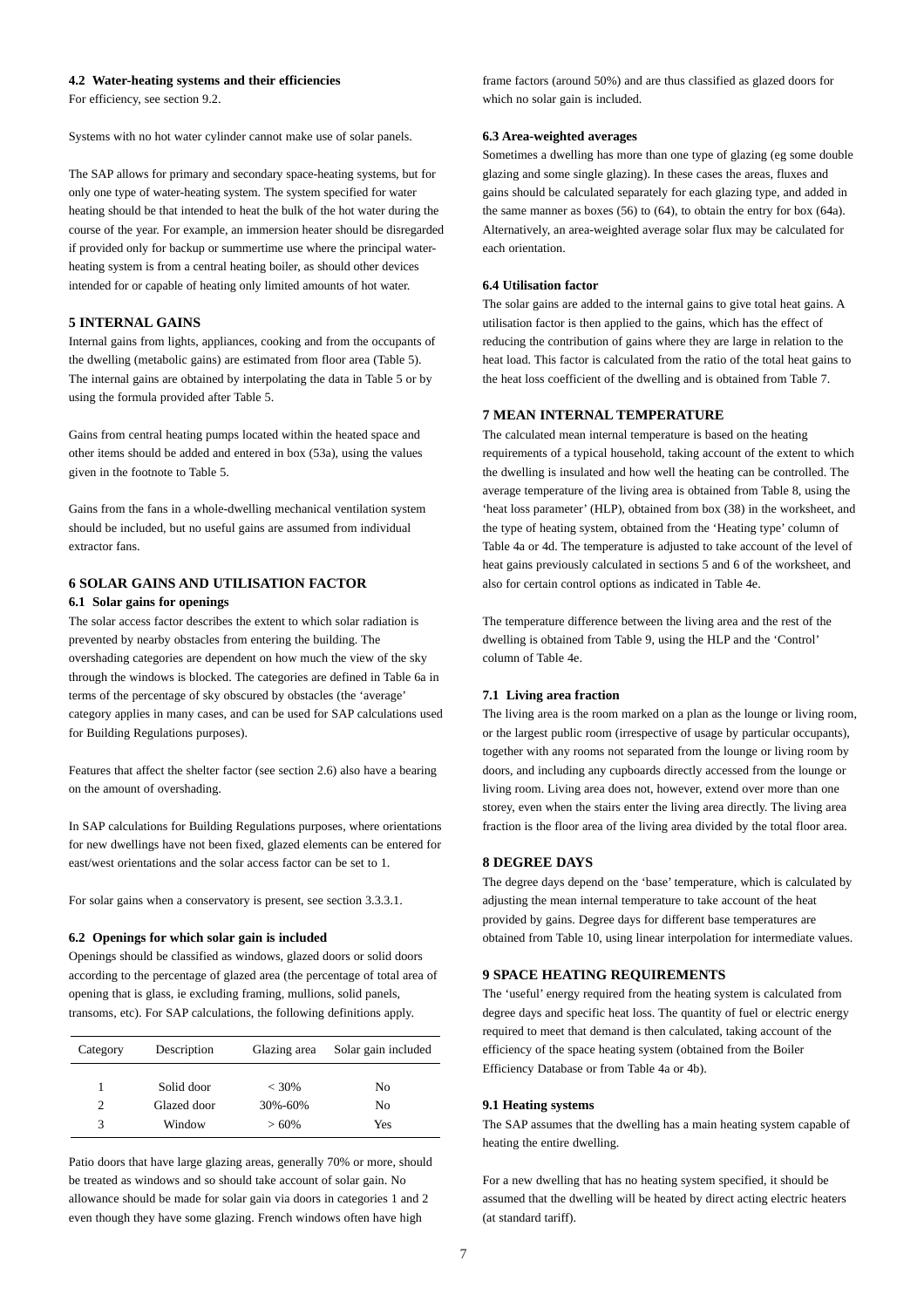The procedure for dealing with dwellings that have more than one heating system is described in Appendix A, which gives the combinations of heating systems that may be used in the SAP, together with the proportions of heat assumed to be supplied by main and secondary systems. Appendix A also provides conventions for dwellings with an inadequate heating system.

For community heating schemes and combined heat and power (CHP), see Appendix C. A heating system supplying more than one dwelling should be regarded as a community scheme. This includes schemes for blocks of flats as well as more extended district schemes.

For an electric CPSU, see Appendix F.

For heat pumps, see Appendix G.

#### **9.2 Heating system efficiency**

*9.2.1 Heating systems based on a gas or oil boiler*

Boiler efficiency may be obtained from:

- the Government's Energy Efficiency Best Practice Programme Boiler Efficiency Database
- certified manufacturer's data
- Table 4b of this document.

The preferred source of boiler efficiency is the Government's Energy Efficiency Best Practice Programme Boiler Efficiency Database, which contains boiler efficiency figures intended for use in the SAP. If a new boiler is not included in the database, manufacturers' data certified as explained in D3 should be used if available. If there is no entry in the database and certified manufacturers' data is not available an indicative seasonal efficiency should be taken from Table 4b.

In the Boiler Efficiency Database, boilers that are currently in production are normally shown with SAP seasonal efficiency calculated from test results by the SEDBUK method. SEDBUK stands for Seasonal Efficiency of Domestic Boilers in the UK. Most other (old/obsolete) boilers have estimated values from SAP Table 4b. The database may be viewed on **www.boilers.org.uk** and may also be downloaded to suitable SAP calculation programs. It is updated at the start of every month. SAP calculations should always use the most up-to-date version of the database.

#### *9.2.2 Heating systems not based on a gas or oil boiler*

For systems not based on a gas or oil boiler, the efficiency should be taken from Table 4a.

For systems not covered by the tables, including cookers and other appliances providing a space-heating function, guidance should be sought from BRE.

#### *9.2.3 Room heaters*

Where available, manufacturers' declared values should be used for the efficiency of gas room heaters, certified as explained in Appendix E.

Otherwise, and for other types of room heaters, the efficiency should be taken from Table 4a.

## **9.3 Heating controls**

The type of controls incorporated into the heating system influences the SAP rating. This section gives specifications of the types of controls mentioned in Table 4e.

#### *9.3.1 Room thermostat*

A sensing device to measure the air temperature within the building and switch on and off the space heating. A single target temperature may be set by the user.

#### *9.3.2 Time switch*

A switch operated by a clock to control either space heating or hot water, but not both. The user chooses one or more 'on' periods, usually in a daily or weekly cycle.

#### *9.3.3 Programmer*

Two switches operated by a clock to control both space heating and hot water. The user chooses one or more 'on' periods, usually in a daily or weekly cycle. A mini-programmer allows space heating and hot water to be on together, or hot water alone, but not heating alone. A standard programmer uses the same time settings for space heating and hot water. A full programmer allows the time settings for space heating and hot water to be fully independent.

#### *9.3.4 Programmable room thermostat*

A combined time switch and room thermostat that allows the user to set different periods with different target temperatures for space heating, usually in a daily or weekly cycle.

#### *9.3.5 Delayed-start thermostat*

A device or feature within a device, to delay the chosen starting time for space heating according to the temperature measured inside or outside the building.

#### *9.3.6 Thermostatic radiator valve (TRV)*

A radiator valve with an air temperature sensor, used to control the heat output from the radiator by adjusting water flow.

#### *9.3.7 Cylinder thermostat*

A sensing device to measure the temperature of the hot water cylinder and switch on and off the water heating. A single target temperature may be set by the user.

#### *9.3.8 Flow switch*

A flow switch is a device that detects when there is no water flow through the system because the TRVs on all radiators are closed.

#### *9.3.9 Boiler interlock*

This is not a physical device but an arrangement of the system controls so as to ensure that the boiler does not fire when there is no demand for heat. In a system with a combi boiler it can be achieved by fitting a room thermostat. In a system with a regular boiler it can be achieved by correct wiring interconnections between the room thermostat, cylinder thermostat, and motorised valve(s). It may also be achieved by a suitable boiler energy manager.

In systems without an interlock the boiler is kept cycling even though no water is being circulated through the main radiators or to the hot water cylinder. This results in a reduction in operating efficiency and for this reason Table 4e specifies that a seasonal efficiency reduction of 5% should be made for such systems. For the purposes of the SAP, an interlocked system is one in which both the space and water heating are interlocked. If either is not, the 5% seasonal efficiency reduction is applied to both space and water heating; if both are interlocked no reductions are made.

It is also necessary in the SAP to specify whether a hot water cylinder has a thermostat or not. A cylinder thermostat normally shuts down the primary circuit pump once the demand temperature in the cylinder is met. The cylinder thermostat itself may not switch off the boiler; this is only done if the pump and boiler are interlocked and so the presence of a cylinder thermostat does not in itself signify the presence of an interlock for water heating. If there is no cylinder thermostat, however, there can be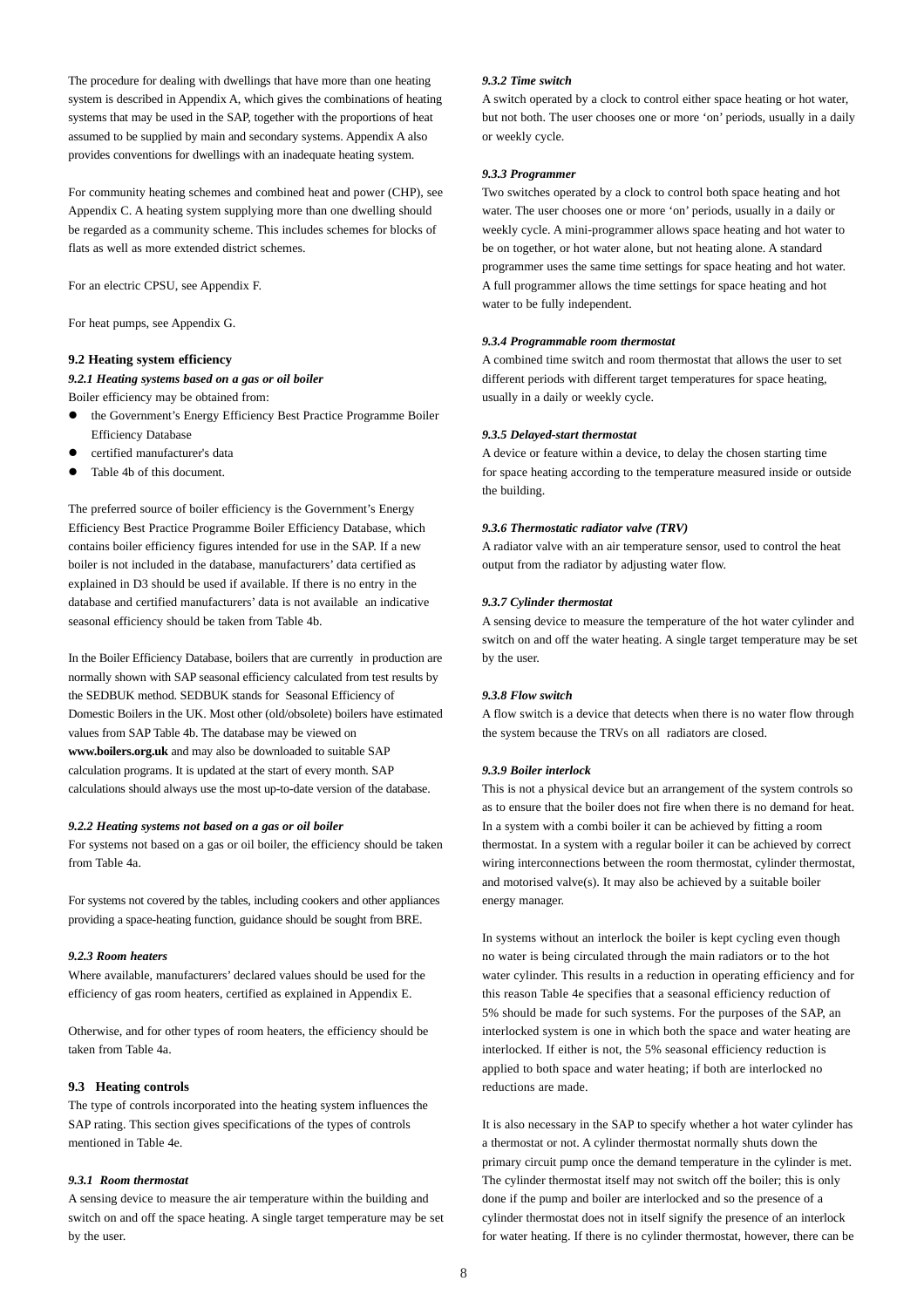no interlock because the system does not know when the demand temperature is reached. A boiler system with no cylinder thermostat must, therefore, be considered as having no interlock.

A boiler system with no room thermostat – even if there is a cylinder thermostat – must be considered as having no interlock.

For solid-fuel boilers and dry-core electric boilers the boiler interlock question is not relevant and the efficiency values in Table 4a allow for normal operation of these devices. For such systems there is no efficiency reduction for the absence of interlock.

Note: TRVs alone do not perform the boiler interlock function and require the addition of a separate room thermostat in one room.

#### *9.3.10 Bypass*

A fixed bypass is an arrangement of pipes that ensures a minimum flow rate is maintained through the boiler. This is achieved by either ensuring that one radiator stays open or adding a short pipe with a valve between the flow and return pipe. A radiator without a TRV or a hand valve is a common form of fixed bypass.

The control type 'TRVs + programmer + bypass' is a non-interlocked system in the absence of other arrangements to provide the interlock function.

#### *9.3.11 Boiler energy manager*

Typically a device intended to improve boiler control using a selection of features such as weather compensation, load compensation, optimum start control, night setback, frost protection, anti-cycling control and hot water override.

For the purposes of the SAP it is an equivalent to a hard-wired interlock, and if present, weather compensation or load compensation.

#### *9.3.12 Time and temperature zone controls*

In order for a system to be specified with time and temperature zone control, it must be possible to program the heating times of the two zones independently, as well as having independent temperature controls. This involves separate plumbing circuits, either with its own programmer, or separate channels in the same programmer. (By contrast, TRVs provide only independent temperature control.)

It is not necessary for these zones to correspond exactly with the zone division that defines the living area fraction.

#### *9.3.13 Weather compensator*

A device, or feature within the device, which adjusts the temperature of the water circulating through the heating system according to the temperature measured outside the building.

#### *9.3.14 Load compensator*

A device, or feature within the device, which adjusts the temperature of the water circulating through the heating system according to the temperature measured inside the building.

#### *9.3.15 Controls for electric storage heaters*

There are three types of control that can be used with electric storage heaters – manual charge control, automatic charge control and CELECT-type control.

Storage heaters with automatic charge control are wired to a thermostat that detects the internal temperature and automatically adjusts the charging of the storage heater accordingly.

A CELECT-type controller has electronic sensors throughout the dwelling linked to a central control device. It monitors the individual room sensors and optimises the charging of all the storage heaters individually (and may select direct-acting heaters in preference to storage heaters).

### **10 FUEL COSTS**

Fuel costs are calculated using the fuel and electricity requirements calculated earlier in the worksheet and the fuel prices obtained from Table 12. The prices given in Table 12 are averaged over the previous three years and across regions. Other prices must not be used for the purpose of this calculation.

There are two tariffs (10-hour tariff and heat pump tariff), which are based on recent prices and represent a single supplier.

#### **10.1 Heating fuels**

There are four items in the SAP that require a fuel, and hence fuel price and a  $CO<sub>2</sub>$  emission factor to be specified. These are:

- main system fuel
- secondary system fuel
- water-heating fuel
- electricity for pumps and fans.

Because these fuels have to relate to realistic heating systems, it is important that practical combinations of fuel types are used.

#### **10.2 Main fuel types**

Main space-heating systems may use any of the fuel types listed in Table 12, as long as they are relevant to the particular heating system. Specifying the main heating fuel is generally straightforward, but the following points should be borne in mind.

#### *10.2.1 Gas systems*

The choices here are gas (mains), bulk liquefied petroleum gas (LPG) and bottled gas. Bottled gas would tend to be used only with gas room-heater systems. In dwellings where the main heating system uses gas (mains) or bulk LPG, any gas-type secondary system should use the same fuel as the main system.

#### *10.2.2 Electric systems*

There are three special heating tariffs available for storage-type systems; 7-hour off-peak, 10-hour off-peak and 24-hour heating tariff.

7-hour off-peak is what would generally be called Economy 7 in England, Wales and Northern Ireland, or Economy White Meter in Scotland. When the main system is off-peak electricity, any systems that use electricity outside the low-tariff times are charged at the on-peak rate (ie pumps and fans, electric secondary heating and a percentage of the water heating). Standard-rate electricity should not generally be specified in dwellings making use of one of these special electricity tariffs.

The 10-hour tariff provides 10 hours of off-peak electricity in three periods (typically five hours during the night, three hours in the afternoon and two hours in the evening) for space and water heating; lights, appliances, etc, will use standard tariff. The 10-hour tariff is available only in certain areas.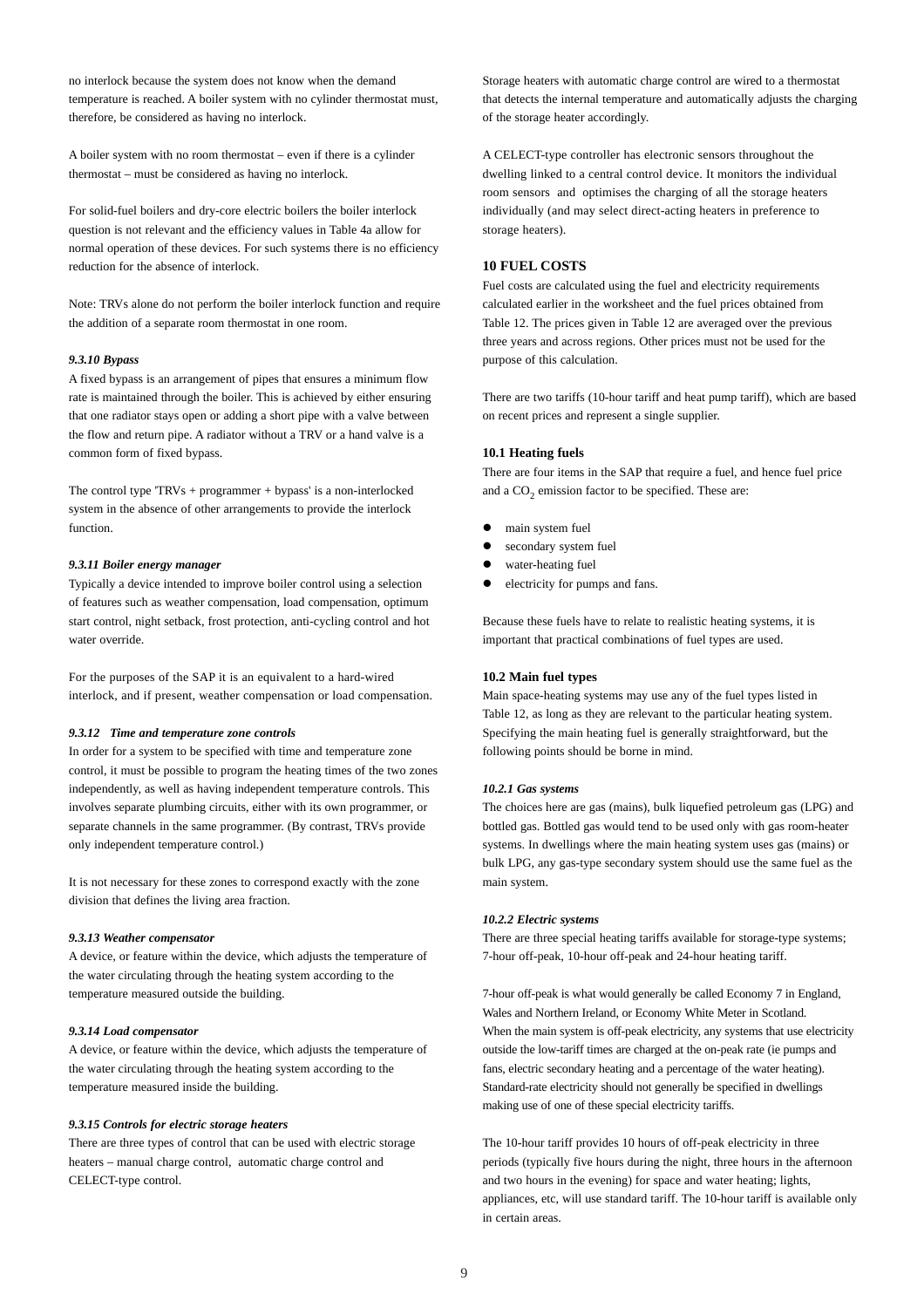The 24-hour tariff is for use with storage-based systems where the primary and secondary heating, water heating and electricity for pump and fans are all charged at the 24-hour rate. The storage heaters may be recharged at any time of the day, with the recharging being remotely controlled by the electricity company. The 24-hour tariff is used only with whole-house heating systems that are designed for about 60% storage and 40% directacting heaters. It is available only in certain areas.

The heat pump tariff provides off-peak electricity for three hours in the morning, two hours in the afternoon and three hours in the evening, making eight hours of off-peak heating daily. It is available only in certain areas.

#### *10.2.3 Solid-fuel systems*

Anthracite nuts and grains will generally be the fuels used in solid-fuel boilers and closed room heaters. For solid-fuel open room fires the fuel would generally be house coal, smokeless fuel or wood.

## **10.3 Secondary fuel types**

Secondary heating systems are taken from the room heaters section of Table 4a and the fuel options will in practice be determined by the fuel used for the main heating system.

#### **10.4 Water-heating fuel types**

Water heating may be provided by the main heating system or it may be supplied using an independent water-heating system.

Whenever water heating is supplied by a system using off-peak electricity, it is assumed that a proportion of the water heating will, nevertheless, take place at on-peak times (and so be charged at on-peak rates). This proportion is calculated using Table 13 and the percentage is dependent on the total floor area and the cylinder size. This table should be linearly interpolated (in both directions where necessary) for intermediate values. The limits of cylinder size in the table are cut-off points, so that if, for instance, the cylinder size used is 105 litres, the values for 110 litres should be used instead.

#### **10.5 Electricity for pump and fans**

An allowance for the electricity used has to be made for systems that include any of the following:

- $\bullet$  central heating pump
- boiler with fan-assisted flue
- $\bullet$  warm-air heating system fans
- whole-house mechanical ventilation
- keep-hot facility (electric) for gas combi boilers.

The tariff at which this electricity is charged is usually dependent on the main system fuel or tariff. Note that the allowance in this section for fanassisted flues applies only for boilers – fan-assisted flues for gas fires should not be counted.

In the worksheet, the instructions alongside box (87) specify the addition of (0.002 GJ  $\times$  dwelling volume) for warm-air heating fans and  $(0.004 \text{ GJ} \times$  dwelling volume) for whole-house mechanical ventilation. These should not, however, both be included – if the heating system is a warm-air unit and there is whole-house mechanical ventilation, the warm-air unit fan energy should not be included as the input ventilation fan performs this service (ie in this case use the factor 0.004, not 0.006).

## **11 ENERGY COST RATING (SAP)**

The SAP rating is now virtually independent of the floor area for a given built form. It is related to the energy cost factor by the equation:

> $SAP = 97 - 100 \times log_{10}(ECF)$ where  $ECF = energy cost factor, calculated in box (99).$

The SAP ratings may also be obtained by using Table 14.

The SAP rating scale (previously 1-100) has now been extended to 120. A SAP rating of '1' represents a poor standard of energy efficiency while a rating of '120' represents a very high standard.

SAP rating should be rounded to the nearest integer. If the result of the calculation is less than 1, the rating should be quoted as 1; if it is greater than 120, the rating should be quoted as 120.

## **12 CARBON INDEX (CI)**

The CI is based on the  $CO<sub>2</sub>$  emissions associated with space and water heating, but adjusted for floor area so that it is essentially independent of dwelling size for a given built form. It is related to the carbon factor (CF) by the equation:

 $CI = 17.7 - 9.0 \log_{10} (CF)$ Where CF is a carbon factor, calculated using the equation;

 $CF = CO<sub>2</sub> / (TFA + 45.0)$ Where:  $CO<sub>2</sub>$  is the  $CO<sub>2</sub>$  emissions in kg/year

TFA is total floor area in m2.

The CI is expressed on a scale of 0.0 to 10.0 – the higher the number the better the performance.

The calculation should proceed by completing the appropriate section of the SAP worksheet, designed for calculating CI for:

- individual heating systems and community heating without CHP
- community heating with CHP and waste heat from power stations.

Table 16 is used to obtain the CI from the calculated CF, expressed in kgCO<sub>2</sub> /m<sup>2</sup>/year.

The CI should be expressed as a number between 0.0 and 10.0 rounded to one decimal place. If the result of the calculation is less than 0 the rating should be quoted as 0; if it is greater than 10, the rating should be quoted as 10.

It is anticipated that the CI will take the place of  $CO<sub>2</sub>$  emission figure. If, however, the  $CO<sub>2</sub>$  emission figure is quoted it should be expressed in tonnes/year rounded to one decimal place.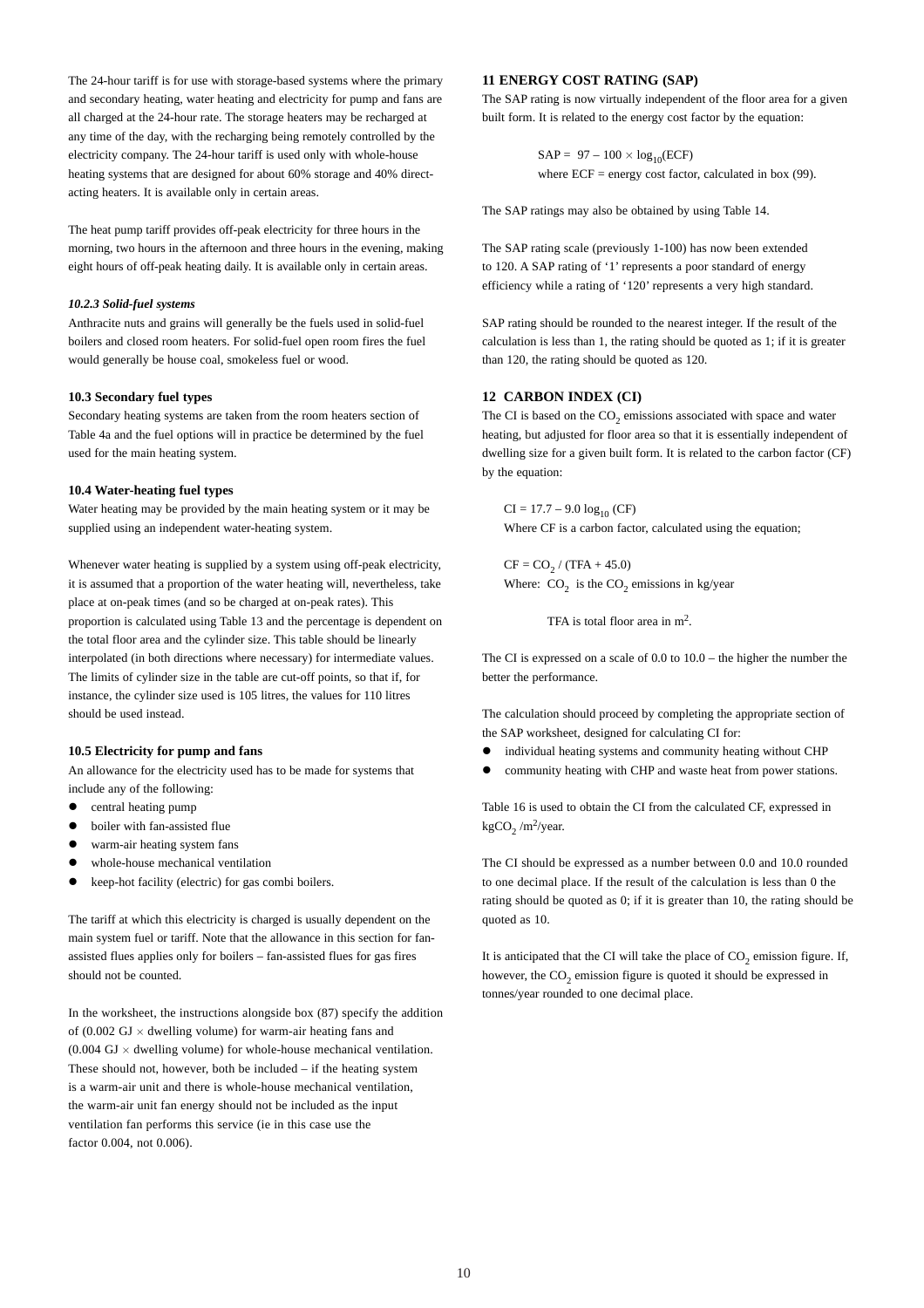## **REFERENCES**

- 1. **Anderson BR, Clark AJ, Baldwin R and Milbank NO**, BREDEM – BRE Domestic Energy Model: background, philosophy and description. BRE Report: BR66, BRE, Garston, 1985.
- 2. **Henderson G and Shorrock LD**, BREDEM BRE Domestic Energy Model – testing the predictions of a two zone model. Build. Serv. Eng. Res. Technol., 7(2) 1986, pp87-91.
- 3. **Shorrock LD and Anderson BR**, A guide to the development of BREDEM. BRE Information Paper IP4/95, BRE, Garston, 1995.
- 4. **Anderson BR, Henderson G, Dickson CM and Shorrock LD**. BREDEM-12 Model description. BRE Report: BR315, BRE, Garston, 1996.
- 5. **Anderson BR**, Energy assessment for dwellings using BREDEM worksheets. BREDEM Information Paper IP13/88, BRE, Garston, 1988.
- 6. **CIBSE Guide A3**, Environmental design: thermal properties of building structures. The Chartered Institution of Building Services Engineers, London, 1986.
- 7. **Approved Document Basements for dwellings**. British Cement Association, Crowthorne, 1997 (Ref 48.062).

All BRE documents are available from: BRE Bookshop 151 Rosebery Avenue, London EC1R 4GB Tel 020 7505 6622 Fax 020 7505 6606 E-mail brebookshop@emap.com

## **LIST OF STANDARDS REFERRED TO IN THIS DOCUMENT**

| <b>Reference</b>         | <b>Title</b>                                                                                                                                        | <b>Content</b>                                    |
|--------------------------|-----------------------------------------------------------------------------------------------------------------------------------------------------|---------------------------------------------------|
| <b>BS EN ISO 6946</b>    | Building components and<br>building elements.<br>Thermal resistance and<br>thermal transmittance.<br>Calculation method                             | Calculation of<br>U-values for walls<br>and roofs |
| <b>BS EN ISO 13789</b>   | Thermal performance of<br>buildings.<br>Transmission heat loss<br>coefficient.<br>Calculation method                                                | Heat loss rate from<br>whole building             |
| <b>BS EN 12524</b>       | Building materials and<br>products.<br>Hygrothermal properties.<br>Tabulated design values                                                          | List of thermal<br>conductivity values            |
| <b>BS EN ISO 10077-1</b> | Thermal performance of<br>windows, doors and shutters. windows and doors<br>Calculation of thermal<br>transmittance.<br>Part 1: Simplified method   | U-values for                                      |
| prEN ISO 10077-2         | Thermal performance of<br>windows, doors and shutters. frames<br>Calculation of thermal<br>transmittance.<br>Part 2: Numerical method<br>for frames | U-values for window                               |
| <b>BS EN ISO 12567</b>   | Thermal performance of<br>windows and doors.<br>Determination of thermal<br>transmittance by hot box<br>method.<br>Complete windows and<br>doors    | U-value measurement<br>for windows and<br>doors   |
| <b>BS EN ISO 13370</b>   | Thermal performance of<br>buildings.<br>Heat transfer via the ground.<br>Calculation method                                                         | U-values for floors                               |

The standards can be ordered from: BSI 389 Chiswick High Road London W4 4AL Tel 020 8996 9001 Fax 020 8996 7001 E-mail orders@bsi.org.uk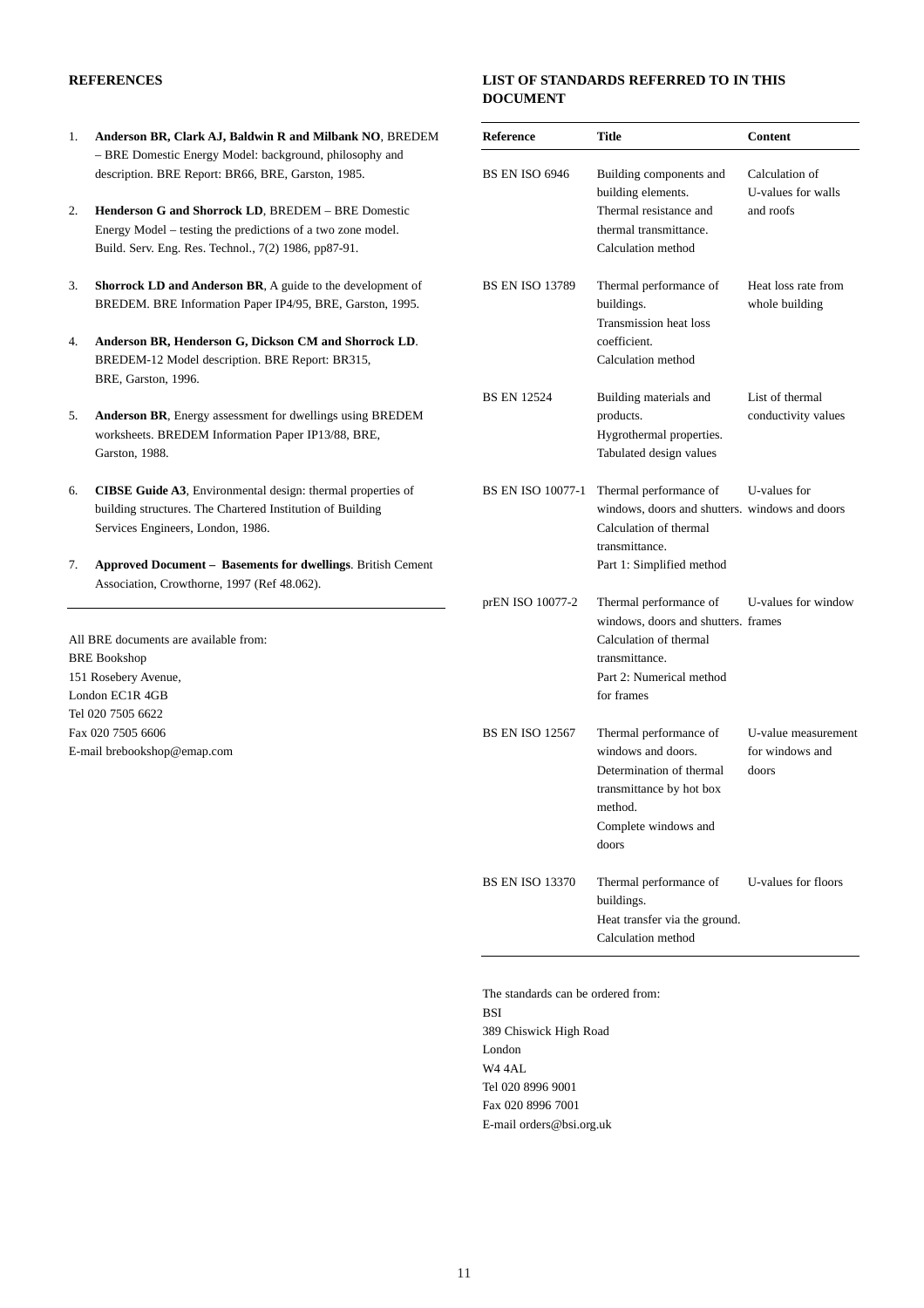#### **APPENDIX A – Dwellings with more than one heating system**

#### **A1 General principles**

The **primary** heating system is that which heats the largest proportion of the dwelling. It is a heating system that is not usually based on individual room heaters and may well provide hot water as well as space heating. Main heating systems are categorised on the basis of generic types in Table 4a.

The **secondary** heating system must be a system based upon a room heater. Secondary heating systems are taken from the room heaters section of Table 4a and the fuel options will, in practice, be determined by the fuel used for the main heating system.

A secondary heating system is to be specified if:

- a) the main system is not sufficient in itself to heat the dwelling to the level on which the SAP is based (21°C in the living area and 18°C elsewhere)
- *or*
- b) fixed secondary heaters are present (eg gas fires or a chimney and hearth capable of supporting an open coal fire).

In case a), assume direct-acting electric heaters if no actual secondary heaters are present.

The decision to include a secondary heating system should be based on the characteristics of the dwelling and the systems installed and not on the heating practices of the occupying household. That does not preclude further estimates of energy consumption being made to take account of actual usage. Such estimates would not be part of SAP but could form the basis of advice given to the occupying household on how to make best use of the systems at their disposal.

A secondary system is always specified when the main system is electric storage heaters.

Table 11 gives the fraction of the heating that is assumed to be supplied by the secondary system. Note that this table limits the allowed secondary heating systems to those that are listed in Table 4a under the section 'Room heater systems'. The type of control used by the secondary system is immaterial for SAP calculation purposes. Consequently, there is never an instance where an efficiency reduction is made to a secondary heating system – the efficiency is always that quoted in Table 4a.

In some cases, it may not be immediately clear which of two systems present should be classified as the main system and which as the secondary. In these cases, the system that is cheaper to use should be taken as the primary, and if there is still doubt, ie if they are both equally cheap to use, select the system that heats the living room. The other system can still be input as a secondary system but it needs to be input as a room

heater. A room-heater system should be chosen so that its efficiency closely reflects (but does not exceed) that of the actual system (as defined by Table 4a). The chosen room heater should also use the same fuel/tariff as the actual system.

If two types of secondary heater are present, that which heats the greater number of rooms should be specified as the secondary system (and the other secondary heaters ignored). If that condition does not resolve the choice, the system that is the cheaper to use should be specified.

## **A2 Procedure for dealing with secondary heating systems**

- (1) Identify the main heating system. If there is a central system that provides both space and water heating and it is capable of heating at least 30% of the dwelling, select that system. If there is no system that provides both space and water heating, then select the system that has the capability of heating the greatest part of the dwelling.
- (2) If there is still doubt about which system should be selected as the primary, select the system that supplies useful heat to the dwelling at lowest cost (obtained by dividing fuel cost by conversion efficiency).
- (3) Use the responsiveness of the main heating system in calculating the mean internal temperature in section 7 of the SAP calculation.
- (4) Decide whether a secondary heating system needs to be specified, bearing in mind that systems based on stored heat produced from electricity generally require a secondary system for their successful operation. Ignore all portable heaters, such as plug-in electrical radiators and fan heaters or free-standing butane and paraffin heaters. If no secondary system is to be specified, enter zero in box (82).
- (5) If a secondary heating system is to be specified, use Table 11 to select the most appropriate description of the primary/secondary combination. Obtain the proportion of use for the secondary heating system from Table 11 and enter in box (82).
- (6) Obtain the efficiency of the secondary heating system from Table 4a and enter in box (84).
- (7) Calculate the space-heating fuel requirements for both main and secondary heating systems as specified for entry in boxes (85) and (86).

#### **A3 Dwellings with inadequate heating systems**

The SAP assumes that a good standard of heating will be achieved throughout the dwelling. For dwellings in which the heating system is not capable of providing the standard, it should be assumed that the additional heating is provided by electric heaters, using the fractions given in Table 11. For new dwellings that have no heating system specified, it should be assumed that all heat will be provided by electric heaters using electricity at the standard domestic tariff.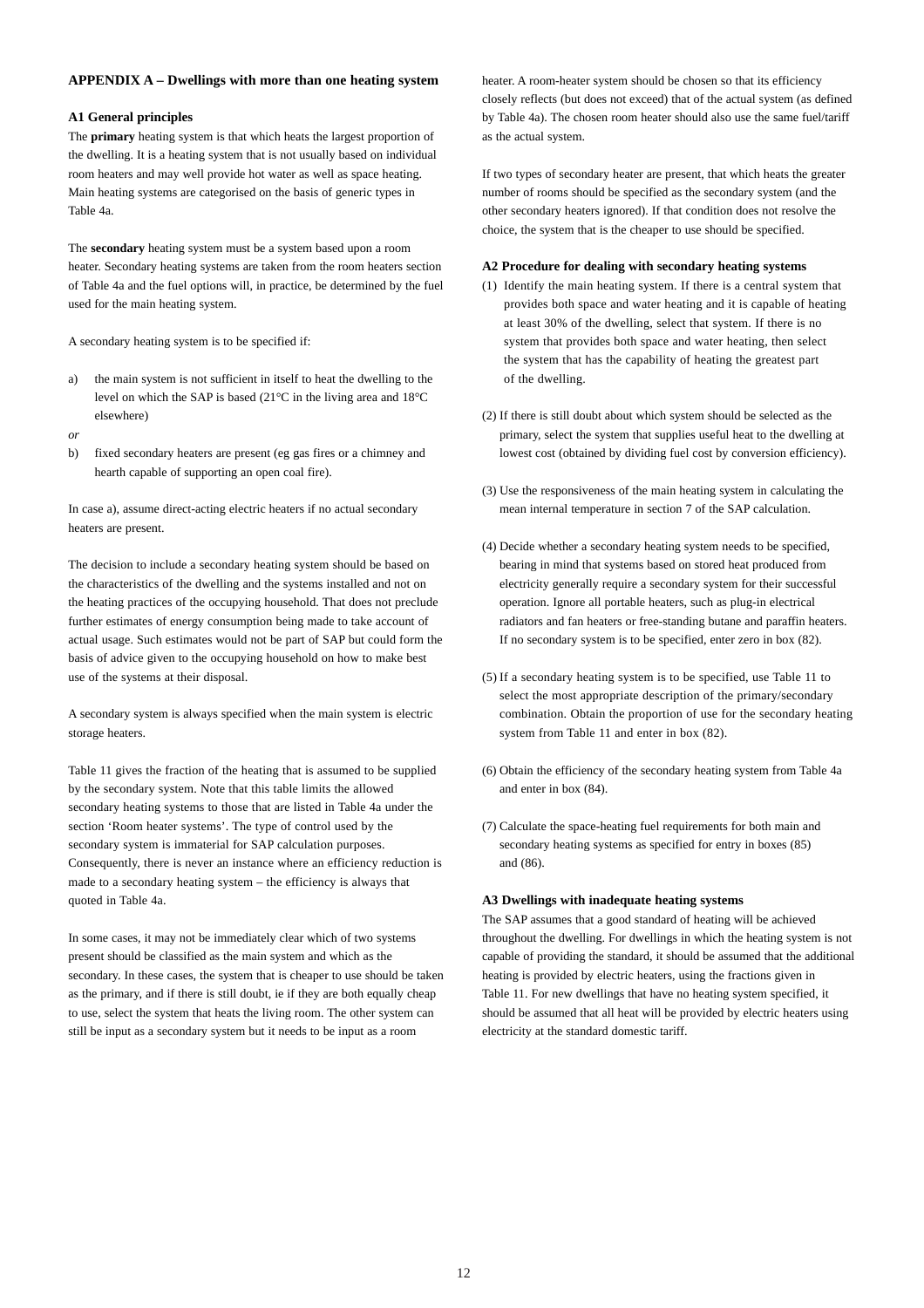## **APPENDIX B – Gas and oil boiler systems and boilers with a thermal store**

#### **B1 Boilers in the database**

The Boiler Database (see section 9.2.1) contains, in addition to efficiency, all the boiler parameters relevant to SAP calculations.

## **B2 Gas and oil boiler systems in Table 4b**

General definitions of the various modern boiler types are given in Appendix D. Table 4b gives efficiency values for use when the SEDBUK value is not available. The following notes give guidance for the categories in Tables 2 and 4b.

#### **B2.1 Combination boilers**

Table 4b does not distinguish between the sub-types of combination boiler, and the values given for 'Combi' apply to all sub-types (on/off or modulating, instantaneous or storage).

For definitions of storage combination boilers see D1.10 to D1.12 in Appendix D.

A combination boiler with an internal hot water store may be either:

- primary a primary water store contains mainly water which is common with the space heating circuit.
- secondary a secondary water store contains mainly water which is directly usable as domestic hot water.



Primary storage combi boiler

**Figure 4 Primary and secondary storage combi boilers**

The essential difference between a CPSU (see B2.5) and a storage combination boiler with a larger primary store is that in the case of a CPSU the feed to the space heating circuit is taken from the store, while in the case of a storage combi with a larger primary store, the store does not feed the space heating circuit.

#### **B2.2 Boilers 1998 or later**

If the ignition type is not known, a boiler with a fan-assisted flue may be assumed to have automatic ignition, and one with an open flue to have a permanent pilot light.

#### **B2.3 Boilers with fan-assisted flue**

'Low thermal capacity' means a boiler either has a copper heat exchanger or has an internal water content not exceeding 5 litres. If the position is uncertain, the category of 'high thermal capacity' should be used.

#### **B2.4 Boiler selected by date**

The date refers to the year of manufacture of the boiler. If this is uncertain the older category should be used.

#### **B2.5 Combined primary storage unit (CPSU)**

A CPSU is defined in D1.13. The store must be at least 70 litres – if the store is less than 70 litres, the appliance should be treated as a storage combination boiler. A schematic illustration of a CPSU is shown in Figure 4.

Note: If the store is a different appliance from the boiler (ie contained within a separate overall casing) the system should be treated as a boiler with a thermal store as described in B3.

\* Performance specification for thermal stores, Water manufacturers'Association,1999.



**Figure 4 Combined primary storage unit (CPSU)**

#### **B3 Boilers with a thermal store**

All systems described in this section have hot water stores as a separate appliance from the boiler.

#### **B3.1 Integrated thermal store**

An integrated thermal store is designed to store primary hot water, which can be used directly for space heating and indirectly for domestic hot water. The heated primary water is circulated to the space heating (eg radiators). The domestic hot water is heated instantaneously by transferring the heat from the stored primary water to the domestic hot water flowing through the heat exchanger. A schematic illustration of an integrated thermal store is shown in Figure 5.

For an appliance to qualify as an integrated thermal store, the WMA (formerly British Gas) specification for integrated thermal stores\* must be complied with, and at least 70 litres of the store volume must be available to act as a buffer to the space-heating demand. If the WMA specification is not met then the device should be treated like a conventional boiler and hot water cylinder. If only the volume requirement is not met, then the device may be treated as a hot-water-only thermal store.



**Figure 5 Integrated thermal store**

#### **B3.2 Hot-water-only thermal store**

A hot-water-only thermal store is designed to provide domestic hot water only and is heated by a boiler. The domestic hot water is heated by transferring the heat from the primary stored water to the domestic hot water flowing through the heat exchanger, the space-heating demand being met directly by the boiler.

A schematic illustration of a hot-water-only thermal store is shown in Figure 6.

For an appliance to qualify as a hot-water-only thermal store, the WMA specification for hot-water-only thermal stores\* must be complied with. If this requirement is not met then the device should be treated like a conventional boiler and hot water cylinder.



**Figure 6 Hot-water-only thermal store**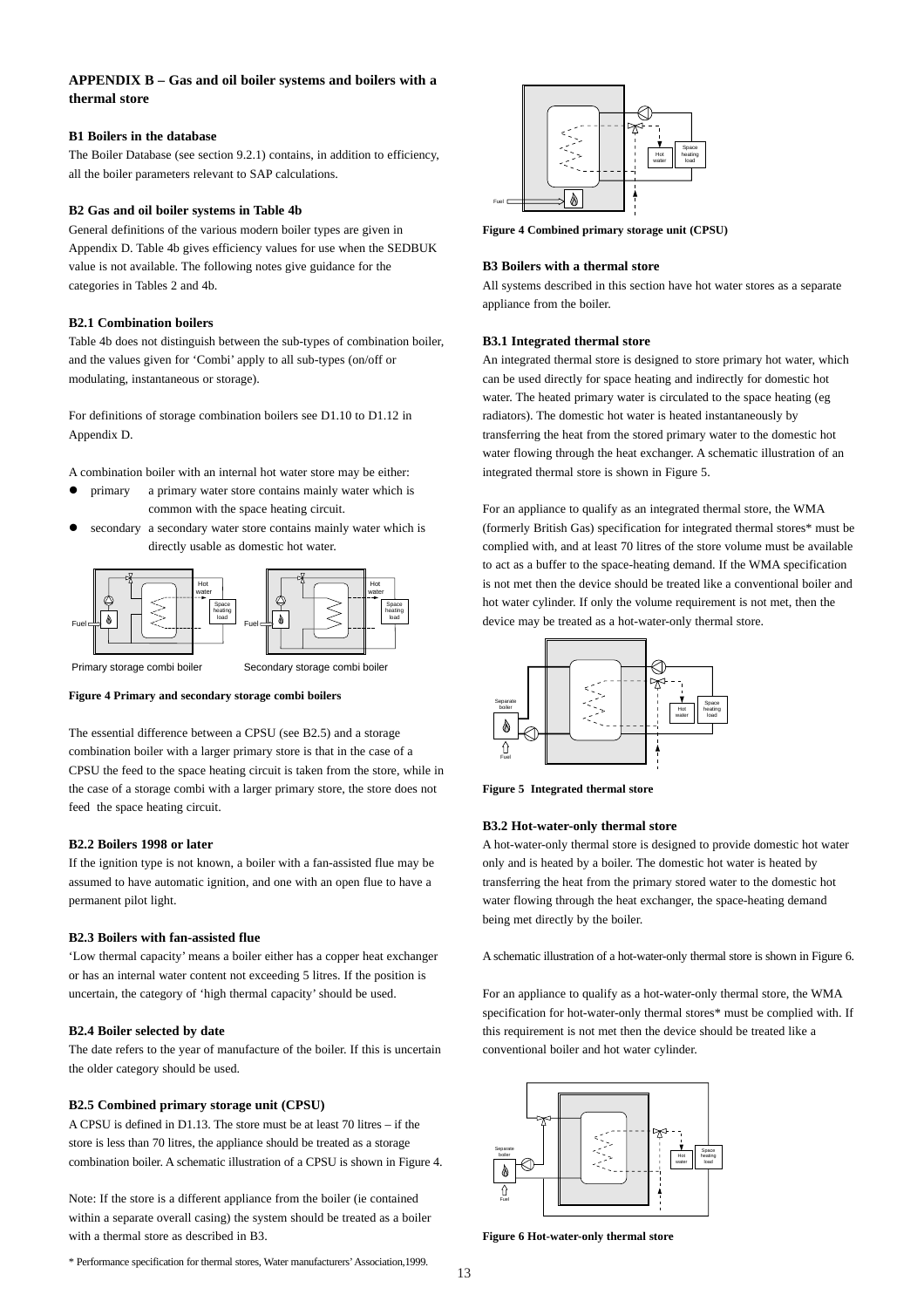## **APPENDIX C – Community heating, including schemes with combined heat and power (CHP) and schemes that recover heat from power stations**

**CI Community heating where heat is produced by centralised unit by dedicated plant.**

In community schemes, also known as group or district schemes, heat produced centrally serves a number of dwellings or communal areas.

Combined heat and power is defined as the simultaneous generation of heat and power in a single process.

CHP plant generates useful energy, at the point of use, in the form of both electricity and heat, with an overall efficiency of typically 80%.

There are essentially two ways of producing heat for community heating by a dedicated plant:

- heat produced by boilers only (Figure 7)
- heat produced by a combination of boilers and CHP units (Figure 8).



**Figure 7 Community heating with heat supplied by boilers only**



## **Figure 8 Community heating with heat supplied by a combination of boilers and CHP**

For community heating with CHP unit schemes, the CHP is the primary heat source, and back-up boilers of conventional design are used when the heat output of the CHP plant is insufficient to meet the instantaneous demand. The proportion of heat from CHP and from boilers varies from installation to installation.

The proportions of heat from CHP and from conventional boilers, and the heat and electrical efficiencies of CHP for the calculation of  $CO<sub>2</sub>$ emissions, should be estimated, either on the basis of operational records or, in the case of a new scheme, on the basis of its design specification. Heat efficiency is defined as the annual useful heat supplied from a CHP scheme divided by the total annual fuel input. The power efficiency is the total annual power output divided by the total annual fuel input.



**Figure 9 An example of a heat profile chart**

The heat efficiency of the CHP should be based on the useful heat supplied by the CHP to the community heating, excluding any dumped heat (see Figure 9).

The heat required for space and water heating is calculated using an alternative worksheet, designed for calculating SAP ratings when space and water heating is provided by community heating (with or without CHP). The price for community heating is taken from Table 12. This price incorporates bulk rates for buying the fuel used in the plant, operating costs, energy used in pumping the hot water and, in the case of CHP, receipts from the sale of the electricity generated.

*Note: In the case of community heating with CHP, both heat and electricity are produced and the CO2 emissions associated with the fuel burnt have to be apportioned to the two forms of energy. In the SAP calculation the electricity generated by CHP is taken as having a CO<sub>2</sub> emissions factor equivalent to that for electricity generated by new gas-fired power stations, and the remaining CO<sub>2</sub> is assigned to the heat produced.* 

## **C2 Community heating schemes that recover waste heat from power stations**

This includes waste heat from power stations rated at more than 10 MW electrical output and with a power efficiency greater than 35%. (Otherwise the system should be considered as CHP.)

For community schemes that recover heat from power stations, the waste heat is the primary heat source, and secondary boilers of conventional design are used when the available waste heat is insufficient to meet the instantaneous demand. The proportions of heat from the power station and from the conventional boilers should be estimated, either on the basis of operational records or in the case of a new scheme on the basis of its design specification.

The overall efficiency of the heating plant is 100% minus the amount shown in the 'efficiency adjustment' column of Table 4c.

The CI is calculated using the following procedure: a) use the worksheet for calculating community heating with CHP or

schemes that recover heat from power stations

b) enter '0' in boxes from  $(101^*)$  to  $(106^*)$ 

c) enter '5' in box (107\*) and complete the calculation as normal.

*Note: 5 kg CO<sub>2</sub>/GJ in Table 15 reflects emissions associated with the electricity used for pumping the water from the power station to the dwelling.*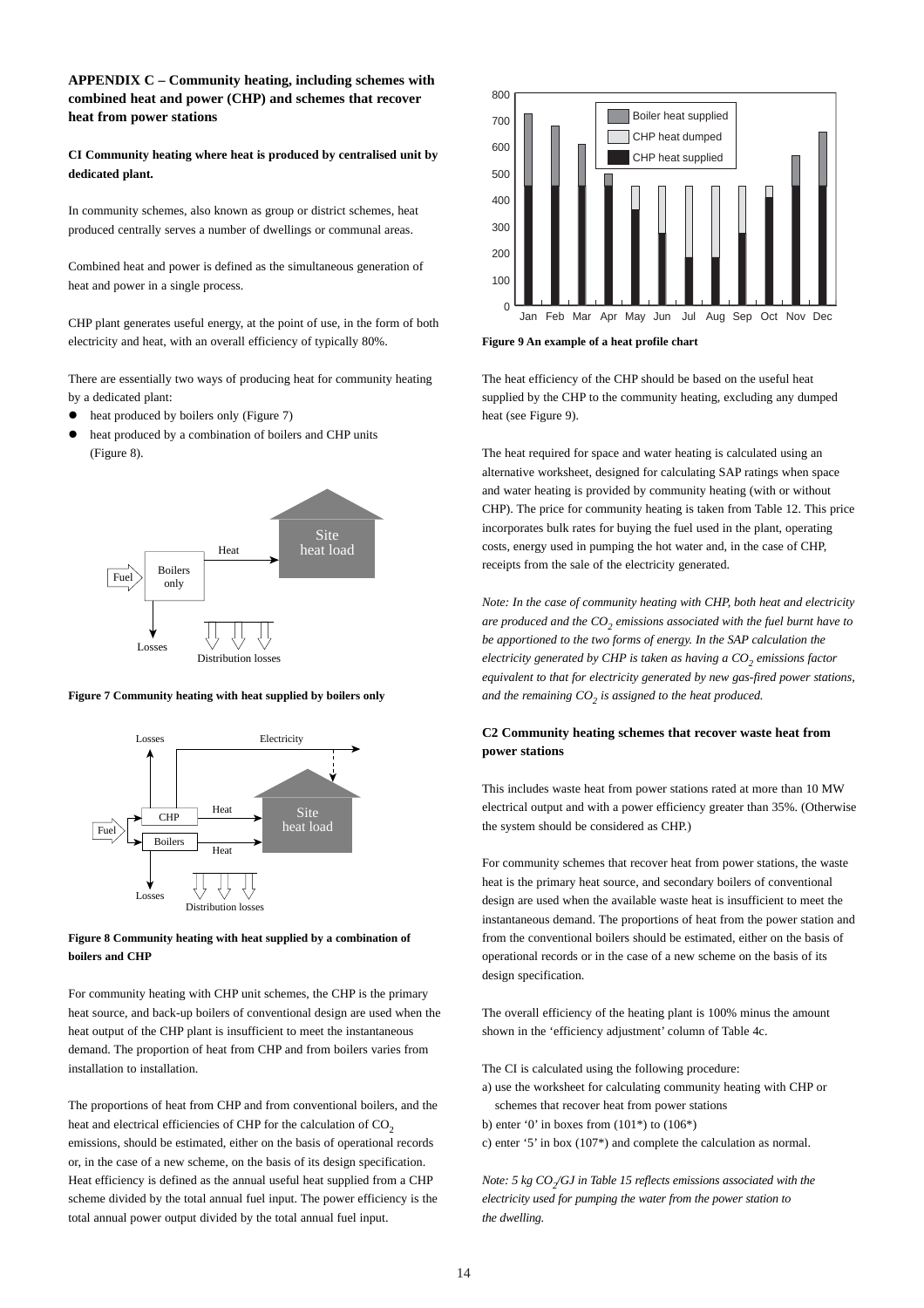## **APPENDIX D – Method of determining seasonal efficiency values for gas and oil boilers**

*Note: The data and equations in this appendix are not to be used by SAP assessors.*

This appendix sets out, in D2 and D4, the method to be used by manufacturers to determine the Seasonal Efficiency of Domestic Boilers in the UK (SEDBUK) for particular gas and oil boilers when test data have been obtained to establish conformity with Council Directive 92/42/EEC\*. This Directive has been implemented in the UK by the Boiler (Efficiency) Regulations\*\*.

Manufacturers' declarations of SEDBUK values so calculated should be accompanied by the form of words in D3, and SAP assessors should look for the same form of words in order to ascertain that the efficiency value referred to is appropriate for SAP calculations.

## **D1 Definitions**

#### **D1.1 Boiler**

A gas- or liquid-fuelled appliance designed to provide hot water for space heating. It may (but need not) be designed to provide domestic hot water as well.

#### **D1.2 Condensing boiler**

A *boiler* designed to make use of the latent heat released by the condensation of water vapour in the combustion flue products. The boiler must allow the condensate to leave the heat exchanger in liquid form by way of a condensate drain. 'Condensing' may only be applied to the definitions D1.3 to D1.14 inclusive. Boilers not so designed, or without the means to remove the condensate in liquid form, are called '*non-condensing*'.

#### **D1.3 Regular boiler**

A *boiler* that does not have the capability to provide domestic hot water directly (ie not a *combination boiler*). It may nevertheless provide domestic hot water indirectly via a separate hot water storage cylinder.

#### **D1.4 On/off regular boiler**

A *regular boiler* without the capability to vary the fuel burning rate while maintaining continuous burner firing. This includes those with alternative burning rates set once only at time of installation, referred to as range rating.

#### **D1.5 Modulating regular boiler**

A *regular boiler* with the capability to vary the fuel burning rate while maintaining continuous burner firing.

#### **D1.6 Combination boiler**

A *boiler* with the capability to provide domestic hot water directly, in some cases containing an internal hot water store.

## **D1.7 Instantaneous combination boiler**

A *combination boiler* without an internal hot water store, or with an internal hot water store of capacity less than 15 litres.

#### **D1.8 On/off instantaneous combination boiler**

An *instantaneous combination boiler* that has only a single fuel burning rate for space heating. This includes appliances with alternative burning rates set once only at the time of installation, referred to as range rating.

- *\* Council Directive 92/42/EEC on efficiency requirements for new hot water boilers fired with liquid or gaseous fuels. Official Journal of the European Communities No L/167/17. 21 May 1992, p92.*
- *\*\* The Boiler (Efficiency) Regulations 1993, SI (1993) No 3083, as amended by the Boiler (Efficiency) (Amendment) Regulations 1994, SI (1994) No 3083.*

#### **D1.9 Modulating instantaneous combination boiler**

An *instantaneous combination boiler* with the capability to vary the fuel burning rate while maintaining continuous burner firing.

#### **D1.10 Storage combination boiler**

A *combination boiler* with an internal hot water store of capacity at least 15 litres but less than 70 litres, **or** a *combination boiler* with an internal hot water store of capacity at least 70 litres, in which the feed to the space heating circuit is not taken directly from the store. If the store is at least 70 litres and the feed to the space heating circuit is taken directly from the store, treat as a CPSU (D1.13 or D1.14).

#### **D1.11 On/off storage combination boiler**

A *storage combination boiler* that only has a single fuel burning rate for space heating. This includes appliances with alternative burning rates set once only at time of installation, referred to as range rating.

#### **D1.12 Modulating storage combination boiler**

A *storage combination boiler* with the capability to vary the fuel burning rate while maintaining continuous burner firing.

#### **D1.13 On/off combined primary storage unit (CPSU)**

A single appliance designed to provide both space heating and the production of domestic hot water, in which there is a burner that heats a thermal store that contains mainly primary water, which is in common with the space heating circuit. The store must have a capacity of at least 70 litres and the feed to the space heating circuit must be taken directly from the store. The appliance does not have the capability to vary the fuel burning rate whilst maintaining continuous burner firing. This includes those with alternative burning rates set once only at time of installation, referred to as range rating.

#### **D1.14 Modulating combined primary storage unit (CPSU)**

A single appliance designed to provide both space heating and the production of domestic hot water, in which there is a burner that heats a thermal store which contains mainly primary water which is in common with the space heating circuit. The store must have a capacity of at least 70 litres and the feed to the space heating circuit must be taken directly from the store. The appliance has the capability to vary the fuel burning rate whilst maintaining continuous burner firing.

#### **D1.15 Low-temperature boiler**

A *non-condensing boiler* designed as a low-temperature boiler and tested as a low-temperature boiler as prescribed by the Boiler Efficiency Directive (ie the part-load test was carried out at average boiler temperature of 40°C).

#### **D1.16 Keep-hot facility**

A facility within an *instantaneous combination boiler* whereby water within the boiler may be kept hot while there is no demand. The water is kept hot either: (i) solely by burning fuel, or (ii) by electricity, or (iii) both by burning fuel and by electricity, though not necessarily simultaneously.

## **D2 Method of calculating the SEDBUK**

The method of calculation is applicable only to boilers for which the fullload and the 30% part-load efficiency values, obtained by the methods deemed to satisfy Council Directive 92/42/EEC, are available. These are net efficiency values. It is essential that both test results are available and that the tests are appropriate to the type of boiler as defined in the Council Directive, otherwise the calculation cannot proceed.

In the calculation method, the data are first converted to gross efficiency under test conditions, and then converted to a seasonal efficiency value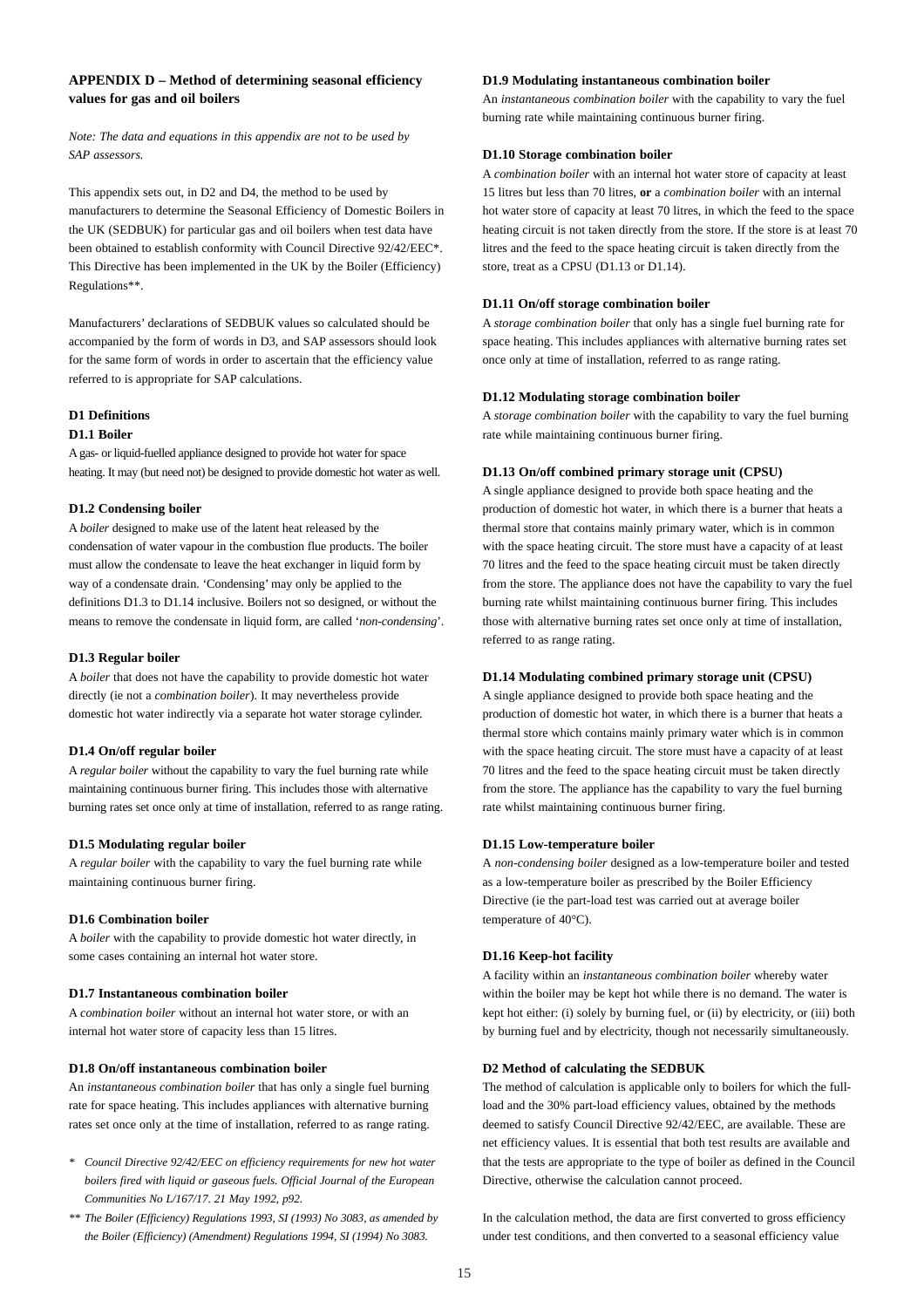that applies under typical conditions of use in a dwelling, allowing for standing losses.

In this appendix, efficiencies are expressed in percent. Intermediate calculations should be done to at least four decimal places of a percentage, and the final result rounded to one decimal place.

The procedure to be adopted by manufacturers is as follows.

## **1. Determine fuel boiler type**

The fuel for boiler type must be one of natural gas, LPG (butane or propane), or oil (kerosene or gas oil). SEDBUK cannot be calculated for other fuels.

## **2. Obtain test data.**

Retrieve the full-load efficiency and 30% part-load net efficiency test results. Tests must have been carried out using the same fuel as the fuel for boiler type, except as provided in D4.

#### **3. Reduce to maximum net efficiency values.**

Table D2.1 gives the maximum values of net efficiency for each fuel that may be used for the purposes of the SAP. Reduce any greater test value to the appropriate value given in Table D2.1.

#### *Table D2.1 Maximum net efficiency values (in %)*

|           | Condensing boilers |           | Non-condensing boilers |
|-----------|--------------------|-----------|------------------------|
| Full load | 30% part load      | Full load | 30% part load          |
| 101.0     | 107.0              | 92.0      | 91.0                   |

#### **4. Convert the full and 30% part-load efficiencies from net values to gross.**

Use the following equation with the appropriate factor from Table D2.2.

 $E_{\text{orose}} = f \times E_{\text{net}}$ 

## *Table D2.2 Efficiency conversion factors*

| Type of fuel              | Net-to-gross conversion factor, $f$ |
|---------------------------|-------------------------------------|
| Natural gas               | 0.901                               |
| LPG (butane or propane)   | 0.921                               |
| Oil (kerosene or gas oil) | 0.937                               |

#### **5. Categorise the boiler.**

a) Select the appropriate category for the boiler according to the definitions given in D1.

#### *Table D2.3 Boiler category table*

b) If a gas or LPG boiler, determine whether it has a permanent pilot light: if it has a permanent pilot light, set  $p = 1$ if not, set  $p = 0$ .

c) In the case of a storage combination boiler (either on/off or modulating) determine from the test report whether the losses from the store were included in the values reported (this depends on whether the store was connected to the boiler during the tests):

if the store loss is included, set  $b = 1$ 

if not, set  $b = 0$ .

d) In the case of a condensing CPSU (either on/off modulating): set  $b = 1$ .

e) In the case of a storage combination boiler or a CPSU, obtain the store volume, V, in litres, from the specification of the device and the standby loss factor, *L*, using the following equation:

if  $t < 10$  mm:  $L = 0.0945 - 0.0055t$ 

if *t* ≥ 10 mm: *L* = 0.394/*t*

where *t* is the thickness of the insulation of the store in mm.

## **6. Calculate seasonal efficiency.**

- a) Use the boiler category and other characteristics as defined in D1 (noncondensing or condensing; gas or LPG or oil; on/off or modulating) to look up the appropriate SEDBUK equation number in Table D2.3. If no equation number is given the calculation cannot proceed. Otherwise, select the appropriate equation from Table D2.4 or Table D2.5.
- b) Substitute the gross full and part-load efficiencies (found in step 4) and *p, b, V* and *L* (found in step 5). Round the result to one decimal place, ie to nearest 0.1%. Note the result as [x] for the purpose of declaration in D3.

## **D3 Declaring values of seasonal efficiency**

Manufacturers wishing to declare their products' seasonal efficiencies for the specific purpose of calculating SAP ratings can do so provided that:

- a. they use the SEDBUK calculation procedure given in D2; and
- b. the necessary boiler test data are certified by a Notified Body accredited for the testing of boilers by an EU national accreditation service. The Notified Body must certify that: 'the full load and part load efficiency test results detailed in [*insert reference to report on the efficiency tests*] have been obtained by methods deemed to satisfy the Boiler Efficiency Directive'.

Where a manufacturer declares the SEDBUK, it shall be expressed as:

'Seasonal Efficiency (SEDBUK) = s [x]%

The value is used in the UK Government's Standard Assessment Procedure (SAP) for energy rating of dwellings. The test data from which it has been calculated have been certified by *[insert name and/or identification of Notified Body]*.'

Data for several products may be presented in tabulated form, in which case the second paragraph of the declaration should be incorporated as a note to the table.

|                                                                 | Non-condensing (see $D1.2$ )                      |                                                       |                         | Low                                                                      | Condensing (see $D1.2$ ) |                                                  |                                                      |                                         |                                            |
|-----------------------------------------------------------------|---------------------------------------------------|-------------------------------------------------------|-------------------------|--------------------------------------------------------------------------|--------------------------|--------------------------------------------------|------------------------------------------------------|-----------------------------------------|--------------------------------------------|
|                                                                 |                                                   | Gas or LPG                                            |                         | Oil                                                                      | temperature              |                                                  | Gas or LPG                                           | Oil                                     |                                            |
| <b>SEDBUK</b> Equation<br>numbers for different<br>boiler types | On/off<br>(see $D1.4$ ,<br>D1.8, D1.11,<br>D1.13) | Modulating<br>(see $D1.5$ ,<br>D1.9, D1.12,<br>D1.14) | On/off<br>(see $D1.4$ , | Modulating<br>(see $D1.5$ ,<br>$ D1.8, D1.11\rangle  D1.9, D1.12\rangle$ | (see $D1.15$ )           | On/off<br>(see $D1.4$ ,<br>D1.8, D1.11,<br>D1.13 | Modulating<br>(see $D1.5$ ,<br>D1.9, D1.12,<br>D1.14 | On/off<br>(see $D1.4$ ,<br>DI.8, D1.11) | Modulating<br>(see $D1.5$ ,<br>D1.9, D1.12 |
| Regular boiler<br>(see $D1.4, D1.5$ )                           | 101                                               | 102                                                   | 201                     | X                                                                        | X                        | 101                                              | 102                                                  | 201                                     | X                                          |
| Instantaneous combi boiler<br>(see $D1.7, D1.8, D1.9$ )         | 103                                               | 104                                                   | 202                     | X                                                                        | X                        | 103                                              | 104                                                  | 202                                     | X                                          |
| Storage combi boiler<br>(see $D1.10, D1.11, D1.12$ )            | 105                                               | 106                                                   | 203                     | X                                                                        | X                        | 105                                              | 106                                                  | 203                                     | X                                          |
| Combined primary storage unit<br>(see $D1.13$ , $D1.14$ )       | 107                                               | 107                                                   | X                       | X                                                                        | X                        | 105                                              | 106                                                  | X                                       | X                                          |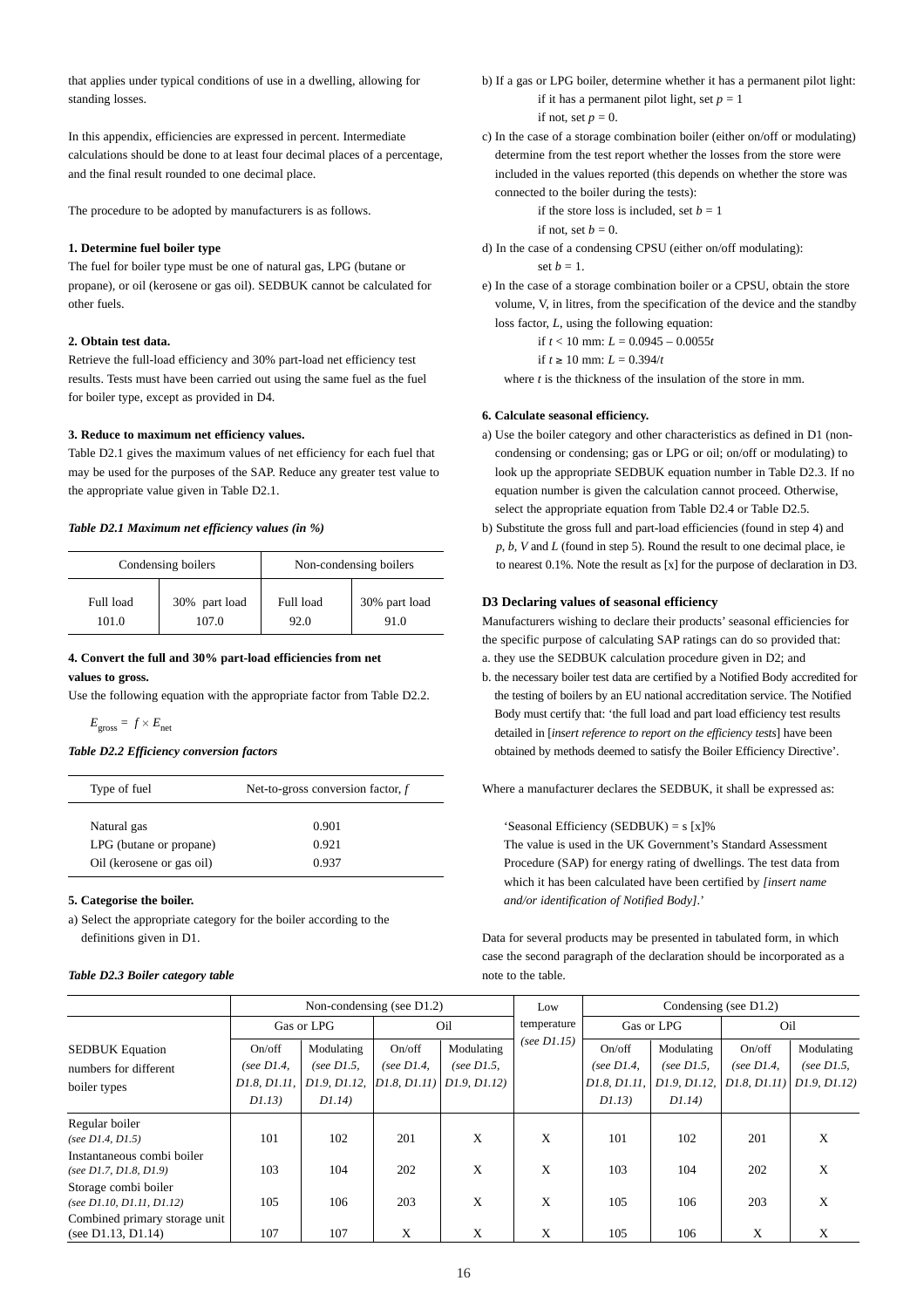## *Table D2.4 Seasonal efficiency, E, for oil boilers*

| Gas or LPG boiler type                                                                                                                    | Eq. no. | <b>Equation</b>                                                                              |
|-------------------------------------------------------------------------------------------------------------------------------------------|---------|----------------------------------------------------------------------------------------------|
| $D1.4$ On/off regular                                                                                                                     | 101     | $E = 0.5(E_{\text{full}} + E_{\text{part}}) - 2.5 - 4p$                                      |
| D1.5 Modulating regular                                                                                                                   | 102     | $E = 0.5(E_{\text{full}} + E_{\text{part}}) - 2.0 - 4p$                                      |
| D <sub>1.8</sub> On/off instantaneous combination                                                                                         | 103     | $E = 0.5(E_{\text{full}} + E_{\text{part}}) - 2.8 - 4p$                                      |
| D1.9 Modulating instantaneous combination                                                                                                 | 104     | $E = 0.5(E_{\text{full}} + E_{\text{part}}) - 2.1 - 4p$                                      |
| D1.11 On/off storage combination<br>D1.13 On/off combined primary storage unit (condensing only)                                          | 105     | $E = 0.5(E_{\text{full}} + E_{\text{part}}) - 2.8 + (0.209 \times b \times L \times V) - 4p$ |
| D1.12 Modulating storage combination<br>D1.14 Modulating combined primary storage unit (condensing, only)                                 | 106     | $E = 0.5(E_{\text{full}} + E_{\text{part}}) - 1.7 + (0.209 \times b \times L \times V) - 4p$ |
| D1.13 On/off combined primary storage unit (non-condensing only)<br>D1.14 Modulating combined primary storage unit (non-condensing, only) | 107     | $E = 0.5(E_{\text{full}} + E_{\text{part}}) - (0.539 \times L \times V) - 4p$                |

#### *Table D2.5 : Seasonal efficiency, E, for oil boilers*

| Oil boiler type                            | Eq. No. | <b>Equation</b>                                                                         |
|--------------------------------------------|---------|-----------------------------------------------------------------------------------------|
| D1.3 Regular                               | 201     | $E = 0.5(E_{\text{full}} + E_{\text{part}})$                                            |
| D <sub>1.7</sub> Instantaneous combination | 202     | $E = 0.5(E_{\text{full}} + E_{\text{part}}) - 2.8$                                      |
| D1.10 Storage combination                  | 203     | $E = 0.5(E_{\text{full}} + E_{\text{part}}) - 2.8 + (0.209 \times b \times L \times V)$ |

## **D4 Method for calculating the SEDBUK for boilers fuelled by LPG but tested with natural gas**

If the fuel for boiler type is LPG but the fuel used to obtain efficiency test results is natural gas then SEDBUK may be calculated subject to certain conditions using the procedure given below. The value of SEDBUK will be lower than if the fuel used to obtain the test results had been LPG.

- 1. Note the restrictions set out at the start of D2, which still apply.
- 2. Any differences between the boiler fuelled by natural gas (used to obtain full-load and 30% part-load efficiency test results) and the boiler fuelled by LPG (for which the SEDBUK is required) must be minor. Examples of minor differences are a change of gas injector or adjustment by a single screw on the gas valve.
- 3. Determine the net heat input on a net calorific value basis for both the natural gas boiler and the LPG boiler. The LPG figure must lie within  $± 5%$  of the natural gas figure.
- 4. Determine by measurement the percentage dry  $CO<sub>2</sub>$  by volume at the maximum heat input for both the natural gas boiler and the LPG boiler. From the results calculate the excess air fractions for both boilers. The calculated excess air fraction for the LPG boiler must not exceed that for the natural gas boiler by more than 5% (of the natural gas excess air fraction).
- 5. Retrieve the full-load net efficiency and 30% part-load net efficiency test results. If the boiler is a condensing boiler then deduct 2.2 percentage points from the 30% part-load net efficiency test result.
- 6. Follow the calculation procedure in D2 from step 3 onwards, taking the fuel for boiler type as LPG.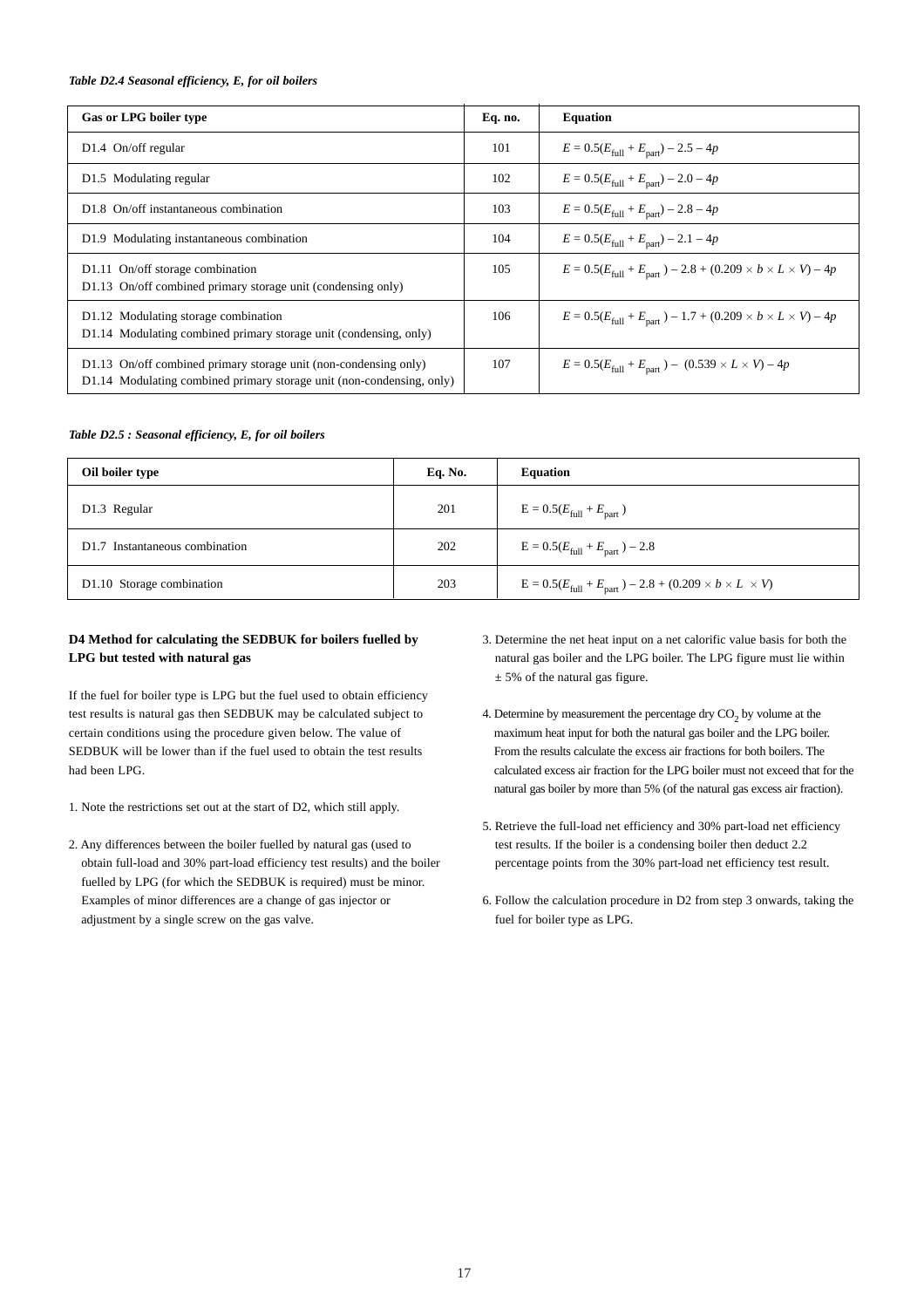## **APPENDIX E: Method of determining seasonal efficiency for gas room heaters**

*Note: The data and equations in this appendix are not to be used by SAP assessors.*

This appendix sets out the method to be used by manufacturers to determine the declared efficiency for gas room heaters.

Only test results measured by one of the recognised methods given below may be used for this purpose. The methods givie comparable results.

#### *Table E.1 Recognised efficiency test methods*

| <b>BS EN 613</b> | Independent gas-fired convection heaters               |
|------------------|--------------------------------------------------------|
| *prEN 13278      | Open fronted gas-fired independent space heaters       |
| $*$ prEN 1266    | Independent gas-fired convection heaters               |
|                  | incorporating a fan to assist transportation of        |
|                  | combustion air and/or flue gases                       |
| *BS 7977-1       | Specification for safety and rational use of energy of |
|                  | domestic gas appliances. Part 1: Radiant/Convectors    |
| *BS 7977-2       | Specification for safety and rational use of energy of |
|                  | domestic gas appliances. Part 2: Combined              |
|                  | appliances: Gas fire/Back boiler                       |
| <b>PAS 42</b>    | Test method for establishing the efficiency of         |
|                  | decorative fuel effect fires.                          |

\*Can be used only after publication of the standard by BSI.

Efficiency test results are normally calculated using the net calorific value of fuel. Before a declaration can be made, conversion to gross must be carried out by multiplying the efficiency by the appropriate conversion factor given below.

#### *Table E.2 Efficiency conversion factors*

| Fuel                    | Net-to-gross conversion factor |
|-------------------------|--------------------------------|
| Natural gas             | 0.901                          |
| LPG (propane or butane) | 0.921                          |

Manufacturers' declarations so calculated should be accompanied by the following form of words:

'The efficiency of this appliance has been measured by the flue method as specified in [*insert appropriate entry from Table E.1*] and the result is [x]%. The gross calorific value of the fuel has been used for this efficiency calculation. The test data from which it has been calculated has been certified by [*insert name and/or identification of Notified Body*]. The efficiency value may be used in the UK Government's Standard Assessment Procedure (SAP) for energy rating of dwellings.'

## **APPENDIX F: Electric CPSUs**

An electric CPSU is a central heating system, providing space and domestic water heating. Not less than 270 litres of primary water, heated mainly during off-peak times to approximately 65°C in summer and approximately 85°C in winter, is stored in a thermal store.

The space-heating circuit operates in the same way as a wet central heating system, with controls appropriate for 'wet' systems. For domestic hot water, secondary water flows directly from the cold mains into a heat exchanger, where it is heated by the hot water in the store before being delivered to the taps.

The procedure in this appendix applies for a 10-hour off-peak tariff providing three off-peak periods per day. It is not valid for other tariffs.

In the case of an electric CPSU, the on-peak fraction should be calculated (because the procedure is based on a fixed volume). Note that the treatment of on-peak fraction is different from electric storage heating, because in the case of storage heating the on-peak fraction is fixed (it is achieved by sizing the storage heaters).

## **F1 Procedure for electric CPSUs**

Applies to the worksheet from box (82) onwards.

1. Calculate the on-peak fraction using the following methodology.

Calculate minimum external temperature for which the stored heat can satisfy the demand temperature

 $T_{\text{min}} = \{[(37) \times (77)] - C_{\text{max}} + [(39) \times 31.71] - (69)\} / (37)$ where:

 $C_{\text{max}}$  = off-peak heat available from Table F1 (irrespective of power rating of the heating element);

## *Table F1 Off-peak heat available (Cmax) for various operating temperatures*

| Indicative $C_{\text{max}}$                                                               | CPSU operating temperature (winter) |                      |                      |
|-------------------------------------------------------------------------------------------|-------------------------------------|----------------------|----------------------|
|                                                                                           | $85^{\circ}$ C                      | $90^{\circ}$ C       | 95°C                 |
| Cmax for 270 litre cylinder<br>Cmax for 300 litre cylinder<br>Cmax for 330 litre cylinder | 1450<br>1620<br>1780                | 1650<br>1830<br>2020 | 1850<br>2050<br>2260 |

- Find the degree-days (DD) from Table 10 for base temperature  $T_{min}$ .
- Calculate on-peak energy:  $E_{\text{on-peak}} = 8.64 \times 10^{-5} \times (37) \times DD$ , GJ/year.

2. Calculate on-peak fraction:

 $F = {E_{on-peak}/[(81) + (39)]},$  and enter in box (82).

- 3. Calculate on-peak percentage, %:  $P = 100 \times F$ , %, and enter in box (90).
- 4. Enter 0.47 in box (87a).
- 5. Calculate fuel cost (£/year) following the normal worksheet calculation.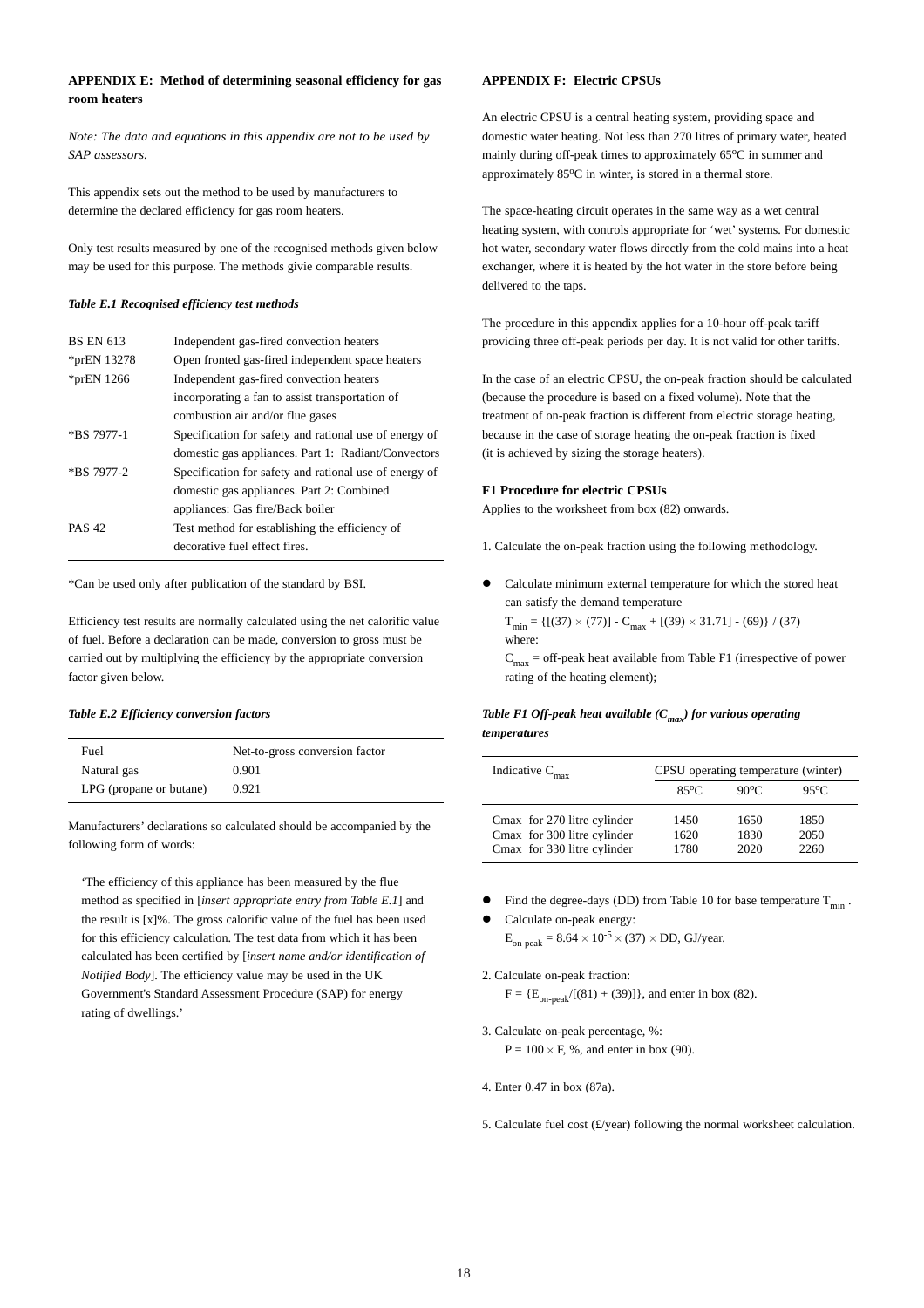## **APPENDIX G: Treatment of heat pumps in the SAP worksheet**

A heat pump is a device that absorbs heat energy from a low-temperature source and upgrades it to a higher temperature at which it can be usefully employed for heating. There are a number of heat pump techniques by which this can be achieved. The ratio of heat energy released to the energy consumed can be significantly greater than one. Heat pump systems operate most efficiently when the source temperature is as high as possible and the heat distribution temperature is as low as possible.

The figures used in the SAP calculation apply to electrically driven, vapour compression heat pumps. Heat pump systems are categorised by the low-temperature heat source used (eg air, water, ground) and the seasonal performance factors given in Table 4a are assumed to apply for all systems using that source. This is a simplified approach especially for ground-source heat pumps where energy may be collected from the ground in a variety of ways, eg using surface water from lakes or ponds, using ground water from wells, or using fluid (either refrigerant or a water/antifreeze mixture) circulated in closed pipe loops buried horizontally in shallow trenches or vertically in boreholes.

## **G1 Water heating requirement**

**In the case of a ground-source or water source heat pump** The heat pump raises the water temperature to a maximum of 45°C, and an immersion heater is then used to raise the water temperature from  $45^{\circ}$ C to the required delivery temperature. This reduces the on-peak percentage for electricity used by the immersion heater, making the on-peak fraction close to zero. For the purpose of the SAP calculation it is assumed that that 50% of domestic hot water is heated by the heat pump and 50% is heated by the immersion heater using off-peak electricity.

In the SAP worksheet, do not enter efficiency in box (50); instead, calculate the energy required for water heating using the formula

 $[50 \times (49) \div SPF] + [0.5 \times (49)]$ , GJ/year, and enter in box (51) where: SPF - seasonal performance factor for the heat pump, %, given under 'Efficiency' in Table 4a.

(The SPF is an overall figure, taking account of all the energy required to operate the heat pump, including circulation pumps and an auxiliary heater if present).

Then proceed as normal to box (82).

**In the case of an air source heat pump** The domestic hot water is heated by an immersion heater using either standard or off-peak electric tariff. In the SAP worksheet, enter efficiency of 100% in box (50) and proceed the calculation as normal.

#### **Cost of water heating**

Enter the appropriate percentages from the table below into (90) and (91)

| Water-heating method                                                             | On-peak<br>percentage<br>to be entered<br>in box $(90)$<br>(% ) | Off-peak<br>percentage<br>to be entered<br>in box $(91)$<br>(% ) |
|----------------------------------------------------------------------------------|-----------------------------------------------------------------|------------------------------------------------------------------|
| Ground source or water<br>source heat pump                                       | 17                                                              | 83                                                               |
| Air source heat pump:<br>Standard tariff water heating<br>Off-peak water heating | 100<br>Table 13                                                 | Percentage from Percentage from<br>Table 13                      |

Then proceed as normal.

#### **G2. Space heating requirement**

**In the case of a ground-source or water source heat pump.** A groundsource heat pump system (when the main heating system) may consist of either a ground-source heat pump sized to meet all space heating requirements, or a combination of a smaller ground-source heat pump and a direct-acting electric heater (auxiliary heater). A ground-source heat pump system that includes an auxiliary heater to help meet the maximum demands will have a lower seasonal efficiency (300%) than one without an auxiliary heater (320%).

For ground-source and water-source heat pumps the fraction of the on-peak electricity is 0.7 with the remainder (0.3) charged at off-peak rate.

**In the case of a direct acting air source heat pump.** A heat pump using ambient air as the source will suffer from frost build-up on the external coil and is very likely to have an integral electric heater to provide space heating while the external coil is being defrosted. The use of this heater is allowed for in the seasonal efficiency. A secondary heating system (eg. gas or electric heaters) may be present and if so it should be entered in the worksheet in the normal way.

In the SAP worksheet, the space-heating requirement is calculated by the following steps (the procedure applies to both types of heat pump).

- a) If secondary heating is present, the fraction of heat from secondary heating (from Table 11) should be entered in box (82) and its efficiency in box (84); otherwise enter 0 in boxes (82) and (84).
- b) Enter the appropriate efficiency of the heat pump from Table 4a in box (83) then proceed with the worksheet calculation as normal to box (87).
- c) Enter 0.47 in box (87).
- d) Calculate space heating, entering heat pump as a primary heating and using the appropriate cost of heat pump fuel from the table below (not from Table 12); but for the secondary system use the appropriate fuel cost from Table 12.
- e) Complete the calculation as normal.

| Heat pump electricity tariffs                                     | Additional<br>standing charge $(f)$ | Fuel price<br>(£/GJ) |
|-------------------------------------------------------------------|-------------------------------------|----------------------|
| Standard tariff (air-source heat pump)                            |                                     | $19.69*$             |
| Special heat-pump tariff<br>(ground or water-source heat pump)    | 40                                  | 14.72                |
| 7-hour off-peak tariff<br>(ground, water or air-source heat pump) | 16                                  | 16.94                |

*\* Unit price of standard electricity tariff from Table 12*

#### *Notes*

- " *The costs of fuel have been pre-calculated, using the cost of fuel from Table 12 and taking into account the appropriate fractions of off-peak electricity.*
- " *Use the normal standing charge from Table 12 (shown above for information).*
- " *Other electricity tariffs should not be used for heat pumps.*

The costs of space heating given above were derived using the following calculations: In the case of heat-pump tariff:  $(0.7 \times 15.79) + (0.3 \times 12.23) = 14.72$  £/GJ In the case of 7-hour off-peak tariff:  $(0.7 \times 20.80) + (0.3 \times 7.93) = 16.94$  £/GJ Where:

|                               | Unit price $\pounds$ /GJ |
|-------------------------------|--------------------------|
| Electricity 7-hour (on-peak)  | 20.80                    |
| Electricity 7-hour (off-peak) | 7.93                     |
| Heat pump tariff (on-peak)    | 15.79                    |
| Heat pump tariff (off-peak)   | 12.23                    |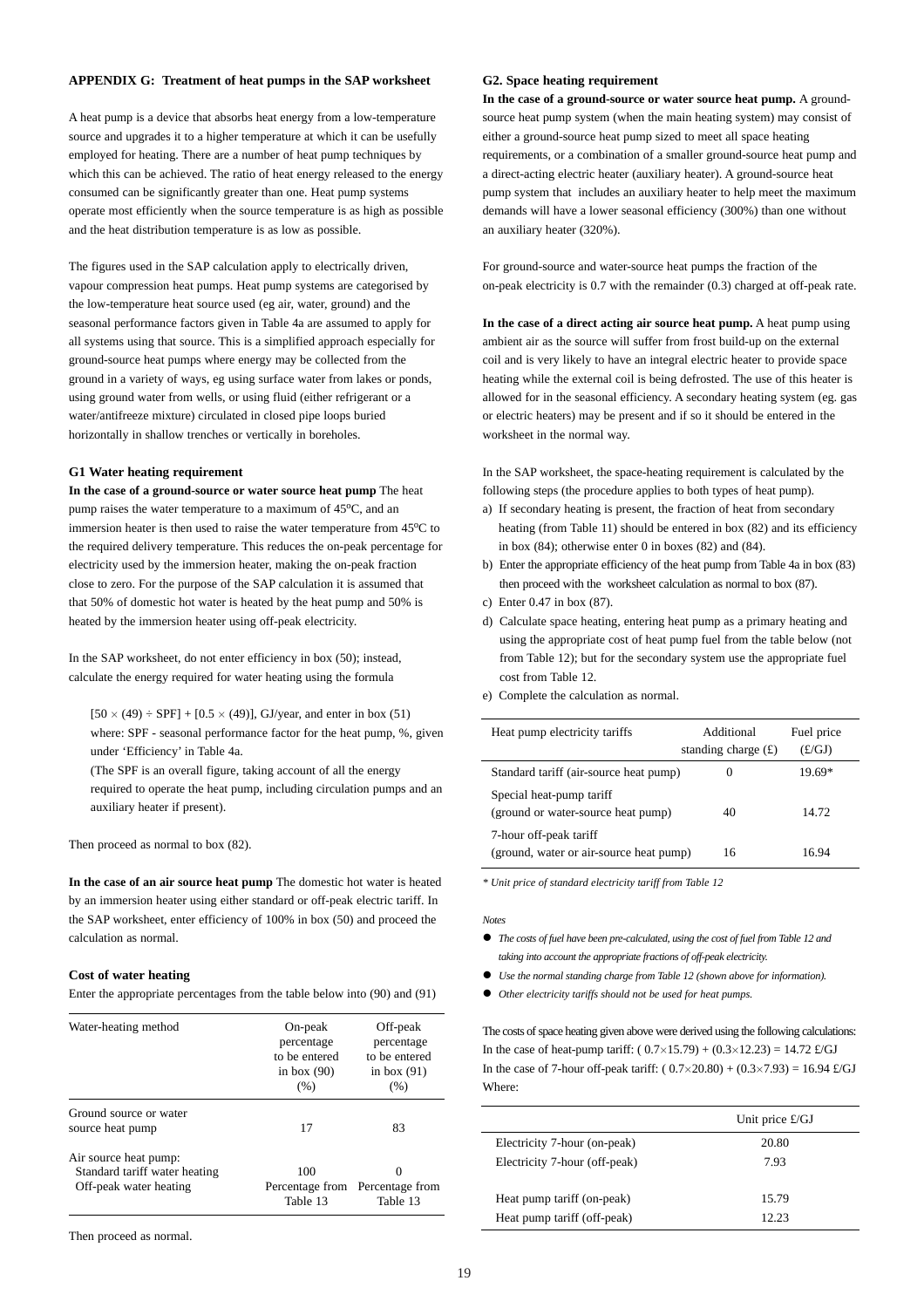## **SAP WORKSHEET (Version 9.70)**

| 1. Overall dwelling dimensions                                                                                                                                                     | Area<br>(m <sup>2</sup> )                               | Average room<br>height (m) | <b>Volume</b><br>(m <sup>3</sup> ) |
|------------------------------------------------------------------------------------------------------------------------------------------------------------------------------------|---------------------------------------------------------|----------------------------|------------------------------------|
| Ground floor                                                                                                                                                                       | (1a)<br>$\times$                                        |                            | (1b)<br>$\qquad \qquad =$          |
| First floor                                                                                                                                                                        | (2a)<br>$\times$                                        |                            | (2b)<br>$\qquad \qquad =$          |
| Second floor                                                                                                                                                                       | (3a)<br>$\times$                                        |                            | (3b)<br>$\qquad \qquad =$          |
| Third and other floors                                                                                                                                                             | (4a)<br>$\times$                                        |                            | (4b)<br>$\qquad \qquad =$          |
| Total floor area $(1a) + (2a) + (3a) + (4a) =$                                                                                                                                     | (5)                                                     |                            |                                    |
| Dwelling volume                                                                                                                                                                    | (4b)<br>(1b)<br>(2b)<br>(3b)<br>$^{+}$<br>$+$<br>$^{+}$ |                            | (6)<br>$=$                         |
| 2. Ventilation rate                                                                                                                                                                |                                                         | $m3$ per hour              |                                    |
| Number of chimneys                                                                                                                                                                 | $\times$ 40<br>$\qquad \qquad =$                        | (7)                        |                                    |
| Number of flues                                                                                                                                                                    | $\times$ 20<br>$\qquad \qquad =$                        | (8)                        |                                    |
| Number of fans and passive vents                                                                                                                                                   | $\times$ 10<br>$\quad \  \  =$                          | (9)                        |                                    |
| Other                                                                                                                                                                              |                                                         | (9a)                       | Air changes per hour               |
| Infiltration due to chimneys, fans and flues<br>(Add 40 in box (9a) for each flueless gas fire if present)<br>If a pressurisation test has been carried out, proceed to box $(19)$ | $=$ (7) + (8) + (9) + (9a) =                            | $\div(6) =$                | (10)                               |
| Number of storeys                                                                                                                                                                  |                                                         | (11)                       |                                    |
| Additional infiltration                                                                                                                                                            |                                                         | $[(11) - 1] \times 0.1 =$  | (12)                               |
| Structural infiltration: 0.25 for steel or timber frame or 0.35 for masonry construction                                                                                           |                                                         |                            | (13)                               |
| If suspended wooden floor, enter 0.2 (unsealed) or 0.1 (sealed), else enter 0                                                                                                      |                                                         |                            | (14)                               |
| If no draught lobby, enter 0.05, else enter 0                                                                                                                                      |                                                         |                            | (15)                               |
| Percentage of windows and doors draughtstripped<br>Enter 100 in box (16) for new dwellings that are to comply with Building Regulations                                            |                                                         | (16)                       |                                    |
| Window infiltration                                                                                                                                                                | $0.25 - [0.2 \times (16) \div 100]$                     |                            | (17)<br>$=$                        |
| Infiltration rate                                                                                                                                                                  | $(10) + (12) + (13) + (14) + (15) + (17)$               |                            | (18)<br>$=$                        |
| If pressurisation test done, then [measured $q_{50} \div 20$ ] + (10), otherwise (19) = (18)                                                                                       |                                                         |                            | (19)                               |
| Number of sides on which sheltered<br>(Enter 2 in box $(20)$ for new dwellings where location is not shown)                                                                        |                                                         | (20)                       |                                    |
| Shelter factor                                                                                                                                                                     | $1 - [0.075 \times (20)]$<br>$\equiv$                   | (21)                       |                                    |
| If mechanical ventilation with heat recovery,                                                                                                                                      |                                                         |                            |                                    |
| effective air change rate<br>(If no heat recovery, add 0.33 air changes per hour to value in box $(22)$ )                                                                          | $[(19) \times (21)] + 0.17$                             |                            | (22)<br>$=$                        |
| If natural ventilation, then air change rate                                                                                                                                       | $(19) \times (21)$<br>$\equiv$                          |                            | (23)<br>$=$                        |
|                                                                                                                                                                                    | if $(23) \ge 1$ , then $(24) = (23)$                    |                            |                                    |
|                                                                                                                                                                                    | otherwise $(24) = 0.5 + [(23)^{2} \times 0.5]$          |                            | (24)<br>$=$                        |
| Effective air change rate – enter $(22)$ or $(24)$ in box $(25)$                                                                                                                   |                                                         |                            | (25)                               |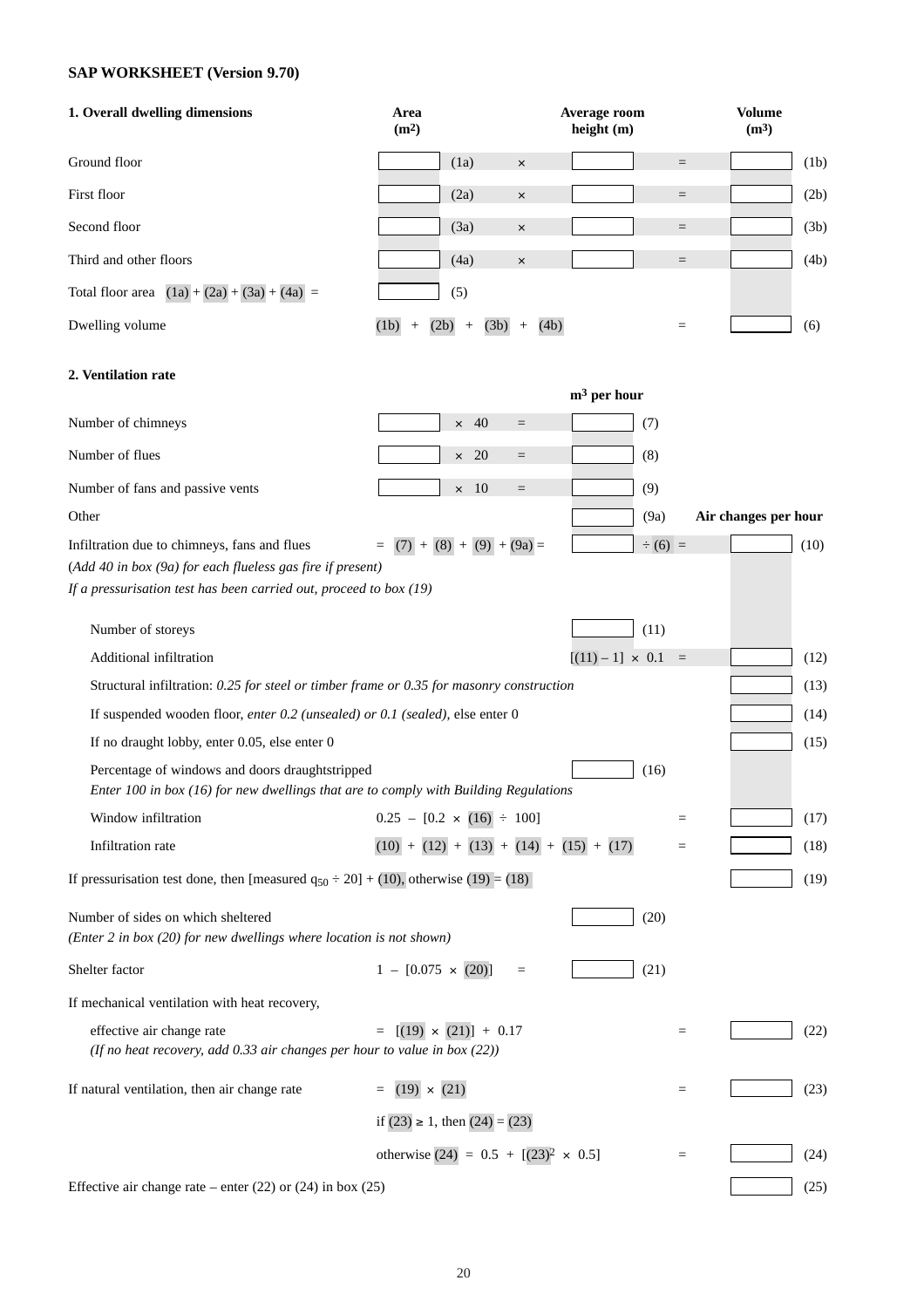## **3. Heat losses and heat loss parameters**

| <b>ELEMENT</b>                                                                                                                                                                                                               |                        | Area<br>(m <sup>2</sup> )                               |                   | <b>U-value</b><br>(W/m <sup>2</sup> K) |                   | $\mathbf{A} \times \mathbf{U}$ |
|------------------------------------------------------------------------------------------------------------------------------------------------------------------------------------------------------------------------------|------------------------|---------------------------------------------------------|-------------------|----------------------------------------|-------------------|--------------------------------|
| Doors                                                                                                                                                                                                                        |                        |                                                         | $\times$          |                                        | $\quad \  \  =$   | (26)                           |
| Windows (type $1$ )*                                                                                                                                                                                                         | $0.9 \times$           |                                                         | $\times$          |                                        | $\quad \  \  =$   | (27)                           |
| Windows (type $2$ )*                                                                                                                                                                                                         | $0.9 \times$           |                                                         | $\times$          |                                        | $\qquad \qquad =$ | (28)                           |
| Rooflights*                                                                                                                                                                                                                  | $0.9 \times$           |                                                         | $\times$          |                                        | $\quad \  \  =$   | (29)                           |
| Ground floor                                                                                                                                                                                                                 |                        |                                                         | $\times$          |                                        | $\quad \  \  =$   | (30)                           |
| Walls (type 1) excluding windows and doors                                                                                                                                                                                   |                        |                                                         | $\times$          |                                        | $\quad \  \  =$   | (31)                           |
| Walls (type 2) excluding windows and doors                                                                                                                                                                                   |                        |                                                         | $\times$          |                                        | $=$               | (32)                           |
| Roof (type 1) excluding rooflights                                                                                                                                                                                           |                        |                                                         | $\times$          |                                        | $\quad \  \  =$   | (33)                           |
| Roof (type 2) excluding rooflights                                                                                                                                                                                           |                        |                                                         | $\times$          |                                        | $=$               | (34)                           |
| Other                                                                                                                                                                                                                        |                        |                                                         | $\times$          |                                        | $=$               | (35)                           |
| *the factor 0.9 takes into account the normal use of curtains                                                                                                                                                                |                        |                                                         |                   |                                        |                   |                                |
| Ventilation heat loss                                                                                                                                                                                                        |                        | $= (25) \times 0.33 \times (6)$                         |                   |                                        | $\equiv$          | (36)                           |
| Heat loss coefficient, W/K                                                                                                                                                                                                   | $=$                    | $(26) + (27) + \dots + (35) + (36)$                     |                   |                                        | $=$               | (37)                           |
| Heat loss parameter (HLP), W/m <sup>2</sup> K                                                                                                                                                                                | $(37) \div (5)$<br>$=$ |                                                         |                   |                                        | $=$               | (38)                           |
| 4. Water-heating energy requirements                                                                                                                                                                                         |                        |                                                         |                   |                                        |                   |                                |
|                                                                                                                                                                                                                              |                        |                                                         |                   |                                        |                   | GJ/year                        |
| Hot water energy requirement (Table 1, column (a))                                                                                                                                                                           |                        |                                                         |                   |                                        |                   | (39)                           |
| Distribution loss (Table 1, column (b)), however<br>If instantaneous water heating at point of use, enter '0' in boxes (40) to (43) and (48)<br>For community heating use Table $I(b)$ whether or not hot water tank present |                        |                                                         |                   |                                        |                   | (40)                           |
| Water storage volume (litres)<br>If no stored water (this includes instantaneous combi boilers) enter '0' in box $(41)$<br>If heated by community heating and no tank, enter $110$ litres in box $(41)$                      |                        |                                                         |                   | (41)                                   |                   |                                |
| Volume factor (from Table 2a)                                                                                                                                                                                                |                        |                                                         |                   | (41a)                                  |                   |                                |
| Water storage loss factor (Table 2), however<br>If community heating and no tank, enter 0.0079                                                                                                                               |                        |                                                         |                   | (42)                                   |                   |                                |
| Energy lost from hot water storage, GJ/year                                                                                                                                                                                  |                        | $(41) \times (41a) \times (42)$                         |                   |                                        | $\qquad \qquad =$ | (43)                           |
| Area of solar panel, m <sup>2</sup><br>If no solar panel, enter '0' in boxes (44) to (47) and go to (48)                                                                                                                     |                        |                                                         |                   | (44)                                   |                   |                                |
| Solar energy available                                                                                                                                                                                                       | $= 1.3 \times (44)$    |                                                         | $\equiv$          | (45)                                   |                   |                                |
| Load ratio                                                                                                                                                                                                                   |                        | $(39) \div (45)$                                        | $\qquad \qquad =$ | (46)                                   |                   |                                |
| Solar input                                                                                                                                                                                                                  |                        | $[(45) \times (46)] \div [1 + (46)] =$                  |                   | (47)                                   |                   |                                |
| Primary circuit loss (Table 3)                                                                                                                                                                                               |                        |                                                         |                   |                                        |                   | (48)                           |
| Output from water heater, GJ/year                                                                                                                                                                                            |                        | $(39) + (40) + (43) + (48) - (47)$                      |                   |                                        | $=$               | (49)                           |
| Efficiency of water heater, %<br>(Use value from Table 4a or 4b reduced by the amount shown<br>in the 'efficiency adjustment' column of Table 4c where appropriate)                                                          |                        |                                                         |                   | (50)                                   |                   |                                |
| Energy required for water heating                                                                                                                                                                                            |                        | $[(49) \times 100] \div (50)$                           |                   |                                        | $\qquad \qquad =$ | (51)                           |
| Heat gains from water heating                                                                                                                                                                                                |                        | $[0.25 \times (39)] + [0.8 \times [(40) + (43) + (48)]$ |                   |                                        | $\qquad \qquad =$ | (52)                           |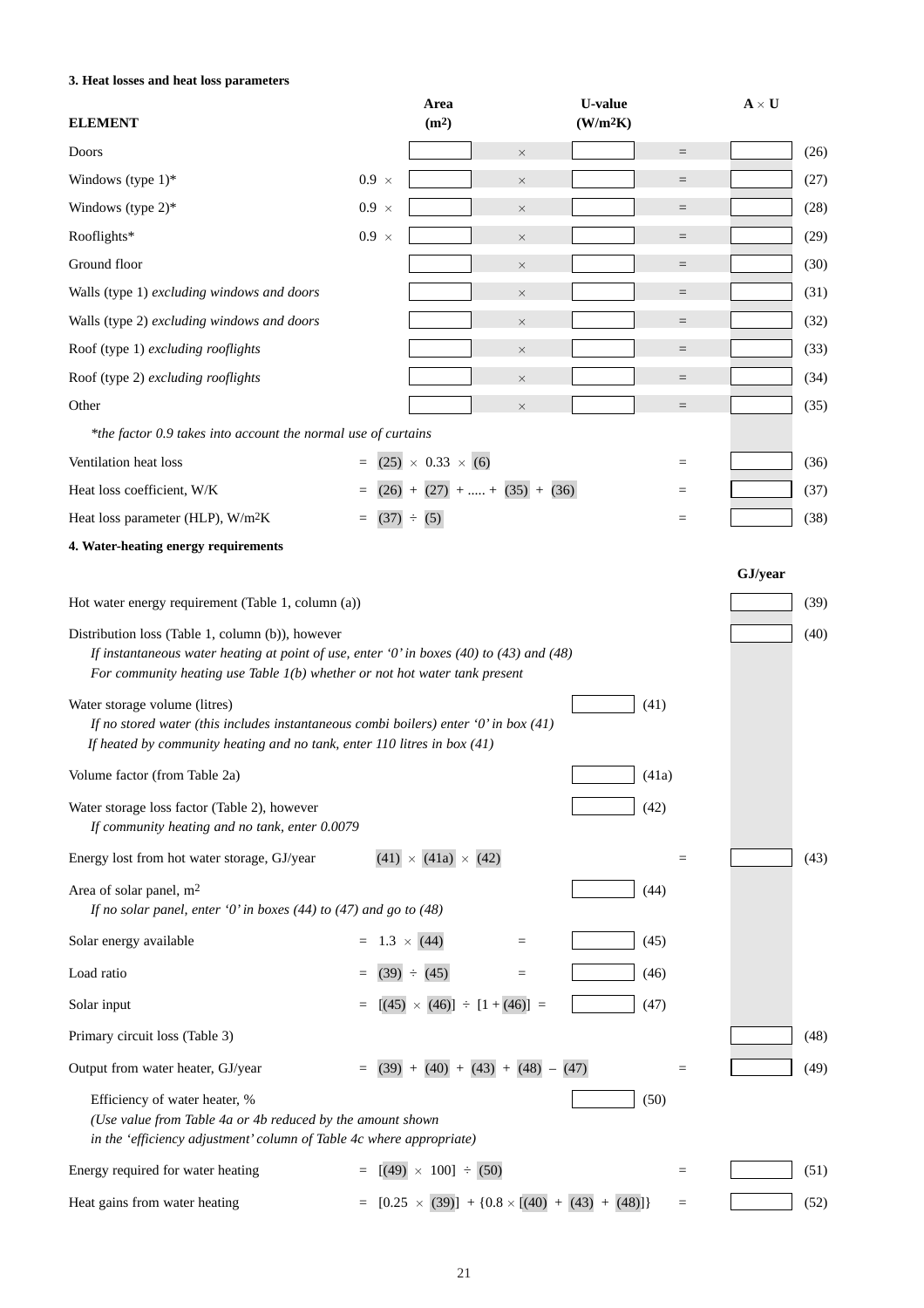| 5. Internal gains                                   |                              |     | <b>Watts</b> |       |
|-----------------------------------------------------|------------------------------|-----|--------------|-------|
| Lights, appliances, cooking and metabolic (Table 5) |                              |     |              | (53)  |
| Additional gains from Table 5                       |                              |     |              | (53a) |
| Water heating                                       | $= 31.71 \times (52)$        |     |              | (54)  |
| Total internal gains                                | $+(53a) + (54)$<br>(53)<br>= | $=$ |              | (55)  |

## **6. Solar gains**

| <b>ORIENTATION</b>                         | Access factor (Table 6a)                                                           |          | Area $(m2)$                                                      |                      | Flux (Table 6)    | Gains (W)       |
|--------------------------------------------|------------------------------------------------------------------------------------|----------|------------------------------------------------------------------|----------------------|-------------------|-----------------|
| North                                      |                                                                                    | $\times$ |                                                                  | $\times$             | $\quad =$         | (56)            |
| North east                                 |                                                                                    | $\times$ |                                                                  | $\times$             | $\quad \  \  =$   | (57)            |
| East                                       |                                                                                    | $\times$ |                                                                  | $\times$             | $\quad \  \  =$   | (58)            |
| South east                                 |                                                                                    | $\times$ |                                                                  | $\times$             | $\quad \  \  =$   | (59)            |
| South                                      |                                                                                    | $\times$ |                                                                  | $\times$             | $\qquad \qquad =$ | (60)            |
| South west                                 |                                                                                    | $\times$ |                                                                  | $\times$             | $\quad =$         | (61)            |
| West                                       |                                                                                    | $\times$ |                                                                  | $\times$             | $\quad \  \  =$   | (62)            |
| North west                                 |                                                                                    | $\times$ |                                                                  | $\times$             | $\quad \  \  =$   | (63)            |
| Rooflights                                 | 1.3                                                                                | $\times$ |                                                                  | $\times$             | $\equiv$          | (64)            |
| Total solar gains                          | Note: for new dwellings where overshading is not known, solar access factor is 'I' |          |                                                                  | (56)<br>$+$ + (64) ] | $\qquad \qquad =$ | (65)            |
| Total gains, W                             |                                                                                    |          | (55)<br>(65)<br>$+$                                              |                      | $=$               | (66)            |
| Gain/loss ratio (GLR)                      |                                                                                    |          | (66)<br>(37)<br>$\div$                                           |                      | $\qquad \qquad =$ | (67)            |
|                                            | Utilisation factor (use box (67) and Table 7)                                      |          |                                                                  |                      |                   | (68)            |
| Useful gains, W                            |                                                                                    |          | $\times$ (68)<br>(66)                                            |                      | $\qquad \qquad =$ | (69)            |
| 7. Mean internal temperature               |                                                                                    |          |                                                                  |                      |                   | $\rm ^{\circ}C$ |
|                                            | Mean internal temperature of the living area (Table 8)                             |          |                                                                  |                      |                   | (70)            |
|                                            | Temperature adjustment from Table 4e, where appropriate                            |          |                                                                  |                      |                   | (71)            |
| Adjustment for gains                       |                                                                                    |          | $= \{ [\overline{(69)} \div (37) ] - 4.0 \} \times 0.2 \times R$ |                      | $\equiv$          | (72)            |
|                                            | R is obtained from the 'responsiveness' column of Table 4a or Table 4d             |          |                                                                  |                      |                   |                 |
| Adjusted living room temperature           |                                                                                    |          | $(70) + (71) + (72)$                                             |                      | $\qquad \qquad =$ | (73)            |
|                                            | Temperature difference between zones (Table 9)                                     |          |                                                                  |                      |                   | (74)            |
| Living area fraction $(0 \text{ to } 1.0)$ |                                                                                    |          | or living room area $\div$ (5)                                   |                      | $=$               | (75)            |
| Rest-of-dwelling fraction                  |                                                                                    |          | (75)<br>$1 -$<br>$=$                                             |                      | $\quad =$         | (76)            |
| Mean internal temperature                  |                                                                                    |          | $(73)$ - [ $(74) \times (76)$ ]<br>$=$                           |                      | $\qquad \qquad =$ | (77)            |
| 8. Degree days                             |                                                                                    |          |                                                                  |                      |                   |                 |
| Temperature rise from gains                |                                                                                    |          | (37)<br>(69)                                                     |                      | $\qquad \qquad =$ | (78)            |
| Base temperature                           |                                                                                    |          | (78)<br>(77)                                                     |                      | $\qquad \qquad =$ | (79)            |
| Degree days (use box (79) and Table 10)    |                                                                                    |          |                                                                  |                      | $\qquad \qquad =$ | (80)            |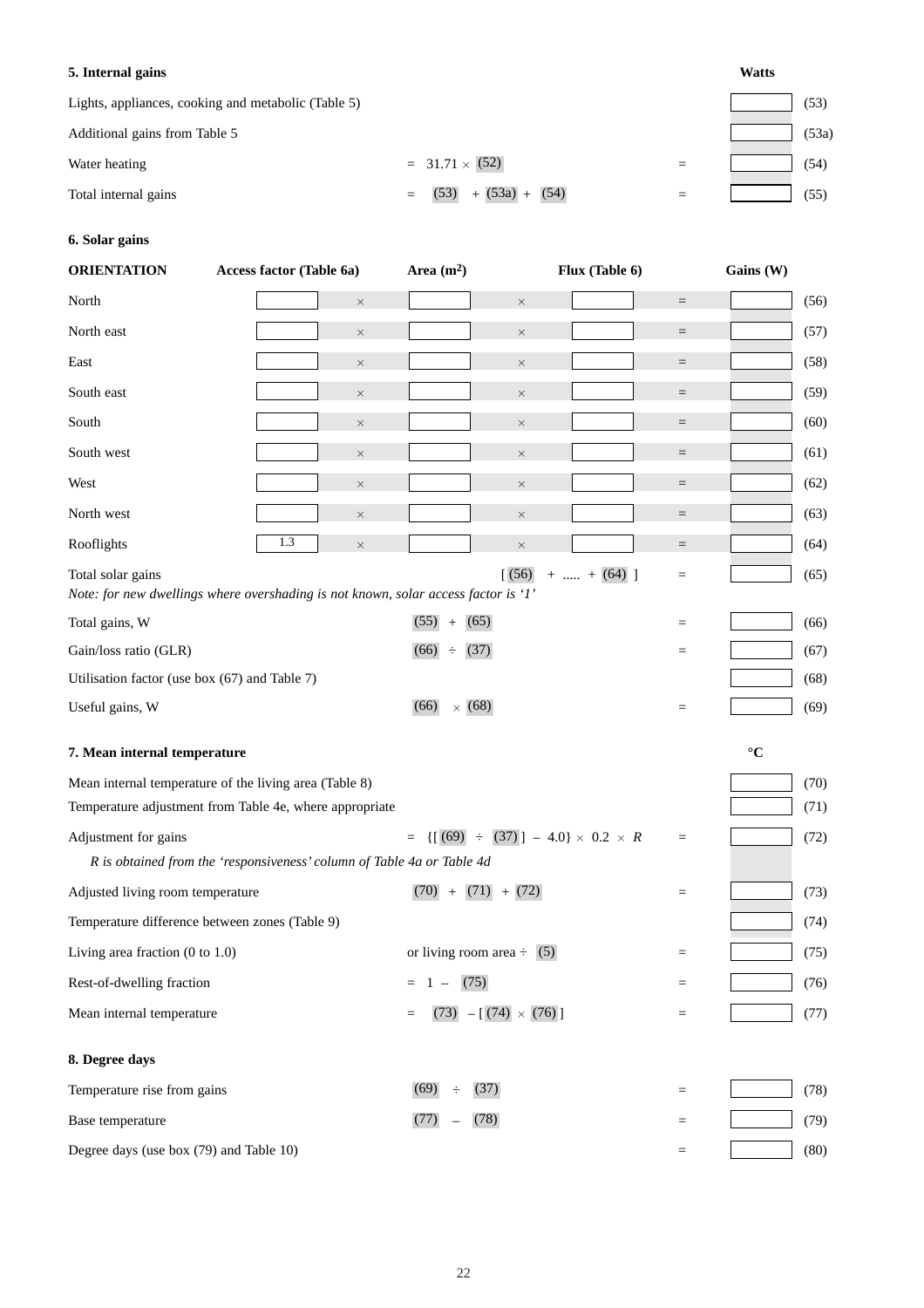| 9. Space-heating requirement                                                                                                         |                                                                                                                                       |                   | GJ/year |       |
|--------------------------------------------------------------------------------------------------------------------------------------|---------------------------------------------------------------------------------------------------------------------------------------|-------------------|---------|-------|
| Energy requirement (useful)                                                                                                          | $0.0000864 \times (80) \times (37)$                                                                                                   | $\qquad \qquad =$ |         | (81)  |
| <b>Individual heating systems:</b>                                                                                                   | Note: when space and water heating is provided by community heating, use the alternative SAP worksheet (on next page) from this point |                   |         |       |
| Fraction of heat from secondary system ( <i>Use value from Table 11 or Appendix F</i> )                                              |                                                                                                                                       |                   |         | (82)  |
| Efficiency of main heating system, %                                                                                                 |                                                                                                                                       |                   |         |       |
| (Use value from Table 4a or 4b, adjusted where appropriate by the amount<br>shown in the 'efficiency adjustment' column of Table 4c. |                                                                                                                                       |                   |         | (83)  |
| Efficiency of secondary heating system ( <i>Use value obtained from Table 4a</i> )                                                   |                                                                                                                                       |                   |         | (84)  |
| Space-heating fuel (main)                                                                                                            | $(82)$ ] × $(81)$ × 100 ÷ (83)<br>$\begin{bmatrix} 1 & - \end{bmatrix}$                                                               | $\quad =$         |         | (85)  |
| Space-heating fuel (secondary)                                                                                                       | (82)<br>$\times$ (81)] $\times$ 100 ÷ (84)                                                                                            | $\qquad \qquad =$ |         | (86)  |
| Electricity for:                                                                                                                     |                                                                                                                                       |                   |         |       |
| each central heating pump (Table 4f)                                                                                                 |                                                                                                                                       |                   |         | (87a) |
| each boiler with a fan-assisted flue (Table 4f)                                                                                      |                                                                                                                                       |                   |         | (87b) |
| warm-air heating system fans, add                                                                                                    | 0.002 GJ $\times$<br>(6)                                                                                                              | $\quad =$         |         | (87c) |
| dwellings with whole-house mechanical ventilation, add                                                                               | 0.004 GJ $\times$<br>(6)                                                                                                              | $=$               |         | (87d) |
| maintaining keep-hot facility for gas combi boiler (Table 4f)                                                                        |                                                                                                                                       | $\equiv$          |         | (87e) |
|                                                                                                                                      | $(87a) +$<br>(87b)<br>(87c)<br>(87d)<br>$(87e) =$<br>$+$<br>$+$<br>$^{+}$                                                             |                   |         | (87)  |
| 10. Fuel costs                                                                                                                       | GJ/year<br><b>Fuel price</b><br>$\times$<br>(Table 12)                                                                                | $\equiv$          | £/year  |       |
| Space heating<br>- main system                                                                                                       | (85)<br>×                                                                                                                             | $=$               |         | (88)  |
| Space heating<br>- secondary system                                                                                                  | (86)<br>$\times$                                                                                                                      | $=$               |         | (89)  |
| <b>Water heating</b>                                                                                                                 |                                                                                                                                       |                   |         |       |
| If off-peak electric water heating:                                                                                                  |                                                                                                                                       |                   |         |       |
| On-peak percentage (Table 13 or Appendix $F$ )                                                                                       | (90)                                                                                                                                  |                   |         |       |
| Off-peak percentage                                                                                                                  | $100 - (90)$<br>(91)                                                                                                                  |                   |         |       |
|                                                                                                                                      | <b>Fuel price</b>                                                                                                                     |                   |         |       |
| On-peak cost                                                                                                                         | (51)<br>$(90)$ ] $\div$ 100<br>$\times$<br>$\times$                                                                                   | $=$               |         | (92)  |
| Off-peak cost                                                                                                                        | $(91)$ = 100<br>(51)<br>$\times$<br>$\times$                                                                                          | $=$               |         | (93)  |
| Otherwise, water-heating costs                                                                                                       | (51)<br>$\times$                                                                                                                      | $=$               |         | (94)  |
| Pump and fan energy cost                                                                                                             | (87)<br>$\times$                                                                                                                      | $=$               |         | (95)  |
| Additional standing charges (Table 12, notes)                                                                                        |                                                                                                                                       |                   |         | (96)  |
| Total heating                                                                                                                        | $(88) + (89) + (92) + (93) + (94) + (95) + (96)$                                                                                      | $\quad =$         |         | (97)  |
| 11. SAP rating (conventional heating)                                                                                                |                                                                                                                                       |                   |         |       |
| Energy cost deflator (Table 12, notes)                                                                                               |                                                                                                                                       |                   | 1.05    | (98)  |
|                                                                                                                                      |                                                                                                                                       |                   |         |       |
| Energy cost factor (ECF)                                                                                                             | $= \{ [ (97) \times (98) ] - 30.0 \} \div \{ (5) + 45.0 \}$                                                                           | $=$               |         | (99)  |
| <b>SAP rating (Table 14)</b>                                                                                                         |                                                                                                                                       |                   |         | (100) |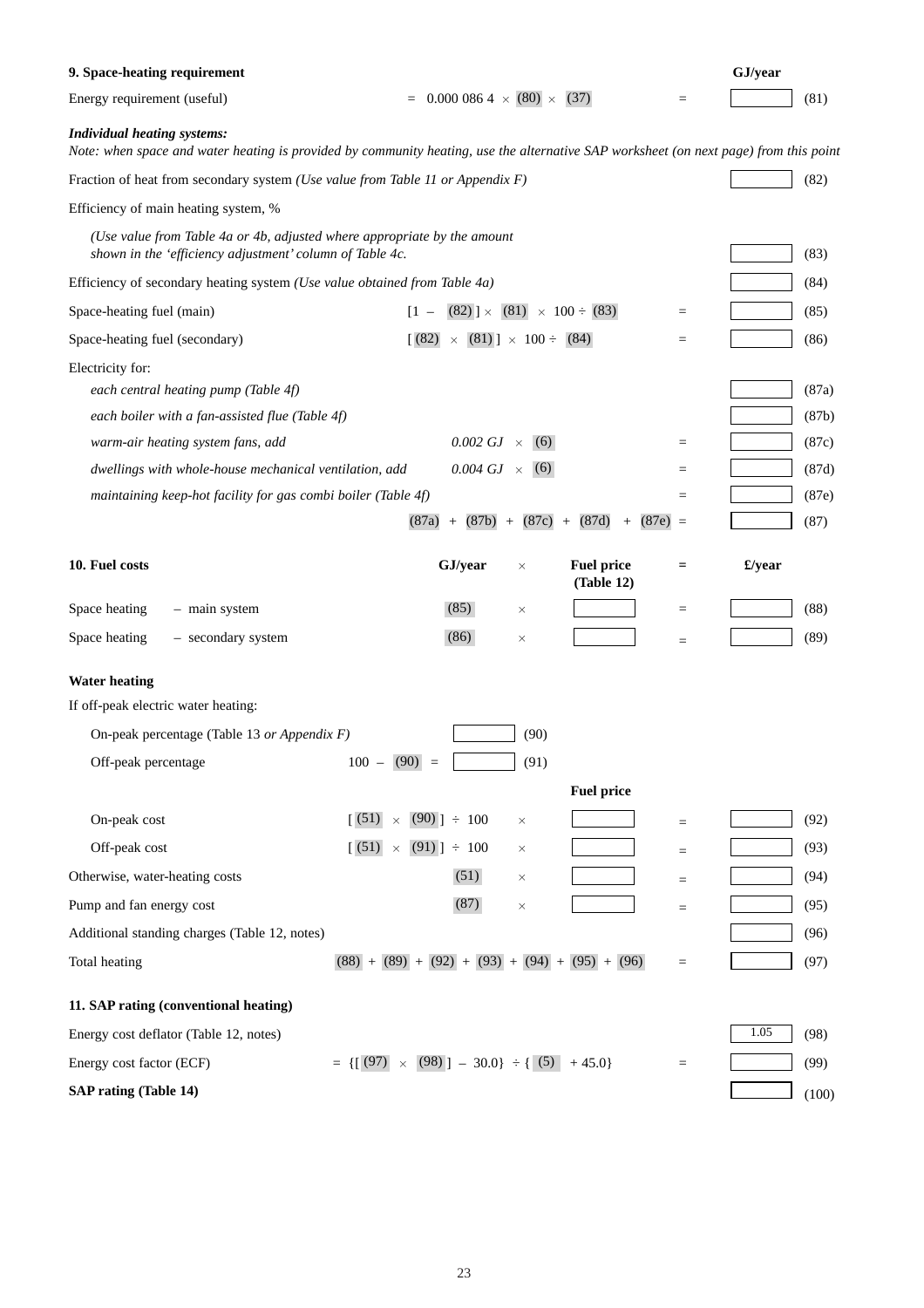## **Community heating**

*This page should be used when space and water heating is provided by community heating only with or without CHP or heat recovered from power stations. If CHP is not involved enter '0' in box (83\*) and '1.0' in box (84\*).*

| Overall system efficiency of the heating plant                                                         |                                                                                                                                                                                      |                   |         | $(82*)$  |
|--------------------------------------------------------------------------------------------------------|--------------------------------------------------------------------------------------------------------------------------------------------------------------------------------------|-------------------|---------|----------|
|                                                                                                        | (100% minus the amount shown in the 'efficiency adjustment' column of Table 4c where appropriate)<br>Fraction of heat from CHP unit or fraction of heat recovered from power station |                   |         | $(83*)$  |
| (from operational records or system design specification)                                              |                                                                                                                                                                                      |                   |         |          |
| Fraction of heat from boilers                                                                          | $1 - (83^*)$                                                                                                                                                                         | $\qquad \qquad =$ |         | $(84*)$  |
| Distribution loss factor (Table 12a)                                                                   | $(85*)$                                                                                                                                                                              |                   |         |          |
|                                                                                                        |                                                                                                                                                                                      |                   | GJ/year |          |
| Space heating from CHP or recovered, GJ/year                                                           | $[(81) \times (83^*) \times 100] \div (82^*) \times (85^*)$                                                                                                                          | $\quad \  \  =$   |         | $(86*)$  |
| Space heating from boilers, GJ/year                                                                    | $[(81) \times (84^*) \times 100] \div (82^*) \times (85^*)$                                                                                                                          | $=$               |         | $(87*)$  |
| Electricity for pumps and fans: enter '0', except                                                      | for dwellings with whole-house mechanical ventilation, enter 0.004 GJ $\times$ (6)                                                                                                   |                   |         | $(88*)$  |
| 10. Fuel costs                                                                                         |                                                                                                                                                                                      |                   |         |          |
|                                                                                                        | GJ/year $\times$ Fuel price (Table 12)                                                                                                                                               | Ξ                 | £/year  |          |
| Space heating (CHP or from power stations).<br>Price from Table 12 is irrespective of fuel used by CHP | $(86*)$<br>$\times$                                                                                                                                                                  | $\qquad \qquad =$ |         | $(89*)$  |
| Space heating (community boilers)                                                                      | $(87*)$<br>$\times$                                                                                                                                                                  | $\quad \  \  =$   |         | $(90*)$  |
| <b>Water costs</b>                                                                                     | <b>Fuel price</b>                                                                                                                                                                    |                   |         |          |
| Water heated by CHP or recovered                                                                       | $(83^*)$ ] $\times$<br>(51)<br>$(85*)$<br>$\times$<br>$\times$                                                                                                                       | $\qquad \qquad =$ |         | $(91*)$  |
| Water heated by community boilers                                                                      | (51)<br>$(84*)$ ] $\times$<br>$(85*)$<br>$\times$<br>$\times$                                                                                                                        | $\qquad \qquad =$ |         | $(92*)$  |
|                                                                                                        | Water heated by immersion heater (if not heated by immersion heater, go to box $(95^*)$ )                                                                                            |                   |         |          |
| On-peak percentage (Table 13)                                                                          | $(93*)$                                                                                                                                                                              |                   |         |          |
| Off-peak percentage                                                                                    | $100 - (93*)$<br>$(93a*)$                                                                                                                                                            |                   |         |          |
|                                                                                                        | <b>Fuel price</b>                                                                                                                                                                    |                   |         |          |
| On-peak cost                                                                                           | $(51) \times (93^*) \div 100$<br>$\times$                                                                                                                                            | $\qquad \qquad =$ |         | $(94*)$  |
| Off-peak cost                                                                                          | $(51) \times (93a^*) \div 100$<br>$\times$                                                                                                                                           | $\equiv$          |         | $(94a*)$ |
| Heating pump and/or fan energy cost                                                                    | $(88*)$<br>$\times$                                                                                                                                                                  | $\equiv$          |         | $(95*)$  |
| Additional standing charges (Table 12)                                                                 |                                                                                                                                                                                      | $=$               |         | $(96*)$  |
| Total heating                                                                                          | $(89^*) + (90^*) + (91^*) + (92^*) + (94^*) + (94^*) + (94^*) + (95^*) + (96^*)$                                                                                                     | $\qquad \qquad =$ |         | $(97*)$  |
| 11. SAP rating (community heating)                                                                     |                                                                                                                                                                                      |                   |         |          |
| Energy cost deflator (Table 12)                                                                        |                                                                                                                                                                                      |                   |         | $(98*)$  |
| Energy cost factor (ECF)                                                                               | $= \{ [(97*) \times (98*)] - 30 \} \div \{ (5) + 45 \}$                                                                                                                              | $\equiv$          |         | $(99*)$  |
| <b>SAP rating (Table 14)</b>                                                                           |                                                                                                                                                                                      |                   |         | $(100*)$ |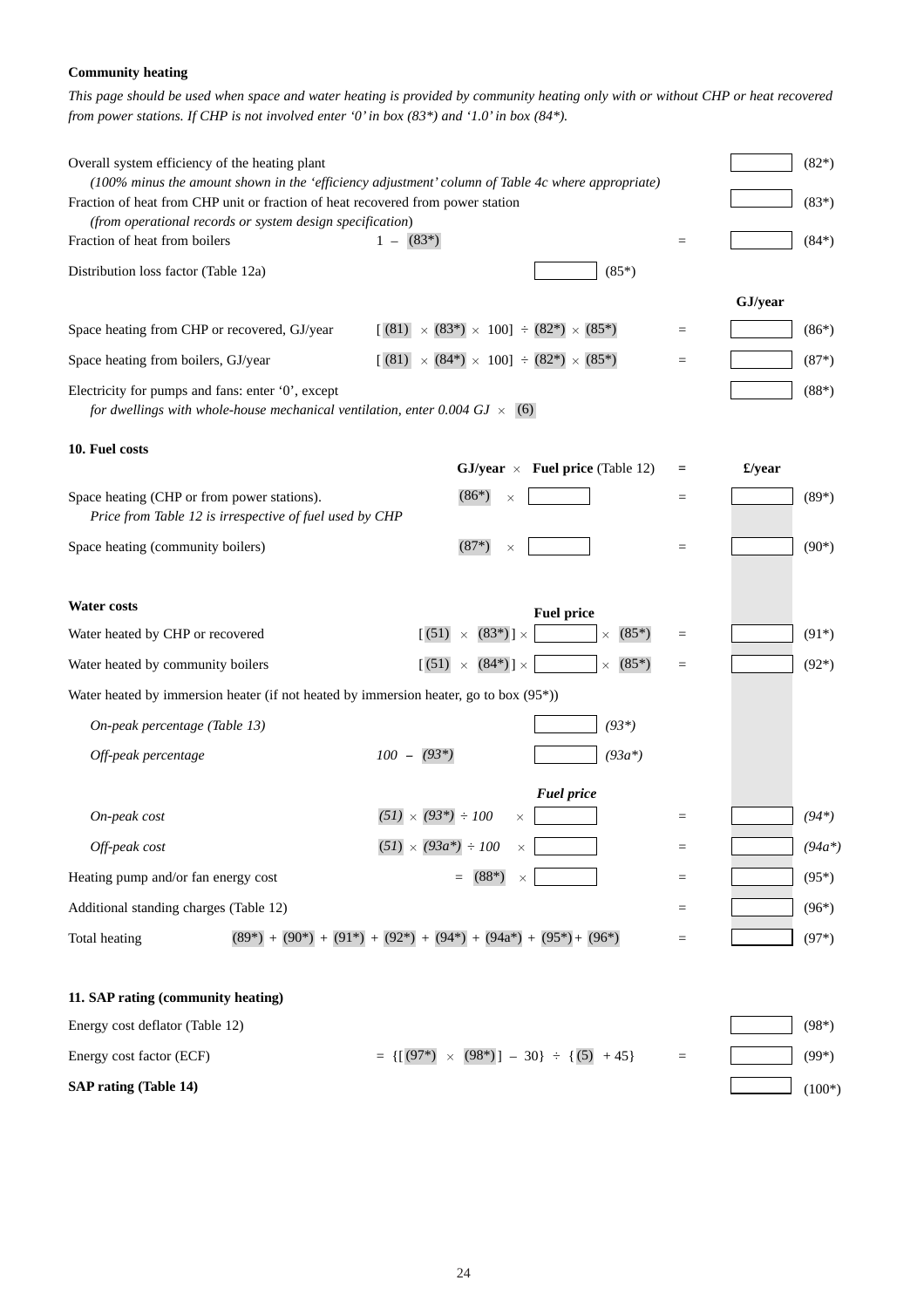## **Carbon Index (CI) for individual and community heating without CHP**

|                                                                                                         | Energy<br>(GJ/year)             | <b>Emission factor</b><br>(Table 15) |     | <b>Annual emissions</b><br>(kg/year) |
|---------------------------------------------------------------------------------------------------------|---------------------------------|--------------------------------------|-----|--------------------------------------|
| Water heating $-$ from box (51)<br>if heated by community boilers $\sqrt{(51)} \times (85^*) \div 0.75$ | $\times$                        |                                      | $=$ | (101)                                |
| Space heating, main $-$ from box (85)<br>if heated by community boilers $\sqrt{(87^*)} \div 0.75$       | $\times$                        |                                      | $=$ | (102)                                |
| Space heating, secondary – from box $(86)$<br>if heated by community boilers, enter $\theta$ '          | $\times$                        |                                      | $=$ | (103)                                |
| Electricity for pumps and fans – from box $(87)$ or $(88*)$                                             | $\times$                        |                                      | $=$ | (104)                                |
| TOTAL $CO2$ (space and water) kg/year                                                                   | $(101) + (102) + (103) + (104)$ |                                      |     | (105)                                |
| Carbon Factor (CF) = $(105) \div [ (5) + 45.0]$                                                         |                                 |                                      | =   | (106)                                |
| Carbon Index (CI), Table 16                                                                             |                                 |                                      | =   | (107)                                |

## **Carbon Index (CI) for community heating schemes with CHP or heat recovered from power stations**

*(for community schemes that recover heat from power stations refer to C2 in Appendix C)*

|                                                                                                                                     |                                           |          | <b>Emission factor</b><br>(kgCO, /GJ) |                   |                 |          |
|-------------------------------------------------------------------------------------------------------------------------------------|-------------------------------------------|----------|---------------------------------------|-------------------|-----------------|----------|
| Electrical efficiency of CHP unit (eg 0.30) from operational records or the CHP design specification                                |                                           |          |                                       |                   |                 | $(101*)$ |
| Heat efficiency of CHP unit (eg 0.50) from operational records or the CHP design specification                                      |                                           |          |                                       |                   |                 | $(102*)$ |
| $CO2$ emission factor for the CHP fuel from Table 15                                                                                |                                           |          |                                       | $(103*)$          |                 |          |
| $CO2$ emission factor for electricity (125 kgCO <sub>2</sub> /GJ if CHP present)                                                    |                                           |          | 125                                   | $(104*)$          |                 |          |
| $CO2$ emitted by CHP per 1 GJ of generated electricity                                                                              | $(103*)$<br>$\div$ (101*) =               |          |                                       |                   |                 | $(105*)$ |
| Heat to power ratio, enter if known, otherwise                                                                                      | $(102*)$<br>÷<br>$(101^*)$ =              |          |                                       |                   |                 | $(106*)$ |
| CO <sub>2</sub> emission factor for heat $[(105*) - (104*)] = [106*)$ , Note: the value in box (107 <sup>*</sup> ) can be negative. |                                           |          |                                       |                   |                 | $(107*)$ |
| Water heated by CHP or hot water from power stations<br>$(51) \times (83^*) \times (85^*)$                                          | GJ/year                                   | $\times$ | box $(107^*)$                         |                   | kg $CO_2$ /year | $(108*)$ |
| Water heated by boilers<br>$(51) \times (84^*) \times (85^*) \div 0.80$                                                             |                                           | $\times$ | Table 15                              | $=$               |                 | $(109*)$ |
| If water heated by immersion heater, box (51)                                                                                       |                                           | $\times$ | Table 15                              | $=$               |                 | $(110*)$ |
| Space heating from (CHP) or waste heat, box (86*)                                                                                   |                                           | $\times$ | box $(107*)$                          | $=$               |                 | $(111*)$ |
| Space heating from boilers, $(87*) \div 0.80$                                                                                       |                                           | $\times$ | Table 15                              | $=$               |                 | $(112*)$ |
| Electricity for pumps and fans, box $(88^*)$<br>(enter "0" in box (113*) if heat recovered from power station)                      |                                           | $\times$ | Table 15                              | $\qquad \qquad =$ |                 | $(113*)$ |
| TOTAL $CO2$ (space and water) kg/year<br>$(108^*)$<br>(If negative enter "1" in box $(114*)$ )                                      | $(113*)$ ]<br>$^{+}$<br>$\ldots \ldots +$ |          |                                       | $=$               |                 | $(114*)$ |
| Carbon factor (CF)<br>$(114*)$                                                                                                      | $\div$ { (5) + 45.0}]                     |          |                                       | $=$               |                 | $(115*)$ |
| Carbon index (CI), Table 16                                                                                                         |                                           |          |                                       | $=$               |                 | $(116*)$ |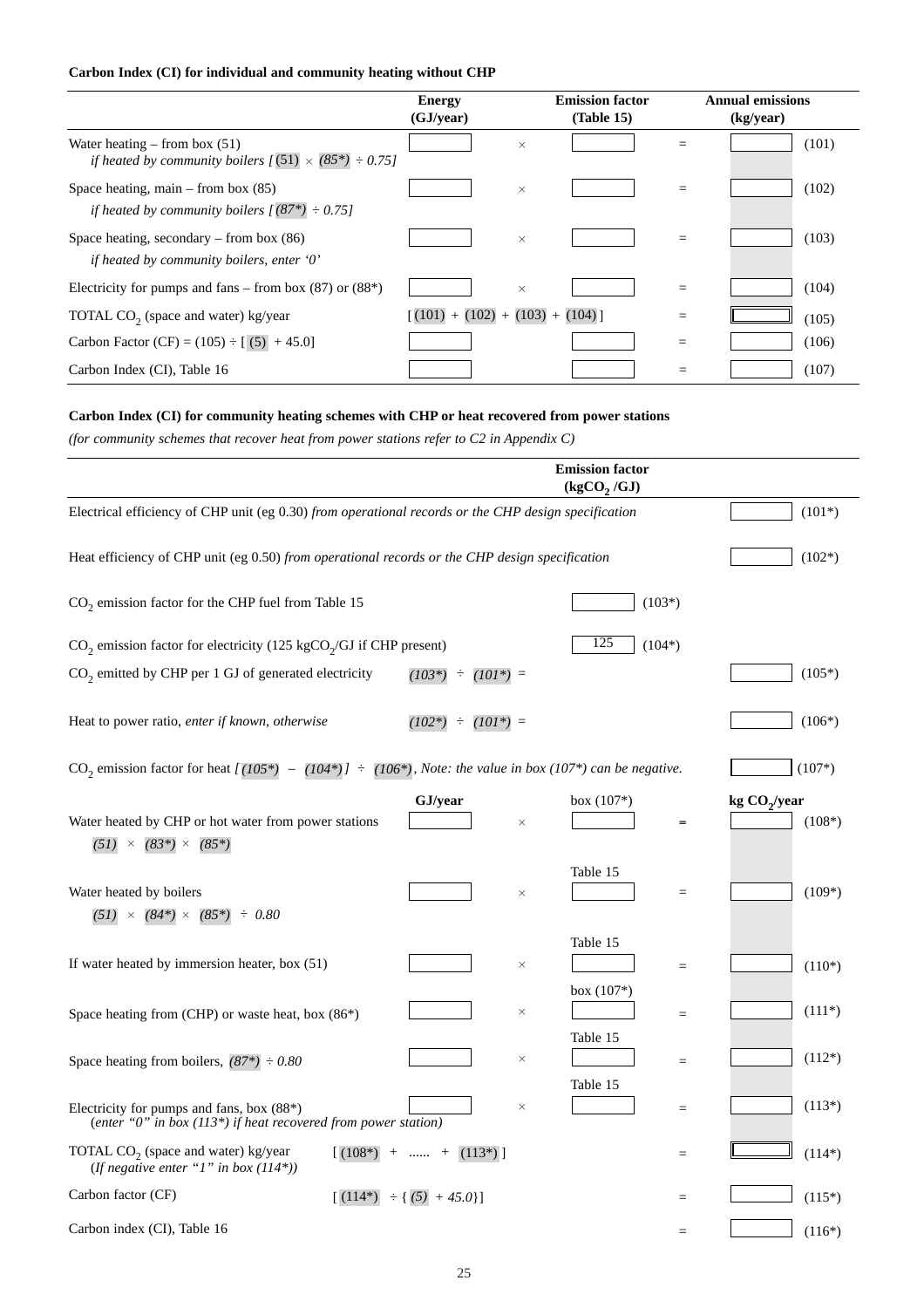|  | Table 1: Hot water energy requirements |
|--|----------------------------------------|
|--|----------------------------------------|

|                   | a)              | b)                       |
|-------------------|-----------------|--------------------------|
| <b>Floor</b> area | Hot water usage | <b>Distribution loss</b> |
| (m <sup>2</sup> ) | (GJ/year)       | (GJ/year)                |
|                   |                 |                          |
| 30                | 4.13            | 0.73                     |
| 40                | 4.66            | 0.82                     |
| 50                | 5.16            | 0.91                     |
| 60                | 5.68            | 1.00                     |
| 70                | 6.17            | 1.09                     |
| 80                | 6.65            | 1.17                     |
| 90                | 7.11            | 1.26                     |
| 100               | 7.57            | 1.34                     |
| 110               | 8.01            | 1.41                     |
| 120               | 8.44            | 1.49                     |
| 130               | 8.86            | 1.56                     |
| 140               | 9.26            | 1.63                     |
| 150               | 9.65            | 1.70                     |
| 160               | 10.03           | 1.77                     |
| 170               | 10.40           | 1.84                     |
| 180               | 10.75           | 1.90                     |
| 190               | 11.10           | 1.96                     |
| 200               | 11.43           | 2.02                     |
| 210               | 11.74           | 2.07                     |
| 220               | 12.05           | 2.13                     |
| 230               | 12.34           | 2.18                     |
| 240               | 12.62           | 2.23                     |
| 250               | 12.89           | 2.27                     |
| 260               | 13.15           | 2.32                     |
| 270               | 13.39           | 2.36                     |
| 280               | 13.62           | 2.40                     |
| 290               | 13.84           | 2.44                     |
| 300               | 14.04           | 2.48                     |
|                   |                 |                          |

Alternatively, the hot water usage and the distribution loss may be calculated from the total floor area of the dwelling (TFA), using the following steps:

- a. Calculate  $N = 0.035 \times \text{TFA} 0.000\,038 \times \text{TFA}^2$ , if TFA  $\leq 420$  $= 8.0$  if TFA  $> 420$
- b. Hot water usage =  $[(61 \times N) + 92] \times 0.85 \div 31.71$
- c. Distribution loss =  $[(61 \times N) + 92] \times 0.15 \div 31.71]$

#### *Table 2: Hot water storage loss factor (GJ/year/litre)*

| <b>Insulation</b><br>thickness |                             | <b>Cylinder</b> |                  | <b>Storage combination</b><br>boiler* |                                            | <b>Thermal store</b><br>and CPSU                 |
|--------------------------------|-----------------------------|-----------------|------------------|---------------------------------------|--------------------------------------------|--------------------------------------------------|
| (mm)                           | <b>Factory</b><br>insulated | Loose<br>jacket | Primary<br>store | <b>Secondary</b><br>store             | Hot-<br>water-<br>only<br>thermal<br>store | <b>Integrated</b><br>thermal<br>store or<br>CPSU |
| None                           | 0.0945                      | 0.0945          | 0.1417           | 0.0945                                | 0.1417                                     | n/a                                              |
| 12.5                           | 0.0315                      | 0.0725          | 0.0473           | 0.0315                                | 0.0473                                     | n/a                                              |
| 25                             | 0.0158                      | 0.0504          | 0.0236           | 0.0158                                | 0.0236                                     | n/a                                              |
| 38                             | 0.0104                      | 0.0332          | 0.0156           | 0.0104                                | 0.0156                                     | 0.0290                                           |
| 50                             | 0.0079                      | 0.0252          | 0.0118           | 0.0079                                | 0.0118                                     | 0.0221                                           |
| 80                             | 0.0049                      | 0.0158          | 0.0074           | 0.0049                                | 0.0074                                     | 0.0138                                           |
| 100                            | 0.0039                      | 0.0126          | 0.0059           | 0.0039                                | 0.0059                                     | 0.0110                                           |
| 150                            | 0.0026                      | 0.0084          | 0.0039           | 0.0026                                | 0.0039                                     | 0.0074                                           |

\* If efficiency source is SEDBUK value.

*This is multiplied in the worksheet by the cylinder, thermal store or CPSU volume in litres to obtain the loss rate. These data apply to cylinders and*

*thermal stores heated by gas, oil and solid-fuel boilers, and to cylinders heated by electric immersion.*

*Multiply by a factor of 1.3 if a cylinder thermostat is absent.* 

- *In the case of a combination boiler:*
- *a) the storage loss factor is zero if the efficiency is taken from Table 4b*
- *b) the storage loss factor is zero for non-storage combi boilers, including those with keep-hot facility (see notes to Table 3 for the definition of keep-hot facility)*
- *c) the loss is to be added for a storage combination boiler if its efficiency is the manufacturers' declared value or is obtained from the Boiler Database (in which case its insulation thickness and volume are also to be provided by the manufacturer or obtained by the Database).*

*In the case of electric CPSUs, for the off-peak electric tariffs providing at least 10 hours of heating per day, the water storage loss factor is 0.029 GJ/year/litre (to be entered in box 42).*

Alternatively the heat loss factor, *L*, may be calculated for insulation thickness of *t* mm as follows:

- $\bullet$  Uninsulated cylinder:  $L = 0.0945$
- $\bullet$  Cylinder, loose jacket:  $t < 25$  mm:  $L = 0.0945 0.00176t$
- $\bullet$  Cylinder, loose jacket:  $t \ge 25$  mm:  $L = 1.26/t$
- $\bullet$  Cylinder, factory-insulated:  $t < 10$  mm:  $L = 0.0945 0.0055t$
- Cylinder, factory-insulated:  $t \ge 10$  mm:  $L = 0.394/t$
- Cylinder, 10-hour off-peak electricity tariff: value for cylinder times 1.5
- Storage combination boiler, primary store: value for factory-insulated cylinder times 1.5
- " Storage combination boiler secondary store: value for factory-insulated cylinder
- " Hot-water-only thermal store: value for factory-insulated cylinder times 1.5
- " Hot-water-only thermal store not in airing cupboard: value for factoryinsulated cylinder times 2.1
- $\bullet$  Integrated thermal store or CPSU in airing cupboard: value for factoryinsulated cylinder times 2.8
- " Integrated thermal store or CPSU not in airing cupboard: value for factory-insulated cylinder times 3.92

#### *Table 2a: Volume factor*

When using the data in Table 2, the loss is to be multiplied by a volume factor.

| <b>Volume</b> | <b>Volume Factor</b> |  |
|---------------|----------------------|--|
| 40            | 1.442                |  |
| 60            | 1.259                |  |
| 80            | 1.145                |  |
| 100           | 1.063                |  |
| 120           | 1.000                |  |
| 140           | 0.950                |  |
| 160           | 0.908                |  |
| 180           | 0.874                |  |
| 200           | 0.843                |  |
| 220           | 0.817                |  |
| 240           | 0.794                |  |
| 260           | 0.773                |  |
| 280           | 0.754                |  |

Alternatively, the volume factor can be calculated using the equation  $VF = (120 / V)^{1/3}$ . Where:  $VF$  - volume factor; V - volume, litres.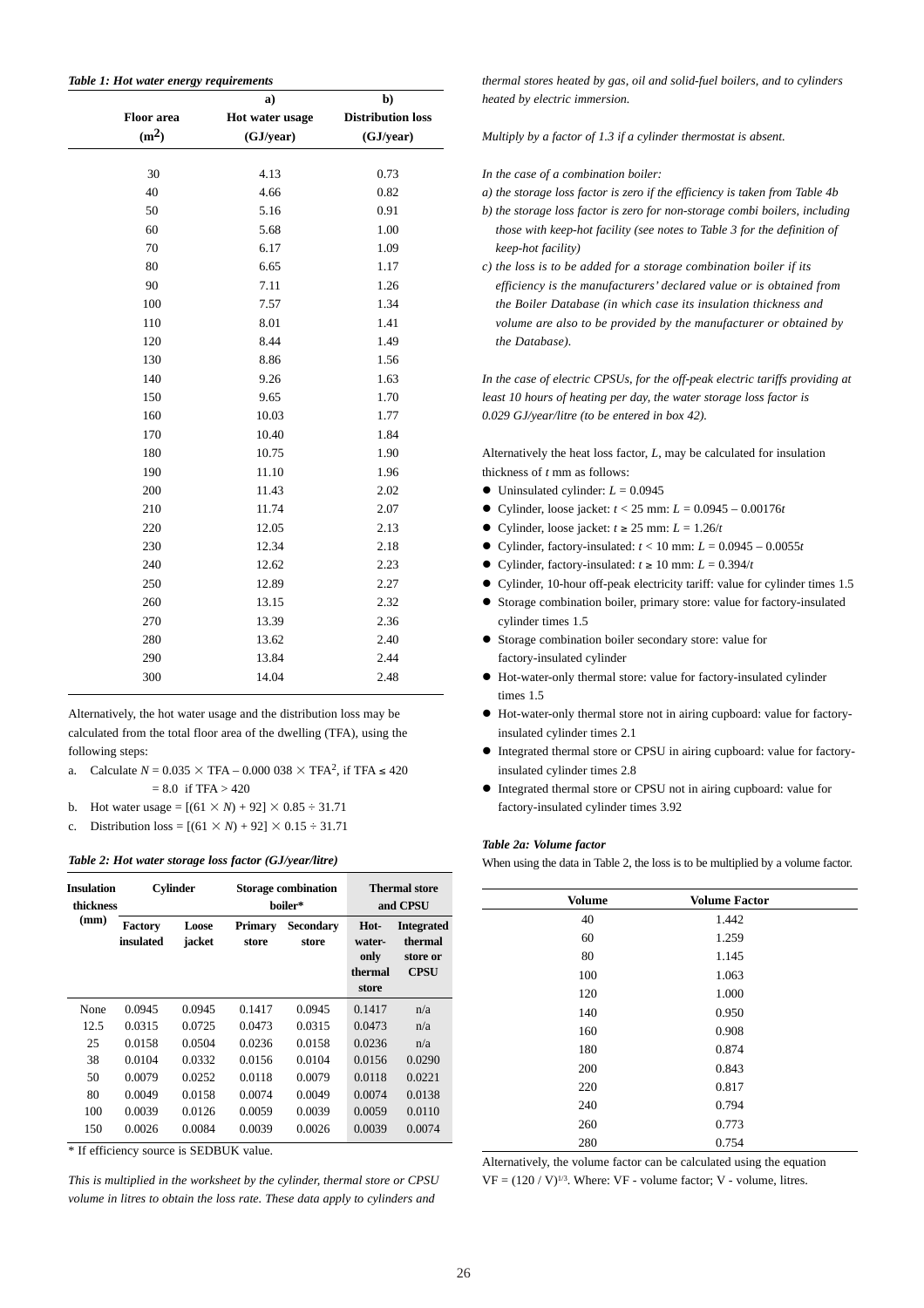#### *Table 3: Primary circuit and keep-hot losses (GJ/year)*

| <b>System type</b>                                                                          | GJ/year |
|---------------------------------------------------------------------------------------------|---------|
| Electric immersion heater                                                                   | 0.0     |
| Boiler with uninsulated primary* pipework<br>and no cylinder thermostat                     | 4.4     |
| Boiler with insulated primary pipework<br>and no cylinder thermostat                        | 2.2     |
| Boiler with uninsulated primary pipework<br>and with cylinder thermostat                    | 2.2     |
| Boiler with insulated primary pipework<br>and with cylinder thermostat                      | 1.3     |
| CPSU (including electric CPSU)                                                              | 0.0     |
| Boiler and thermal store within a single casing<br>(cylinder thermostat present).           | 0.0     |
| Separate boiler and thermal store connected by<br>no more than 1.5 m of insulated pipework. | 0.0     |
| Separate boiler and thermal store connected by                                              |         |
| - uninsulated primary pipe work                                                             | 1.7     |
| - more than 1.5 m of insulated primary pipe work                                            | 1.0     |
| Additional losses for instantaneous combi boilers                                           |         |
| - without keep-hot facility**                                                               | 0.8     |
| - with keep-hot facility, controlled by time clock                                          | 0.8     |
| - with keep-hot facility, not controlled by time clock***                                   | 2.0     |
| Community heating                                                                           | 1.3     |

*\* 'Primary pipework' means the pipes between a boiler and a hot water tank; 'secondary pipeworks' – between a cylinder and a tap.*

- *\*\* 'Keep-hot facility' is defined in Appendix D. If the store is 15 litres or more, the boiler is a storage combination boiler. The facility to keep water hot may have an on/off switch for the user, and may be controlled by a time switch.* 
	- *In the SAP worksheet:*
	- *1) If the keep-hot facility is maintained hot solely by burning fuel, use an appropriate loss for combi boiler from the above table and proceed with the worksheet calculation as normal.*
	- *2) If the keep-hot facility is maintained by electricity, use the following approach: a) include appropriate primary circuit losses in box (48) b) calculate energy required for water heating*  $\{(49)-(48)\}\times 100 \div (50)$  and enter in box (51).
- *\*\*\* In the case of an untimed electrically powered keep-hot facility where the power rating of the keep-hot heater is obtained from the Boiler Efficiency database, the loss should be taken as: Loss = 0.032 P (GJ/year) where: P is the power rating in Watts*

#### *Table 4a: Heating system seasonal efficiency (space and water)*

- *1 This table shows space heating efficiency. The same efficiency applies for water heating when hot water is supplied from a boiler system.*
- *2 For independent water heaters see section at the end of the table.*
- *3 'Heating type'refers to the appropriate column in Table 8.*
- *4 Responsiveness (R) is used in worksheet calculation, box (72).*

| <b>Efficiency Heating</b> |      |  |
|---------------------------|------|--|
| $\frac{0}{0}$             | type |  |

## **CENTRAL HEATING SYSTEMS WITH RADIATORS OR UNDERFLOOR HEATING**

*a. Refer to Group 1 in Table 4e for control options*

*b. Check Table 4c for efficiency adjustment due to controls*

## **Gas boilers and oil boilers**

*For efficiency, use boiler database; otherwise use manufacturer's declared value (SEDBUK) if possible, otherwise use efficiency value from Table 4b.*

*Obtain the heating type and responsiveness from Table 4d.*

#### **Solid-fuel boilers**

| Manual feed (in heated space)                 | 60  | $\overline{c}$ | 0.75          |
|-----------------------------------------------|-----|----------------|---------------|
| Manual feed (in unheated space)               | 55  | $\overline{c}$ | 0.75          |
| Autofeed (in heated space)                    | 65  | $\overline{c}$ | 0.75          |
| Autofeed (in unheated space)                  | 60  | $\overline{c}$ | 0.75          |
| Open fire with back boiler to rads            | 55  | 3              | 0.50          |
| Closed fire with back boiler to rads          | 65  | 3              | 0.50          |
| <b>Electric boilers</b>                       |     |                |               |
| Dry-core boiler in heated space               | 100 | $\overline{c}$ | 0.75          |
| Dry-core boiler in unheated space             | 85  | $\overline{c}$ | 0.75          |
| Water storage boiler in heated space          | 100 | $\overline{c}$ | 0.75          |
| Water storage boiler in unheated space        | 85  | $\overline{c}$ | 0.75          |
| Electric CPSU in heated space                 | 100 | $\overline{c}$ | 0.75          |
| Direct-acting electric boiler                 | 100 | 1              | 1.0           |
| <b>Heat pumps</b> (see also warm air systems) |     |                |               |
| Ground-to-water heat pump                     | 320 |                | From Table 4d |
| Ground-to-water heat pump                     |     |                |               |
| with auxiliary heater                         | 300 |                | From Table 4d |
| Water-to-water heat pump                      | 300 |                | From Table 4d |
| Air-to-water heat pump                        | 250 |                | From Table 4d |
|                                               |     |                |               |

#### **COMMUNITY HEATING SCHEMES** 100 1 1.0

*a. Refer to Group 2 in Table 4e for control options*

*b. Check Table 4c for efficiency and adjustment due to controls*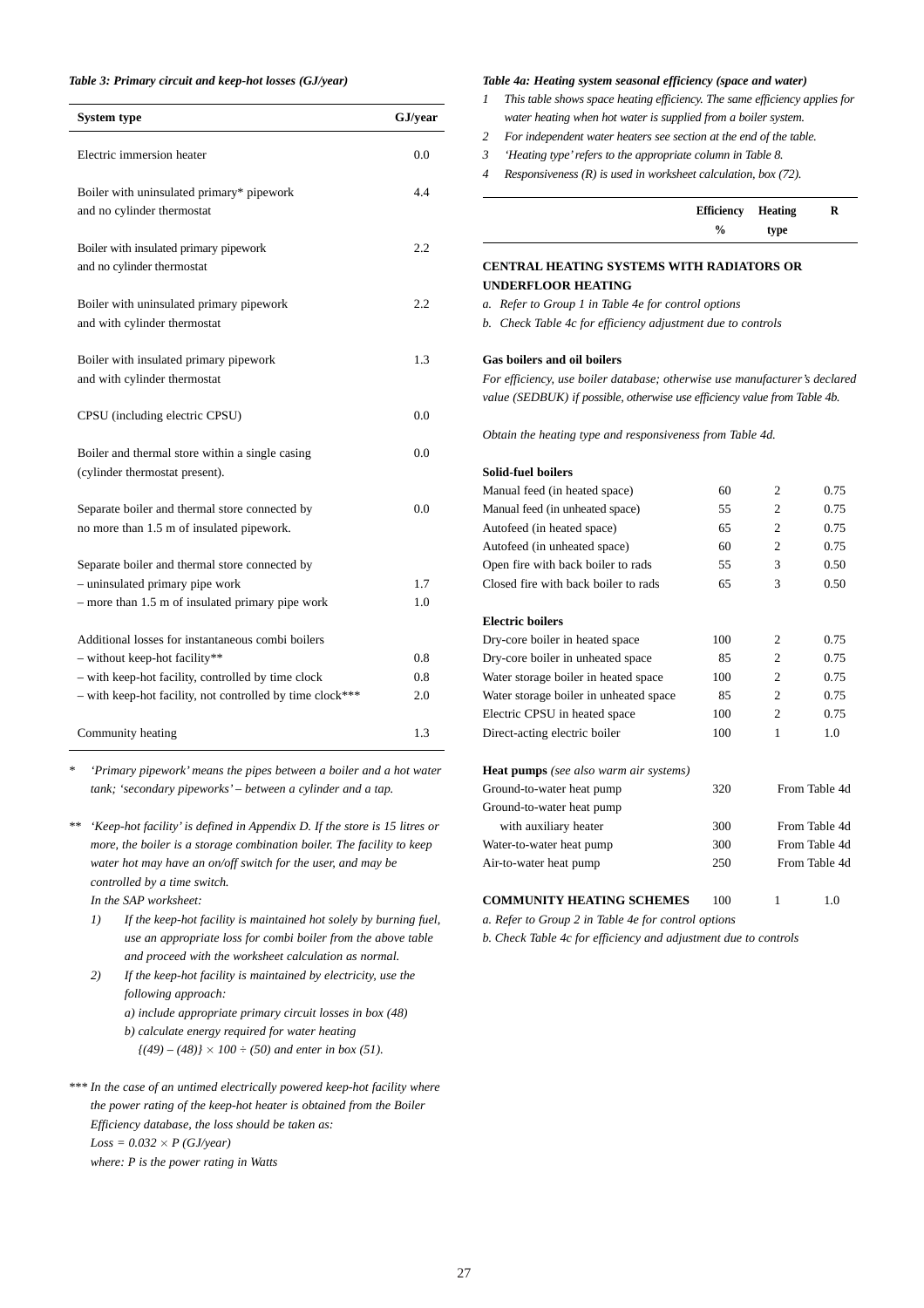|                                                  | <b>Efficiency</b><br>$\frac{0}{0}$ | <b>Heating</b><br>type | R    |
|--------------------------------------------------|------------------------------------|------------------------|------|
|                                                  |                                    |                        |      |
| STORAGE RADIATOR SYSTEMS                         |                                    |                        |      |
| Refer to Group 3 in Table 4e for control options |                                    |                        |      |
| Off-peak tariff:                                 |                                    |                        |      |
| Old (large volume) storage heaters               | 100                                | 5                      | 0.0  |
| Modern (slimline) storage heaters                | 100                                | 4                      | 0.25 |
| Convector storage heaters                        | 100                                | 4                      | 0.25 |
| Fan storage heaters                              | 100                                | 3                      | 0.5  |
| Electric underfloor heating                      | 100                                | 5                      | 0.0  |
| Modern (slimline) storage heaters                |                                    |                        |      |
| with CELECT-type control                         | 100                                | 3                      | 0.5  |
| Convector storage heaters with                   |                                    |                        |      |
| CELECT-type control                              | 100                                | 3                      | 0.5  |
| Fan storage heaters with                         |                                    |                        |      |
| CELECT-type control                              | 100                                | 2                      | 0.75 |
| 24-hour heating tariff:                          |                                    |                        |      |
| Modern (slimline) storage heaters                | 100                                | 3                      | 0.50 |
| Convector storage heaters                        | 100                                | 3                      | 0.50 |
| Fan storage heaters                              | 100                                | 3                      | 0.50 |
| Modern (slimline) storage heaters                |                                    |                        |      |
| with CELECT-type control                         | 100                                | 2                      | 0.75 |
| Convector storage heaters with                   |                                    |                        |      |
| CELECT-type control                              | 100                                | 2                      | 0.75 |
| Fan storage heaters with                         |                                    |                        |      |
| CELECT-type control                              | 100                                | 2                      | 0.75 |
| <b>WARM-AIR SYSTEMS</b>                          |                                    |                        |      |
| Refer to Group 4 in Table 4e for control options |                                    |                        |      |
| Gas-fired warm-air with fan-assisted flue        |                                    |                        |      |
| Ducted, with gas-air modulation                  | 80                                 | 1                      | 1.0  |
| Room heater, with in-floor ducts                 | 77                                 | 1                      | 1.0  |
|                                                  |                                    |                        |      |
| Gas-fired warm-air with balanced or open flue    |                                    |                        |      |
| Ducted (on/off control)                          | 70                                 | 1                      | 1.0  |
| Ducted (modulating control)                      | 72                                 | 1                      | 1.0  |
| Stub ducted                                      | 70                                 | 1                      | 1.0  |
| Ducted with flue heat recovery                   | 85                                 | 1                      | 1.0  |
| Stub ducted with flue heat recovery              | 82                                 | 1                      | 1.0  |
| Condensing                                       | 94                                 | 1                      | 1.0  |
| Oil-fired warm-air                               |                                    |                        |      |
| Ducted output (on/off control)                   | 70                                 | 1                      | 1.0  |
| Ducted output (modulating control)               | 72                                 | 1                      | 1.0  |
| Stub duct system                                 | 70                                 | 1                      | 1.0  |
| Electric warm-air                                |                                    |                        |      |
| Electricaire system                              | 100                                | 2                      | 0.75 |
|                                                  |                                    |                        |      |
| Heat pumps                                       |                                    |                        |      |
| Ground-to-air heat pump                          | 320                                | 1                      | 1.0  |
| Ground-to-air heat pump                          |                                    |                        |      |
| with auxiliary heater                            | 300                                | 1                      | 1.0  |
| Water-to-air heat pump                           | 300                                | 1                      | 1.0  |
| Air-to-air heat pump                             | 250                                | 1                      | 1.0  |

| <b>Efficiency Heating</b> |      |  |
|---------------------------|------|--|
| $\%$                      | type |  |

## **ROOM HEATER SYSTEMS**

*Refer to Group 5 in Table 4e for control options* 

| Gas                                              |     |                |      |
|--------------------------------------------------|-----|----------------|------|
| Gas fire, open flue, pre-1980 (open front)       | 50  | 1              | 1.0  |
| Gas fire, open flue, 1980 or later               | 60  | 1              | 1.0  |
| Gas fire or wall heater, balanced flue           | 70  | 1              | 1.0  |
| Gas fire with back boiler (no radiators)         | 65  | 1              | 1.0  |
| Room heater, fan-assisted flue                   | 75  | 1              | 1.0  |
| Condensing gas fire                              | 85  | 1              | 1.0  |
| Flush fitting live effect gas fire,              | 50  | $\mathbf{1}$   | 1.0  |
| sealed to chimney                                |     |                |      |
| Flush fitting live fuel effect gas fire,         |     |                |      |
| fan assisted flue                                | 45  | 1              | 1.0  |
| Decorative fuel effect gas fire,                 |     |                |      |
| open to chimney                                  | 20  | 1              | 1.0  |
| Gas fire, flueless, add additional               |     |                |      |
| ventilation requirements in box (9a)             | 100 | 1              | 1.0  |
| Solid fuel                                       |     |                |      |
| Open fire in grate                               | 32  | 3              | 0.5  |
| Open fire in grate, with throat restrictor       | 42  | 3              | 0.5  |
| Open fire with back boiler (no rads)             | 55  | 3              | 0.5  |
| Closed room heater                               | 60  | 3              | 0.5  |
| Closed room heater with back boiler (no rads)    | 65  | 3              | 0.5  |
| <b>Electric (direct-acting)</b>                  |     |                |      |
| Panel, convector or radiant heaters              | 100 | 1              | 1.0  |
| Portable electric heaters                        | 100 | 1              | 1.0  |
| <b>OTHER SPACE-HEATING SYSTEMS</b>               |     |                |      |
| Refer to Group 6 in Table 4e for control options |     |                |      |
| Electric ceiling heating                         | 100 | $\overline{2}$ | 0.75 |
| <b>HOT-WATER-ONLY HEATING SYSTEMS</b>            |     |                |      |
| Independent electric water heating system        | 100 | n/a            | n/a  |
| From a heat exchanger built                      |     |                |      |
| into a gas warm-air system                       | 65  | n/a            | n/a  |
| Single-point gas water heater                    | 70  | n/a            | n/a  |
| Multi-point gas water heater                     | 65  | n/a            | n/a  |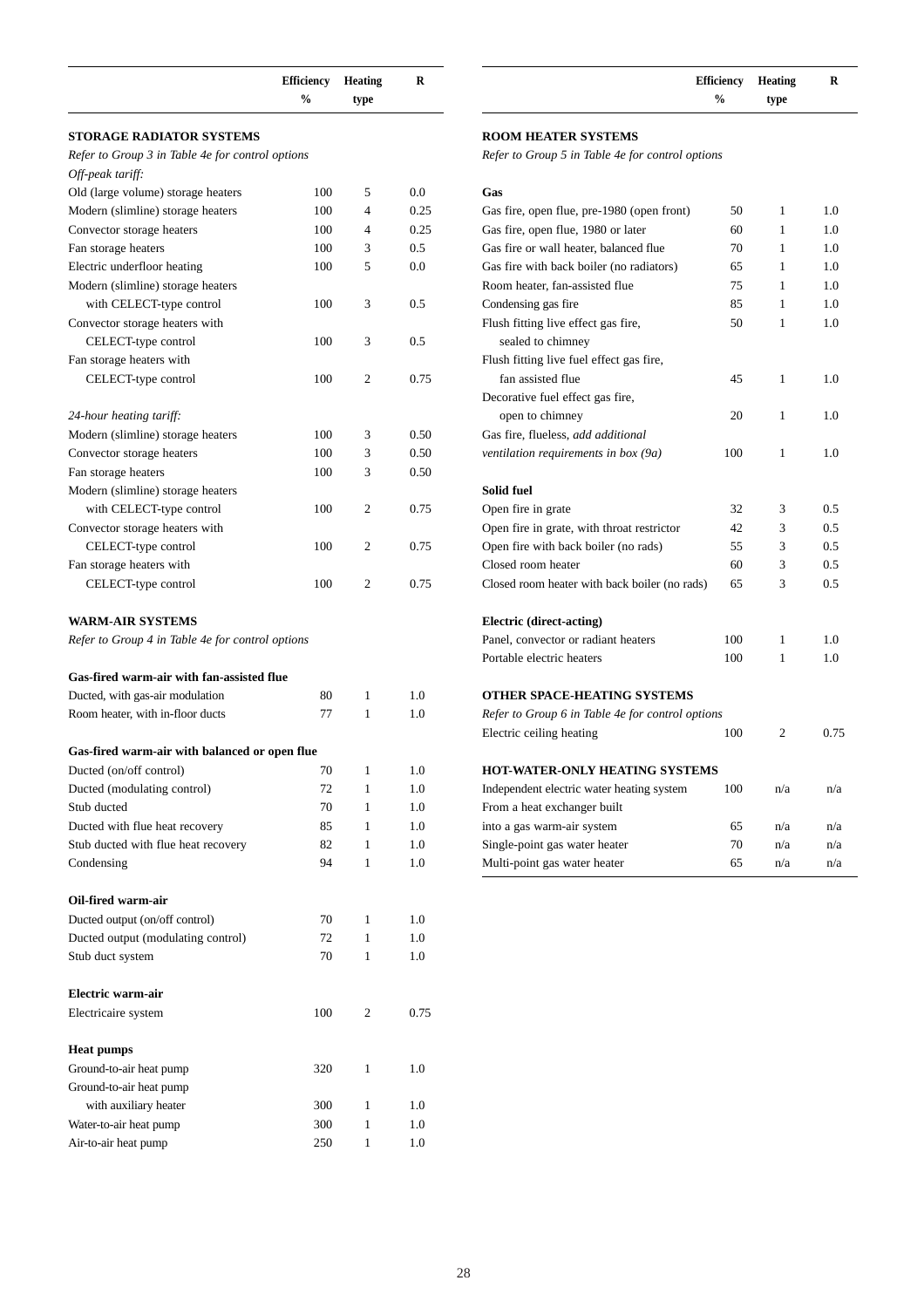#### *Table 4b: Seasonal efficiency for gas and oil boilers*

- *1. This table is to be used only for gas and oil boilers for which the SEDBUK is not available.*
- *2. The table shows seasonal efficiency for space heating. The same seasonal efficiency should be assumed for water heating when hot water is supplied from a boiler system.*
- *3. See Appendix B for guidance on boiler classification.*

|                                                                 | <b>Efficiency</b><br>$\frac{0}{0}$ |
|-----------------------------------------------------------------|------------------------------------|
| Gas boilers (including LPG) 1998 or later                       |                                    |
|                                                                 | 73                                 |
| 1-1 Non-condensing (including combis) with automatic ignition   | 83                                 |
| 1-2 Condensing (including combis) with automatic ignition       |                                    |
| 1-3 Non-condensing (including combis)                           | 69                                 |
| with permanent pilot light                                      | 79                                 |
| 1-4 Condensing (including combis) with permanent pilot light    |                                    |
| 1-5 Room heater + back boiler                                   | 65                                 |
| Gas boilers (including LPG) pre-1998, with fan-assisted flue    |                                    |
| 2-1 Low thermal capacity                                        | 72                                 |
| 2-2 High or unknown thermal capacity                            | 68                                 |
| 2-3 Combi                                                       | 70                                 |
| 2-4 Condensing combi                                            | 84                                 |
| 2-5 Condensing                                                  | 85                                 |
| Gas boilers (including LPG) pre-1998 with balanced or open-flue |                                    |
| 3-1 Wall-mounted                                                | 65                                 |
| 3-2 Floor-mounted, pre 1979                                     | 55                                 |
| 3-3 Floor-mounted, 1979 to 1997                                 | 65                                 |
| 3-4 Combi                                                       | 65                                 |
| $3-5$ Room heater + back boiler                                 | 65                                 |
|                                                                 |                                    |
| Gas combined primary storage units (CPSU)                       |                                    |
| 4-1 With permanent pilot<br>} non-condensing                    | 70                                 |
| 4-2 With automatic ignition                                     | 74                                 |
| <b>Oil boilers</b>                                              |                                    |
| 5-1 Standard oil boiler pre-1985                                | 65                                 |
| 5-2 Standard oil boiler 1985 to 1997                            | 70                                 |
| 5-3 Standard oil boiler, 1998 or later                          | 79                                 |
| 5-4 Condensing                                                  | 83                                 |
| 5-5 Combi, pre-1998                                             | 70                                 |
| 5-6 Combi, 1998 or later                                        | 76                                 |
| 5-7 Condensing combi                                            | 81                                 |

#### *Table 4c: Efficiency adjustments*

| Efficiency adjustment, % |  |
|--------------------------|--|
| Mains gas Oil/LPG        |  |

#### **Gas or oil boiler systems with radiators or underfloor heating**

*The adjustments should be applied to the space and water heating seasonal efficiency for both the SEDBUK value and to efficiency values from Table 4b.*

| Efficiency adjustment due to low temperature               |              |          |
|------------------------------------------------------------|--------------|----------|
| distribution system                                        |              |          |
| Condensing boiler with load compensator <sup>a)</sup>      | $+2$         | $+1$     |
| Condensing boiler with weather compensator <sup>a)</sup>   | $+2$         | $+1$     |
| Condensing boiler with under-floor heating a), b)          | $+3$         | $+2$     |
| Condensing boiler with thermal store                       | $\mathbf{0}$ | $\Omega$ |
| Efficiency adjustment due to control system:               |              |          |
| No thermostatic control of room temperature a), d)         |              | -5       |
| No boiler interlock $a$ )                                  | $-5$         |          |
| <b>Community heating systems</b>                           |              |          |
| Flat rate charging <sup>c)</sup> , no thermostatic control |              |          |
| of room temperature                                        |              | $-10$    |
| Flat rate charging, programmer and room thermostat         |              | -5       |
| Flat rate charging, programmer and TRVs<br>$\Omega$        |              |          |
| Charging system linked to use of community                 |              |          |
| heating, programmer and TRVs                               |              | $\Omega$ |

*Notes*

*a) These are mutually exclusive and therefore do not accumulate; if more than one applies, the highest applicable efficiency adjustment is to be used. b) Adjustment is applicable if the boiler supplies only the underfloor*

*heating, and not if it also feeds radiators or supplies hot water.*

*c) 'Flat rate charging' means that households pay for the heat according to a fixed monthly or annual amount, not depending on the amount of heat actually used. If the charges vary within a scheme for other reasons, for example according to dwelling size, it is still classified as flat rate. The last entry under 'Community heating schemes' refers to a system in which the charges are substantially related to the amount of heat used.*

*d) Does not apply to heat pumps.*

#### *Table 4d: Heating type and responsiveness for gas and oil boilers*

| <b>Heat emitter</b>                | <b>Heating</b> | <b>Responsiveness</b> |
|------------------------------------|----------------|-----------------------|
|                                    | type           | (R)                   |
| Radiators                          |                | 1.0                   |
| Underfloor heating:                |                |                       |
| - pipes in insulated timber floor  |                | 1.0                   |
| - pipes in screed or concrete slab |                | 0.25                  |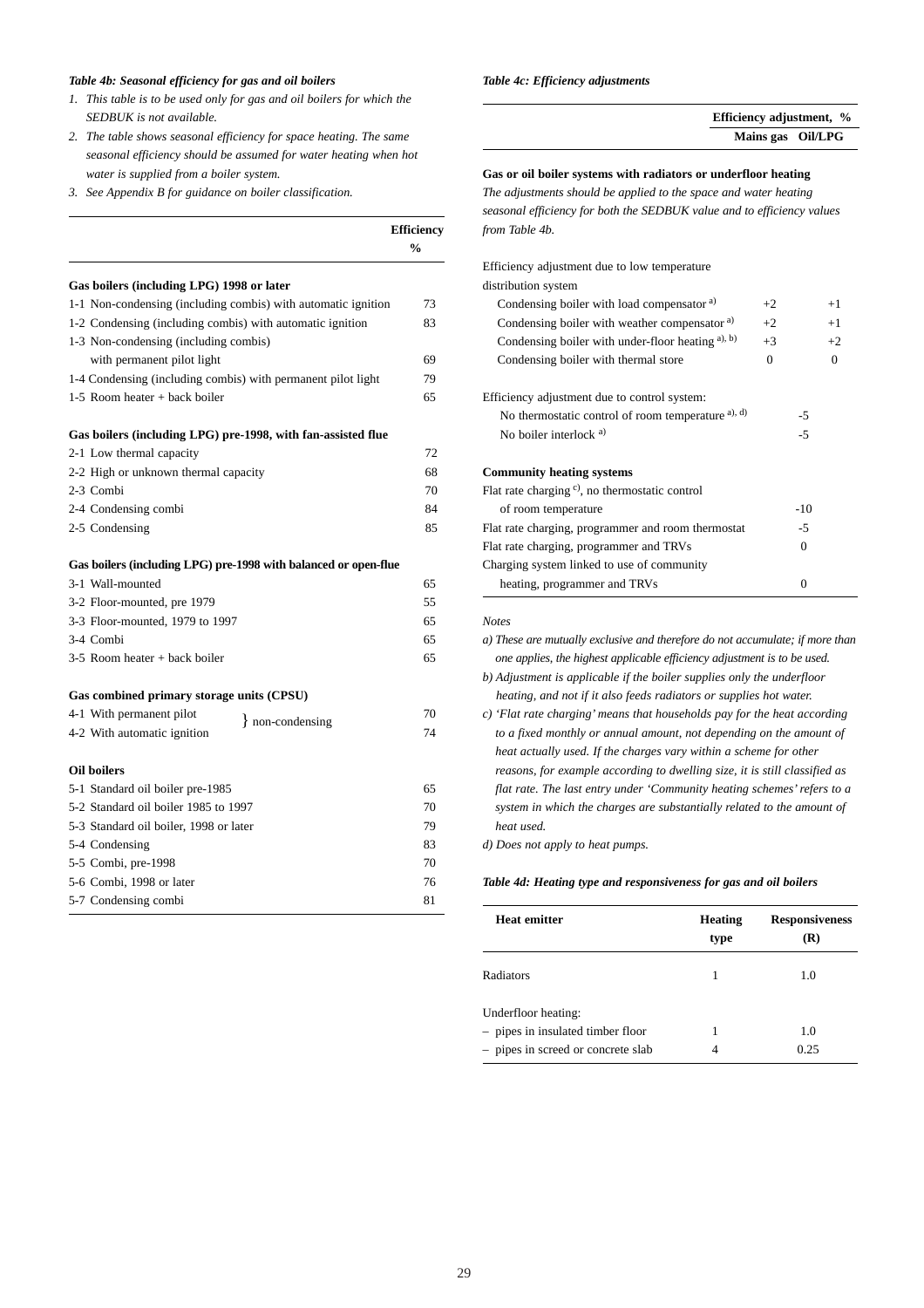#### *Table 4e: Heating system controls*

- *1. Use Table 4a to select the appropriate Group in this table.*
- *2. 'Control' indicates the appropriate column to use in Table 9.*
- *3. The 'Efficiency adjustment' should be applied to the space and water heating seasonal efficiency (SEDBUK or from Table 4a or Table 4b).*
- *4. The 'Temperature adjustment' modifies the living area mid internal temperature obtained from Table 8 and should be entered into box (71) of the worksheet.*

| Type of control | Control Temp  |
|-----------------|---------------|
|                 | adjustment    |
|                 | $(^{\circ}C)$ |

## **GROUP 1: BOILER SYSTEMS WITH RADIATORS OR UNDERFLOOR HEATING**

| No thermostatic control of room temperature  | 1              | $+0.6$         |
|----------------------------------------------|----------------|----------------|
| Programmer (time control)                    | 1              | $\Omega$       |
| Room thermostat                              | 1              | $\Omega$       |
| Programmer + room thermostat                 | 1              | $\Omega$       |
| Programmer + roomstat + TRVs                 | $\overline{c}$ | $\Omega$       |
| $Programmer + TRVs + bypass$                 | $\overline{c}$ | $\overline{0}$ |
| Programmer + $TRVs + flow switch$            | $\overline{c}$ | $\overline{0}$ |
| $Programmer + TRVs + boiler energy manager$  | $\overline{c}$ | $\Omega$       |
| Delayed start thermostat + programmer        | $\mathbf{1}$   | $-0.15$        |
| Delayed start thermostat + programmer + TRVs | $\overline{c}$ | $-0.15$        |
| Time and temperature zone control            | 3              | $\theta$       |
| Additional temperature adjustment for CPSU   |                |                |
| or integrated thermal stores                 | $\Omega$       | $-0.1$         |
| <b>GROUP 2: COMMUNITY HEATING SCHEMES</b>    |                |                |
| Flat rate charging*, no thermostatic         |                |                |
| control of room temperature                  | 1              | $+0.3$         |
| Flat rate charging*, programmer and roomstat | 1              | $\Omega$       |
| Flat rate charging*, programmer and TRVs     | $\overline{c}$ | $\Omega$       |
| Charging system linked to use of community   |                |                |
| heating, programmer and TRVs                 | 3              | $\overline{0}$ |
| <b>GROUP 3: STORAGE RADIATOR SYSTEMS</b>     |                |                |
| Manual charge control                        | 3              | $+0.3$         |
| Automatic charge control                     | 3              | $\Omega$       |
| CELECT-type controls                         | 3              | $\overline{0}$ |
| <b>GROUP 4: WARM-AIR SYSTEMS</b>             |                |                |
| No thermostatic control of room temperature  | 1              | $+0.3$         |
| Roomstat only                                | 1              | $\overline{0}$ |
| Programmer + roomstat                        | 1              | 0              |
| Time and temperature control                 | 3              | $\overline{0}$ |
| <b>GROUP 5: ROOM HEATER SYSTEMS</b>          |                |                |
| No thermostatic control                      | 2              | $+0.3$         |
| Appliance stat                               | 3              | $\Omega$       |
| Appliance $stat + prog$                      | 3              | $\overline{0}$ |
| Programmer + roomstat                        | 3              | $\Omega$       |
| Roomstat only                                | 3              | $\Omega$       |
|                                              |                |                |
| <b>GROUP 6: OTHER SYSTEMS</b>                |                |                |
| No thermostatic control of room temperature  | 1              | $+0.3$         |
| Roomstat only                                | 1              | $\overline{0}$ |
| Programmer + roomstat                        | 1              | $\overline{0}$ |
| Time and temperature control                 | 3              | $\overline{0}$ |

*\*'Flat rate charging' means that households pay for the heat according to a fixed monthly or annual amount, not depending on the amount of heat actually used. If the charges vary within a scheme for other reasons, for example according to dwelling size, it is still classified as flat rate. The last entry under community heating schemes' refers to a system in which the charges are substantially related to the amount of heat used.*

## *Table 4f: Electricity for fans and pumps and electric keep-hot facility*

| Function                                                                             |                                           | GJ/year    |
|--------------------------------------------------------------------------------------|-------------------------------------------|------------|
|                                                                                      |                                           |            |
| Central heating pump (supplying hot water to radiators)                              |                                           | 0.47a)     |
| Oil boiler <sup>b)</sup> – pump (supplying oil to boiler) and flue fan <sup>c)</sup> |                                           | $0.35^{a}$ |
| Gas boiler – flue fan (if fan-assisted flue)                                         |                                           | 0.16       |
| Warm air heating system fans                                                         | $0.002 \times$ dwelling volume in box (6) |            |
| Whole house mechanical                                                               |                                           |            |
| ventilation fans                                                                     | $0.004 \times$ dwelling volume in box (6) |            |
| Electricity for maintaining keep-hot facility <sup>d)</sup> of a gas combi boiler    |                                           |            |
| - keep-hot facility, controlled by time clock                                        |                                           | 0.8        |
| $-$ keep-hot facility, not controlled by time clock <sup>e)</sup>                    |                                           | 2.0        |
| Notes                                                                                |                                           |            |
| a) multiply by a factor of 1.3 if room thermostat is absent                          |                                           |            |
| b) applies to all oil boilers                                                        |                                           |            |
| c) the same motor operates both the pump and flue fan                                |                                           |            |
| d) see notes to Table 3 for the definition of keep-hot facility                      |                                           |            |
| a) In the gase of an untimed electrically powered keep hot facility whome            |                                           |            |

*e) In the case of an untimed electrically powered keep-hot facility where the power rating of the keep-hot heater is obtained from the Boiler Efficiency database, the electricity consumed for maintaining keep-hot facility should be taken as: electricity consumed =*  $0.032 \times P$  *(GJ/year)* 

*where: P is the power rating in Watts*

*Table 5: Lighting, appliances, cooking and metabolic gains*

| <b>Floor</b> area<br>(m <sup>2</sup> ) | Gains<br>(W) | <b>Floor</b> area<br>(m <sup>2</sup> ) | Gains<br>(W) |
|----------------------------------------|--------------|----------------------------------------|--------------|
| 30                                     | 230          | 170                                    | 893          |
| 40                                     | 282          | 180                                    | 935          |
| 50                                     | 332          | 190                                    | 978          |
| 60                                     | 382          | 200                                    | 1020         |
| 70                                     | 431          | 210                                    | 1061         |
| 80                                     | 480          | 220                                    | 1102         |
| 90                                     | 528          | 230                                    | 1142         |
| 100                                    | 576          | 240                                    | 1181         |
| 110                                    | 623          | 250                                    | 1220         |
| 120                                    | 669          | 260                                    | 1259         |
| 130                                    | 715          | 270                                    | 1297         |
| 140                                    | 760          | 280                                    | 1334         |
| 150                                    | 805          | 290                                    | 1349         |
| 160                                    | 849          | 300                                    | 1359         |

Alternatively, gains may be calculated from the total floor area of the dwelling (TFA), using the following steps:

| a. Calculate N | $= (0.035 \times \text{TFA}) - (0.000038 \times \text{TFA}^2)$ , if TFA $\leq 420$ |                   |
|----------------|------------------------------------------------------------------------------------|-------------------|
|                | $= 8.0$                                                                            | if TFA $> 420$    |
| b. Gains (W)   | $= 74 + (2.66 \times \text{TFA}) + (75.5 \times N)$                                | if TFA $\leq$ 282 |
|                | $= 824 + (75.5 \times N)$                                                          | if $TFA > 282$    |

*Additional gains: gains from the following equipment should be added to the totals given above* 

| Central heating pump $a$ )                | 10 W |
|-------------------------------------------|------|
| Warm-air heating system fans $a$ ), $b$ ) | 10 W |
| Mechanical ventilation system             | 25W  |
| Oil pump, inside dwelling $c$ )           | 25W  |
|                                           |      |

*a) does not apply to community heating*

*b) the 10 W should not be included in addition to the 25 W for a mechanical ventilation system*

*c) oil central heating has both oil pump and central heating pump: do not add gains if oil pump is outside of dwelling*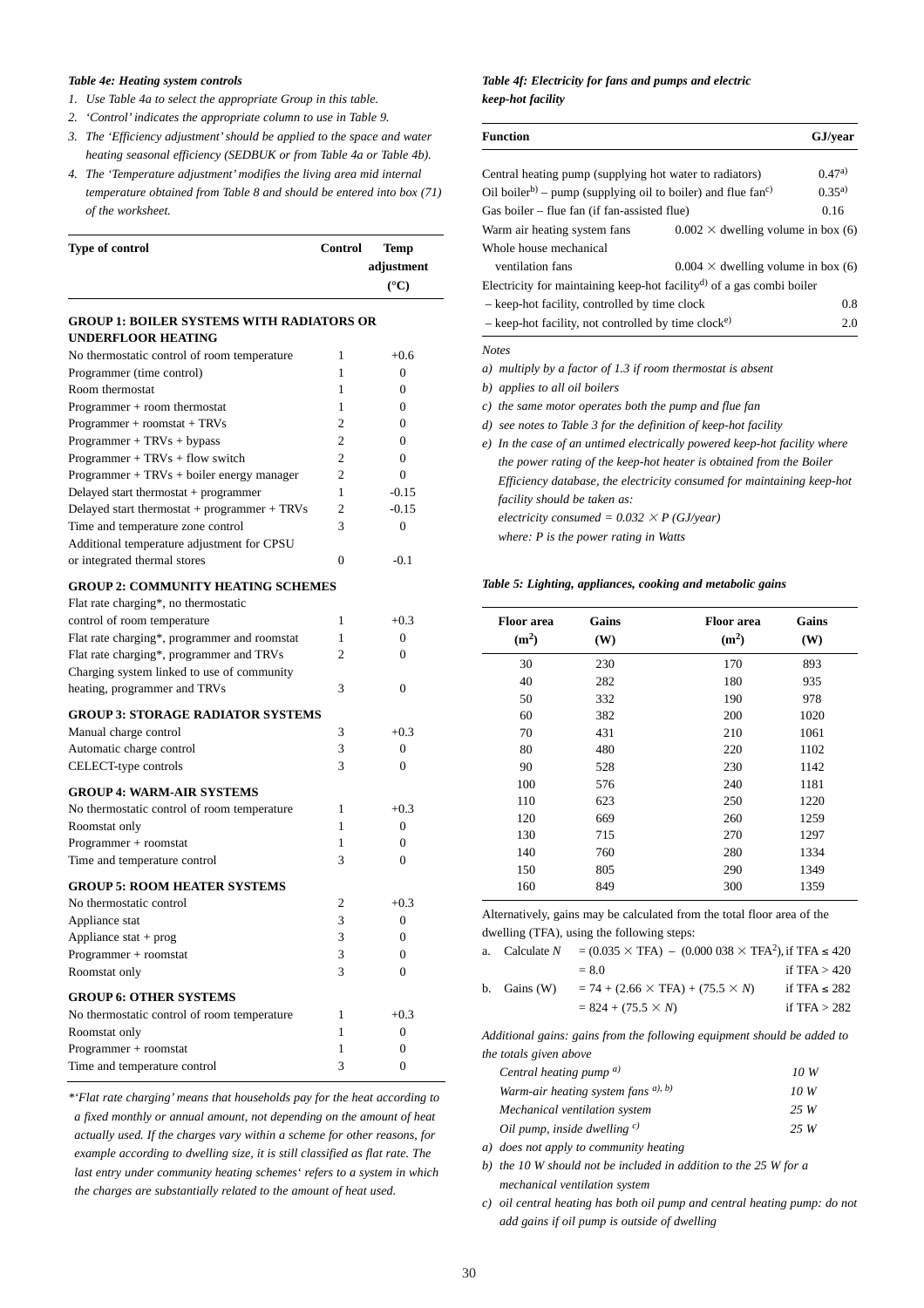## *Table 6: Solar flux through glazing (W/m2)*

|                                     | <b>Horizontal</b> |    |             | Vertical |              |       |
|-------------------------------------|-------------------|----|-------------|----------|--------------|-------|
|                                     |                   |    | North NE/NW | E/W      | <b>SE/SW</b> | South |
| Single glazed                       | 34                | 13 | 15          | 22       | 29           | 32    |
| Double glazed (air or argon filled) | 30                | 11 | 13          | 19       | 26           | 28    |
| Double glazed (low-E, hard-coat)    | 28                | 11 | 13          | 18       | 25           | 27    |
| Double glazed (low-E, soft coat)    | 22                | 9  | 10          | 15       | 19           | 22    |
| Triple glazed (air or argon filled) | 26                | 10 | 12          | 17       | 23           | 25    |
| Triple glazed (low-E, hard-coat)    | 24                | 9  | 11          | 16       | 21           | 23    |
| Triple glazed (low-E, soft coat)    | 21                | 8  | 10          | 14       | 18           | 20    |

*Notes:* 

*1. Use E/W orientation when the orientation is not known.*

*2. For a roof window in a pitched roof with a pitch of up to 70°, use the value under 'North' for orientation within 30° of North and the value under 'Horizontal' for all other orientations. If the pitch is 70° or greater, then treat as if it is a vertical window.*

*3. If low-E but coating not known, assume hard coat.*

## **Table 6b: Indicative U-values (Wm2/K) for windows, doors and roof windows**

The U-values are calculated using BS EN ISO 10077-1. The values apply to the entire area of the window opening, including both frame and glass, and take account of the proportion of the area occupied by the frame and the heat conducted through it.

When available, the manufacturer's certified U-values for windows or doors should be used in preference to the data in this table. Adjustments for roof windows should be applied to manufacturer's window U-values unless the manufacturer provides a U-value specifically for a roof window.

Unless known otherwise, double and triple glazing should be taken as air-filled without low-E coating.

| <b>Type of frame</b>                                                   |     |                               |                                                                             |                        |                                                                                                                                            |                               |         |
|------------------------------------------------------------------------|-----|-------------------------------|-----------------------------------------------------------------------------|------------------------|--------------------------------------------------------------------------------------------------------------------------------------------|-------------------------------|---------|
| Glazing                                                                |     |                               | Window with wood or U-PVC frame<br>(use adjustment column for roof windows) |                        | Window with metal frame<br>with 4mm thermal break<br>(include an adjustment from notes<br>below for thermal break and for<br>roof windows) |                               |         |
|                                                                        | 6   | Gap between panels (mm)<br>12 | 16                                                                          | Adjustment<br>for roof | 6                                                                                                                                          | Gap between panels (mm)<br>12 | 16      |
|                                                                        |     |                               | or more                                                                     | window                 |                                                                                                                                            |                               | or more |
| Double-glazed, air-filled                                              | 3.1 | 2.8                           | 2.7                                                                         |                        | 3.7                                                                                                                                        | 3.4                           | 3.3     |
| Double-glazed, air-filled (low-E, $\varepsilon_n = 0.2$ , hard coat)   | 2.7 | 2.3                           | 2.1                                                                         |                        | 3.3                                                                                                                                        | 2.8                           | 2.6     |
| Double-glazed, air-filled (low-E, $\varepsilon_n = 0.1$ , soft coat)   | 2.6 | 2.1                           | 1.9                                                                         |                        | 3.2                                                                                                                                        | 2.6                           | 2.5     |
| Double-glazed, argon filled                                            | 2.9 | 2.7                           | 2.6                                                                         |                        | 3.5                                                                                                                                        | 3.3                           | 3.2     |
| Double-glazed, argon filled (low-E, $\varepsilon_n = 0.2$ , hard coat) | 2.5 | 2.1                           | 2.0                                                                         |                        | 3.1                                                                                                                                        | 2.6                           | 2.5     |
| Double-glazed, argon filled (low-E, $\varepsilon_n = 0.1$ , soft coat) | 2.3 | 1.9                           | 1.8                                                                         | $+0.2$                 | 2.9                                                                                                                                        | 2.4                           | 2.3     |
| Triple glazed, air-filled                                              | 2.4 | 2.1                           | 2.0                                                                         |                        | 2.9                                                                                                                                        | 2.6                           | 2.5     |
| Triple glazed, air-filled (low-E, $\varepsilon_n = 0.2$ , hard coat)   | 2.1 | 1.7                           | 1.6                                                                         |                        | 2.6                                                                                                                                        | 2.2                           | 2.0     |
| Triple glazed, air-filled (low-E, $\varepsilon_n = 0.1$ , soft coat)   | 2.0 | 1.6                           | 1.5                                                                         |                        | 2.5                                                                                                                                        | 2.0                           | 1.9     |
| Triple-glazed, argon filled                                            | 2.2 | 2.0                           | 1.9                                                                         |                        | 2.8                                                                                                                                        | 2.5                           | 2.4     |
| Triple-glazed, argon filled (low-E, $\varepsilon_n = 0.2$ , hard coat) | 1.9 | 1.6                           | 1.5                                                                         |                        | 2.4                                                                                                                                        | 2.0                           | 1.9     |
| Triple-glazed, argon filled (low-E, $\varepsilon_n = 0.1$ , soft coat) | 1.8 | 1.4                           | 1.3                                                                         |                        | 2.2                                                                                                                                        | 1.9                           | 1.8     |
| Windows and doors, single-glazed                                       |     | 4.8                           |                                                                             | $+0.3$                 |                                                                                                                                            | 5.7                           |         |
| Solid wooden door                                                      |     | 3.0                           |                                                                             | $\qquad \qquad -$      |                                                                                                                                            |                               |         |

*Notes:*

*1. For windows or roof windows with metal frames*

*apply the following adjustments to U-values:*

|                                    | Adjustment to U-value, $W/m^2K$ |           |  |
|------------------------------------|---------------------------------|-----------|--|
|                                    | Window                          | Rooflight |  |
| Metal, no thermal break            | $+0.3$                          | $+0.7$    |  |
| Metal, thermal break 4 mm          | 0.0                             | $+0.3$    |  |
| Metal, thermal break 8 mm          | $-0.1$                          | $+0.2$    |  |
| Metal, thermal break 12 mm or more | $-0.2$                          | $+0.1$    |  |

*2. For doors which are half-glazed (approximately) the U-value of the door is the average of the appropriate window U-value and that of the non-glazed part of the door (eg solid wooden door (U-value of 3.0 W/m*2*K) half-glazed with double glazing (low-E, hard coat, argon filled, 6 mm gap, U-value of 2.5 W/m*2*K) has a resultant U-value of 0.5 (3.0 + 2.5)* = 2.75  $W/m^2K$ .

#### *Table 6a: Solar access factor*

| Overshading        | $%$ sky<br>hlocked<br>by obstacles | Solar<br>access<br>factor |
|--------------------|------------------------------------|---------------------------|
| Heavy              | > 80                               | 0.4                       |
| More than average  | 60-80                              | 0.7                       |
| Average or unknown | $20-60$                            | 1.0                       |
| Very little        | < 20                               | 13                        |

*Note:* 

*A solar access factor of 1.3 should be used for rooflights.*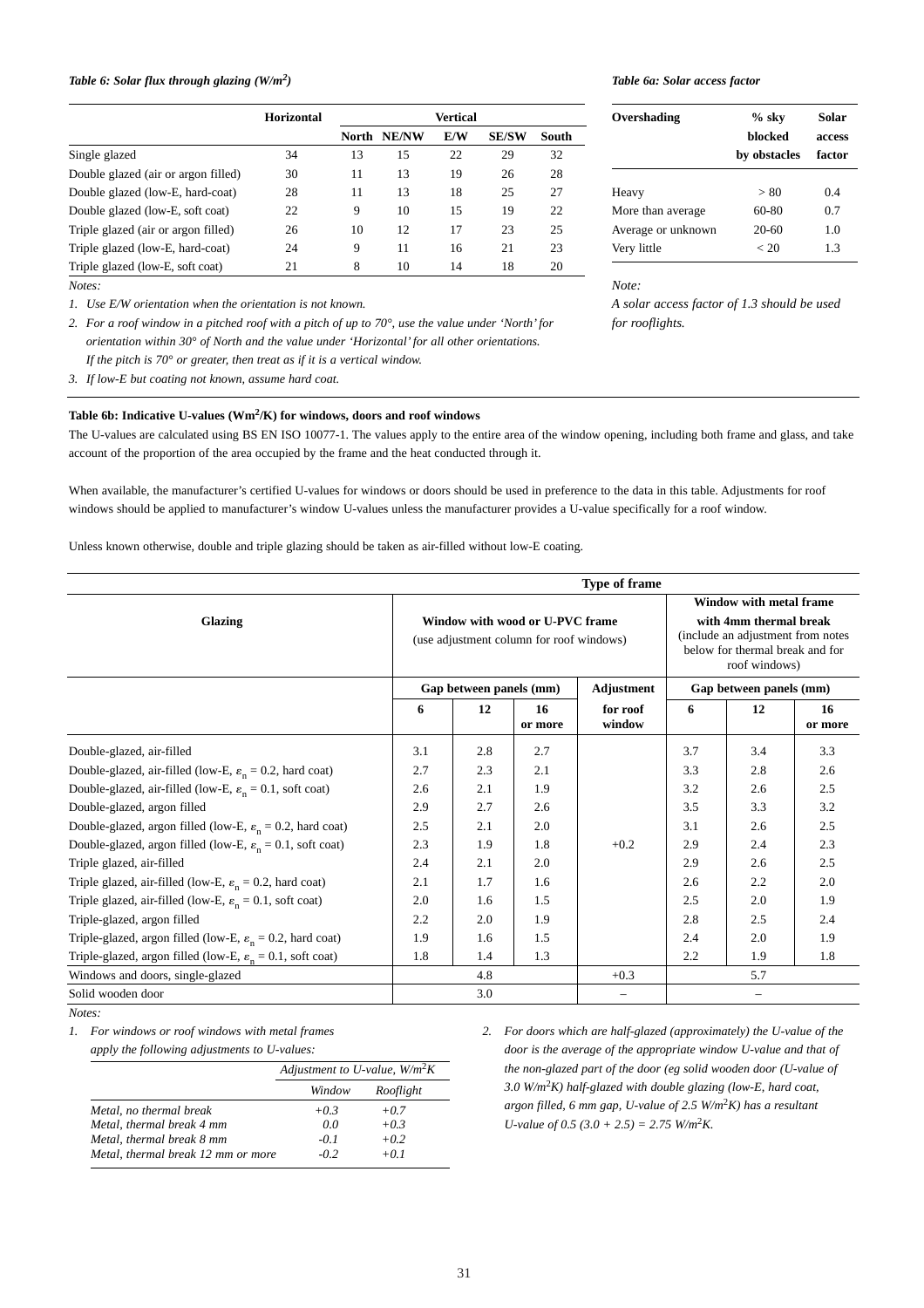|  | Table 7: Utilisation factor as a function of gain/loss ratio (GLR) |  |  |  |  |
|--|--------------------------------------------------------------------|--|--|--|--|
|--|--------------------------------------------------------------------|--|--|--|--|

| <b>GLR</b>   | <b>Utilisation</b><br>factor | <b>GLR</b> | <b>Utilisation</b><br>factor | <b>GLR</b> | <b>Utilisation</b><br>factor |
|--------------|------------------------------|------------|------------------------------|------------|------------------------------|
| $\mathbf{1}$ | 1.00                         | 11         | 0.81                         | 21         | 0.58                         |
| $\mathbf{2}$ | 1.00                         | 12         | 0.78                         | 22         | 0.56                         |
| 3            | 1.00                         | 13         | 0.75                         | 23         | 0.54                         |
| 4            | 0.99                         | 14         | 0.72                         | 24         | 0.53                         |
| 5            | 0.97                         | 15         | 0.70                         | 25         | 0.51                         |
| 6            | 0.95                         | 16         | 0.68                         | 30         | 0.45                         |
| 7            | 0.92                         | 17         | 0.65                         | 35         | 0.40                         |
| 8            | 0.89                         | 18         | 0.63                         | 40         | 0.36                         |
| 9            | 0.86                         | 19         | 0.61                         | 45         | 0.33                         |
| 10           | 0.83                         | 20         | 0.59                         | 50         | 0.30                         |

Alternatively, the utilisation factor may be calculated by the formula: Utilisation factor =  $1 - \exp(-18 \div \text{GLR})$ ,

where GLR = [total gains, box  $(66)$ ] ÷ [heat loss coefficient, box  $(37)$ ]

#### *Table 8: Mean internal temperature of living area*

*Number in brackets is from the 'heating type' column of Table 4a or 4d. HLP is box (38) on the worksheet.* 

| HLP               | (1)   | (2)   | (3)   | (4)   | (5)   |
|-------------------|-------|-------|-------|-------|-------|
|                   |       |       |       |       |       |
| $1.0$ (or lower)  | 18.88 | 19.32 | 19.76 | 20.21 | 20.66 |
| 1.5               | 18.88 | 19.31 | 19.76 | 20.20 | 20.64 |
| 2.0               | 18.85 | 19.30 | 19.75 | 20.19 | 20.63 |
| 2.5               | 18.81 | 19.26 | 19.71 | 20.17 | 20.61 |
| 3.0               | 18.74 | 19.19 | 19.66 | 20.13 | 20.59 |
| 3.5               | 18.62 | 19.10 | 19.59 | 20.08 | 20.57 |
| 4.0               | 18.48 | 18.99 | 19.51 | 20.03 | 20.54 |
| 4.5               | 18.33 | 18.86 | 19.42 | 19.97 | 20.51 |
| 5.0               | 18.16 | 18.73 | 19.32 | 19.90 | 20.48 |
| 5.5               | 17.98 | 18.59 | 19.21 | 19.82 | 20.45 |
| $6.0$ (or higher) | 17.78 | 18.44 | 19.08 | 19.73 | 20.40 |

#### *Note:*

*Use heating column (1) when dwelling is heated by community heating.*

## *Table 9: Difference in temperatures between zones*

*Number in brackets is from the 'control' column of Table 4e. HLP is item (38) in the worksheet.*

| <b>HLP</b>        | (1)  | (2)  | (3)  |
|-------------------|------|------|------|
| $1.0$ (or lower)  | 0.40 | 1.41 | 1.75 |
| 1.5               | 0.60 | 1.49 | 1.92 |
| 2.0               | 0.79 | 1.57 | 2.08 |
| 2.5               | 0.97 | 1.65 | 2.22 |
| 3.0               | 1.15 | 1.72 | 2.35 |
| 3.5               | 1.32 | 1.79 | 2.48 |
| 4.0               | 1.48 | 1.85 | 2.61 |
| 4.5               | 1.63 | 1.90 | 2.72 |
| 5.0               | 1.76 | 1.94 | 2.83 |
| 5.5               | 1.89 | 1.97 | 2.92 |
| $6.0$ (or higher) | 2.00 | 2.00 | 3.00 |

*Table 10: Degree days as a function of base temperature*

| <b>Base</b>         | <b>Degree</b>  | <b>Base</b>         | <b>Degree</b> |  |
|---------------------|----------------|---------------------|---------------|--|
| temp <sup>o</sup> C | <b>Days</b>    | temp <sup>o</sup> C | Days          |  |
| 1.0                 | $\overline{0}$ | 11.0                | 1140          |  |
| 1.5                 | 30             | 11.5                | 1240          |  |
| 2.0                 | 60             | 12.0                | 1345          |  |
| 2.5                 | 95             | 12.5                | 1450          |  |
| 3.0                 | 125            | 13.0                | 1560          |  |
| 3.5                 | 150            | 13.5                | 1670          |  |
| 4.0                 | 185            | 14.0                | 1780          |  |
| 4.5                 | 220            | 14.5                | 1900          |  |
| 5.0                 | 265            | 15.0                | 2015          |  |
| 5.5                 | 310            | 15.5                | 2130          |  |
| 6.0                 | 360            | 16.0                | 2250          |  |
| 6.5                 | 420            | 16.5                | 2370          |  |
| 7.0                 | 480            | 17.0                | 2490          |  |
| 7.5                 | 550            | 17.5                | 2610          |  |
| 8.0                 | 620            | 18.0                | 2730          |  |
| 8.5                 | 695            | 18.5                | 2850          |  |
| 9.0                 | 775            | 19.0                | 2970          |  |
| 9.5                 | 860            | 19.5                | 3090          |  |
| 10.0                | 950            | 20.0                | 3210          |  |
| 10.5                | 1045           | 20.5                | 3330          |  |

#### *Table 11: Fraction of heat supplied by secondary heating systems*

| <b>Main heating system</b>       | <b>Secondary system</b> | <b>Fraction</b> |
|----------------------------------|-------------------------|-----------------|
|                                  |                         |                 |
| Central heating system:          | gas fires               | 0.15            |
| - boiler and radiators           | coal fires              | 0.10            |
| - underfloor heating             | electric heater         | 0.05            |
| - warm air system                |                         |                 |
| - other gas or oil fired systems |                         |                 |
| Gas room heaters                 | gas fires               | 0.30            |
|                                  | coal fires              | 0.15            |
|                                  | electric heaters        | 0.10            |
| Coal room heaters;               | gas fires               | 0.20            |
| electric room heaters            | coal fires              | 0.20            |
|                                  | electric heaters        | 0.20            |
| Electric storage heaters not     | gas fires               | 0.15            |
| fan-assisted;                    | coal fires              | 0.10            |
| other electric systems           | electric heaters        | 0.10            |
| Fan assisted storage heaters     | gas fires               | 0.15            |
|                                  | coal fires              | 0.10            |
|                                  | electric heaters        | 0.05            |
|                                  |                         |                 |
| Heat pump                        | gas fires               | 0.15            |
|                                  | coal fires              | 0.10            |
|                                  | electric heaters        | 0.05            |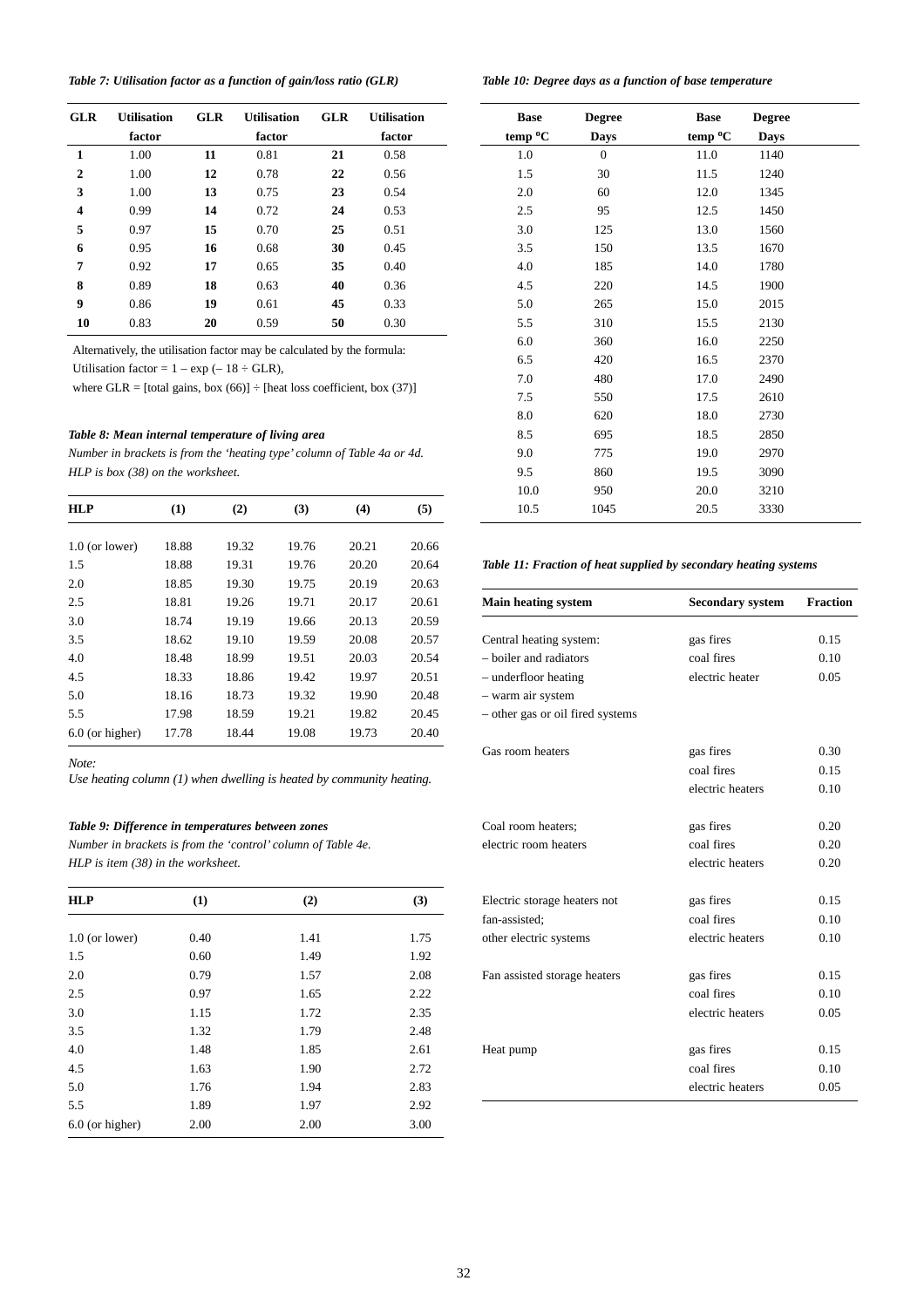#### *Table 12: Fuel prices and additional standing charges*

|                                       | <b>Additional</b><br>standing charge $(\mathbf{\pounds})$ | Unit price<br>(E/GJ) |
|---------------------------------------|-----------------------------------------------------------|----------------------|
| Gas (mains)                           | 28                                                        | 3.74                 |
| <b>Bulk LPG</b>                       | 57                                                        | 8.22                 |
| Bottled gas – propane 47 kg cylinder  |                                                           | 11.02                |
| Heating oil                           |                                                           | 4.53                 |
| House coal                            |                                                           | 4.62                 |
| Smokeless fuel                        |                                                           | 7.46                 |
| Anthracite nuts                       |                                                           | 5.15                 |
| Anthracite grains                     |                                                           | 5.16                 |
| Wood                                  |                                                           | 4.50                 |
| Electricity (on-peak)                 |                                                           | 20.80                |
| Electricity (off-peak)                | 16                                                        | 7.93                 |
| Electricity (standard tariff)         |                                                           | 19.69                |
| Electricity 10 hour tariff (on-peak)  |                                                           | 16.50                |
| Electricity 10 hour tariff (off-peak) | 15                                                        | 8.75                 |
| Electricity (24-hr heating tariff)    | 48                                                        | 8.97                 |
| Community scheme                      | 28                                                        |                      |
| Heat from boilers (any fuel)          |                                                           | 4.55                 |
| Heat from CHP or waste heat           |                                                           | 3.17                 |
| Energy cost inflator                  | 1.05                                                      |                      |

*Notes*

- *1. The standing charge given for electricity is extra amount for the off-peak tariff, over and above the amount for the standard domestic tariff, as it is assumed that the dwelling has a supply of electricity for reasons other than space and water heating. Standing charges for gas and for off-peak electricity are added to space and water heating costs where those fuels are used for heating.*
- *2. An energy cost inflator term is applied before the rating is calculated. The purpose of the inflator is to ensure that the ratings do not, on average, change with fuel price changes. The energy cost inflator term is currently set at 1.05. It will vary with the weighted average price of heating fuels in future, in such a way as to ensure that the SAP is not affected by the general rate of inflation. However, individual SAP ratings are affected by relative changes in the price of particular heating fuels.*

#### **Table 12a: Distribution loss factor for group and community schemes**

| <b>Heat distribution system</b>                                                                                                                            | Factor |
|------------------------------------------------------------------------------------------------------------------------------------------------------------|--------|
| Mains piping system installed in 1990 or earlier, not<br>pre-insulated, medium or high temperature distribution<br>$(120-140\degree C)$ , full flow system | 1.20   |
| Pre-insulated mains piping system installed in 1990 or<br>earlier, low temperature distribution $(100^{\circ}$ C or below),<br>full flow system            | 1.10   |
| Modern higher temperature system (up to $120^{\circ}$ C), using<br>pre-insulated mains installed in 1991 or later,<br>variable flow system                 | 1.10   |
| Modern pre-insulated piping system operating at $100^{\circ}$ C<br>or below, full control system installed in 1991 or later,<br>variable flow system       | 1.05   |

*Note:*

*A full flow system is one in which the hot water is pumped through the distribution pipework at a fixed rate irrespective of the heat demand (usually there is a bypass arrangement to control the heat delivered to heat emitters). A variable flow system is one in which the rate at which the hot water is pumped through the distribution pipework varies according to the demand for heat.*

*Table 13: On-peak fraction for electric water heating* 

| <b>Dwelling</b> | <b>Cylinder size (litres)</b> |         |                |                |         |                  |                  |
|-----------------|-------------------------------|---------|----------------|----------------|---------|------------------|------------------|
| total floor     | 7-hour tariff                 |         |                | 10-hour tariff |         |                  |                  |
| area $(m2)$     | 110                           | 160     | 210            | 245            | 110     | 160              | 210              |
| 40 or less      | 12 (56)                       | 7(18)   | $\overline{2}$ | $\mathbf{0}$   | 6(15)   | $\overline{0}$   | $\overline{0}$   |
| 60              | 14 (58)                       | 9(21)   | 3              | $\mathbf{0}$   | 8 (19)  | $\mathbf{0}$     | $\overline{0}$   |
| 80              | 17(60)                        | 10(24)  | $\overline{4}$ | $\mathbf{0}$   | 10(22)  | $\boldsymbol{0}$ | $\overline{0}$   |
| 100             | 19 (62)                       | 12(27)  | 5              | $\mathbf{0}$   | 11(25)  | 0(2)             | $\overline{0}$   |
| 120             | 21(63)                        | 14 (30) | 6              | $\mathbf{0}$   | 13 (28) | 1(5)             | $\overline{0}$   |
| 140             | 24(65)                        | 15(33)  | 6              | 1              | 14(30)  | 2(9)             | $\overline{0}$   |
| 160             | 26(66)                        | 16(35)  | 7              | 1              | 16(33)  | 2(12)            | $\boldsymbol{0}$ |
| 180             | 27 (68)                       | 18 (37) | 8              | 2              | 17(35)  | 2(15)            | $\boldsymbol{0}$ |
| 200             | 29 (69)                       | 19 (40) | 9              | $\mathfrak{2}$ | 18 (38) | 3(18)            | $\boldsymbol{0}$ |
| 220             | 31 (70)                       | 20(42)  | 10             | $\mathfrak{2}$ | 19(40)  | 3(21)            | $\mathbf{0}$     |
| 240             | 32(71)                        | 21(43)  | 10             | 3              | 20(41)  | 4(23)            | $\boldsymbol{0}$ |
| 260             | 33 (72)                       | 22(45)  | 11             | 3              | 21(43)  | 4(25)            | $\boldsymbol{0}$ |
| 280             | 35(73)                        | 23(47)  | 11             | 3              | 22(45)  | 4(27)            | $\boldsymbol{0}$ |
| 300             | 36(74)                        | 24 (48) | 12             | 3              | 23 (46) | 5(29)            | $\mathbf{0}$     |
| 320             | 37(75)                        | 24 (49) | 12             | $\overline{4}$ | 23(47)  | 5(30)            | $\overline{0}$   |
| 340             | 38 (75)                       | 25(50)  | 13             | $\overline{4}$ | 24 (48) | 5(32)            | $\overline{0}$   |
| 360             | 38 (76)                       | 26(51)  | 13             | $\overline{4}$ | 24 (49) | 5(33)            | $\boldsymbol{0}$ |
| 380             | 39 (76)                       | 26(52)  | 13             | 4              | 25(50)  | 5(34)            | $\overline{0}$   |
| 400             | 39 (76)                       | 26(52)  | 13             | 4              | 25(51)  | 5(35)            | $\overline{0}$   |
| 420 or more     | 40 (77)                       | 26(52)  | 13             | 4              | 25(51)  | 6(35)            | $\boldsymbol{0}$ |

*Notes*

- *1 Table 13 shows percentage of electricity required at on-peak rates for cylinders with dual immersion heaters, and in brackets for cylinders with single immersion heaters, for tariffs providing at least 7 hours of heating per day at the off-peak rate.*
- *2 Alternatively, the fraction may be calculated (for V between 110 and 245 litres) from the following equations:*
	- *a) tariffs providing at least 7 hours of heating per day at the off-peak rate* Dual immersion: (6.8 - 0.024*V*)*N* + 14 - 0.07*V*
		- Single immersion: (14530 762*N*)/*V* 80 + 10*N*
	- *b) tariffs providing at least 10 hours of heating per day at the off-peak rate*

Dual immersion: (6.8 - 0.036*V*)*N* + 14 - 0.105*V* Single immersion: (14530 - 762*N*)/(1.5*V*) - 80 + 10*N where V is the cylinder volume and N is as defined below Table 5. (If these formulae give a value less than zero, set the on-peak fraction to zero.)*

- *3. Do not use this table to obtain the on-peak percentage for an electric CPSU. Calculate the on-peak percentage using the procedure described in Appendix F.*
- *4. Do not use this table for the on-peak percentage for domestic hot water heated by a heat pump. Use on-peak percentages given in Appendix G.*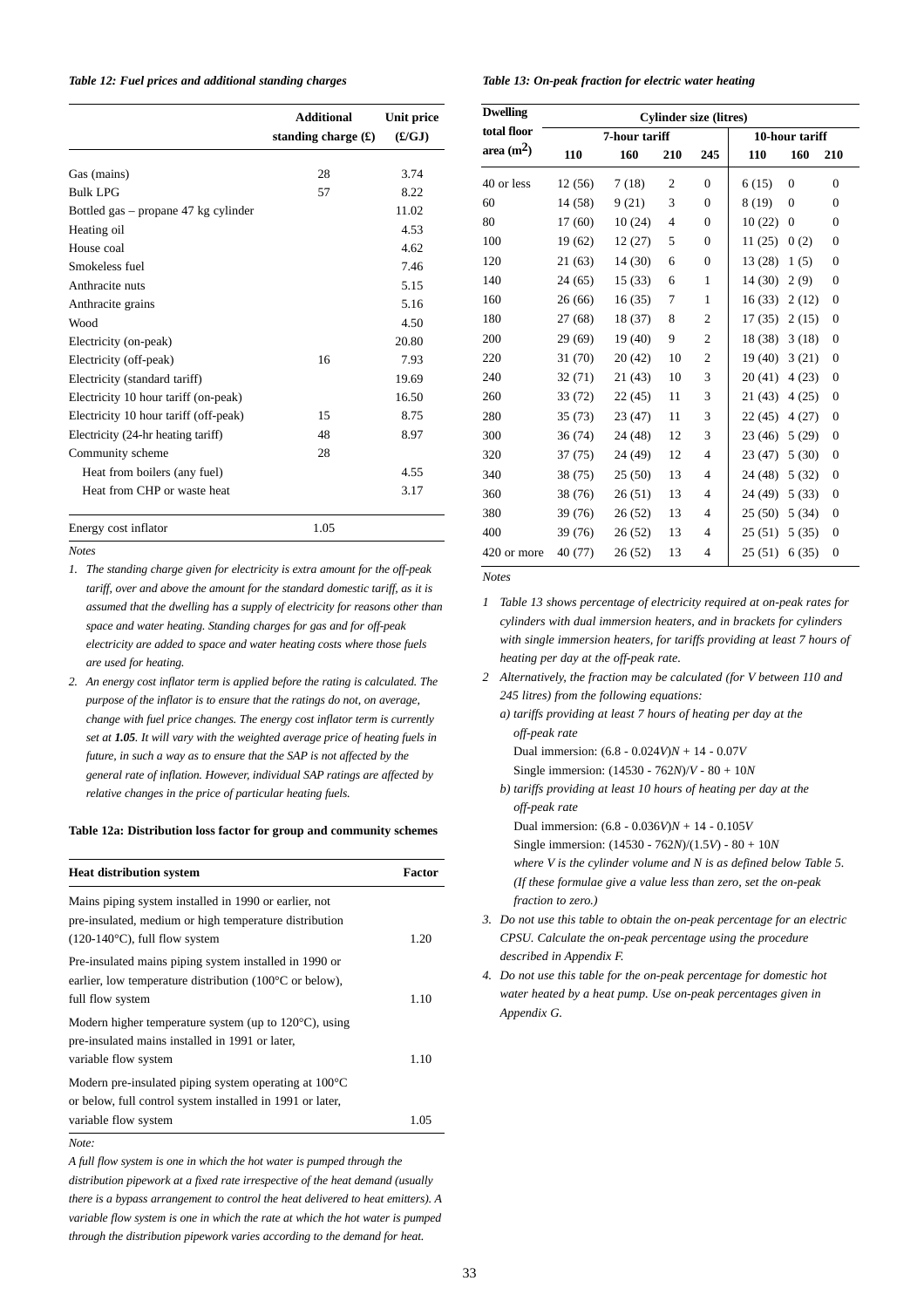| Table 14: SAP rating by energy cost factor |  |  |
|--------------------------------------------|--|--|
|--------------------------------------------|--|--|

| <b>ECF</b>            | <b>SAP</b> | <b>ECF</b>      | <b>SAP</b>              |
|-----------------------|------------|-----------------|-------------------------|
| $(\pmb{\pounds}/m^2)$ | rating     | $(\pounds/m^2)$ | rating                  |
| $0.59$ or less        | 120        | 2.6             | 56                      |
| 0.60                  | 119        | 2.70            | 54                      |
| 0.65                  | 116        | 2.70            | 53                      |
| 0.70                  | 112        | 2.80            | 52                      |
| 0.75                  | 109        | 2.90            | 51                      |
| 0.80                  | 107        | 3.00            | 49                      |
| 0.85                  | 104        | 3.15            | 47                      |
| 0.90                  | 102        | 3.30            | 45                      |
| 0.95                  | 99         | 3.45            | 44                      |
| 1.00                  | 97         | 3.60            | 41                      |
| 1.05                  | 95         | 3.75            | 40                      |
| 1.10                  | 93         | 3.90            | 38                      |
| 1.15                  | 91         | 4.00            | 37                      |
| 1.20                  | 89         | 4.25            | 34                      |
| 1.25                  | 87         | 4.50            | 32                      |
| 1.30                  | 86         | 4.75            | 29                      |
| 1.35                  | 84         | 5.00            | 27                      |
| 1.40                  | 82         | 5.25            | 25                      |
| 1.45                  | 81         | 5.50            | 23                      |
| 1.50                  | 79         | 5.75            | 21                      |
| 1.55                  | 78         | 6.00            | 19                      |
| 1.60                  | 77         | 6.25            | 17                      |
| 1.65                  | 75         | 6.50            | 16                      |
| 1.70                  | 74         | 6.75            | 14                      |
| 1.75                  | 73         | 7.00            | 12                      |
| 1.80                  | 71         | 7.25            | 11                      |
| 1.85                  | 70         | 7.50            | 9                       |
| 1.90                  | 69         | 7.75            | 8                       |
| 1.95                  | 68         | 8.00            | 7                       |
| 2.00                  | 67         | 8.25            | 5                       |
| 2.10                  | 65         | 8.50            | $\overline{4}$          |
| 2.20                  | 63         | 8.75            | 3                       |
| 2.30                  | 61         | 9.00            | $\overline{\mathbf{c}}$ |
| 2.40                  | 59         | 9.25 or above   | $\overline{0}$          |
| 2.50                  | 57         |                 |                         |

The values in the above table may be obtained by using the formula: *SAP Rating = 97 - 100*  $\times$  $log_{10}$  *(ECF)* 

where: ECF is an Energy Cost Factor, calculated in box (99).

*Table 15: Carbon dioxide emission factors for delivered energy*

|                                | kg CO <sub>2</sub> per GJ |
|--------------------------------|---------------------------|
| Gas (mains)                    | 54                        |
| <b>Bulk LPG</b>                | 69                        |
| Bottled gas (propane)          | 69                        |
| Heating oil                    | 75                        |
| House coal                     | 81                        |
| Anthracite                     | 88                        |
| Smokeless solid fuel           | 109                       |
| Electricity                    | 115                       |
| Wood                           | 7                         |
| Household waste                | 12                        |
| <b>Biomass</b>                 | 7                         |
| Biogas (landfill)              | 7                         |
| Waste heat from power stations | 5                         |

## *Table 16: Carbon Index*

 $\overline{\phantom{a}}$ 

| Carbon Factor<br>(CF)<br>kg/m <sup>2</sup> | <b>Carbon Index</b><br>(CI) | Carbon Factor<br>(CF)<br>kg/m <sup>2</sup> | <b>Carbon Index</b><br>(CI) |
|--------------------------------------------|-----------------------------|--------------------------------------------|-----------------------------|
| 7.17 or less                               | 10.0                        | 30                                         | 4.4                         |
| 8                                          | 9.6                         | 32                                         | 4.2                         |
| 9                                          | 9.1                         | 34                                         | 3.9                         |
| 10                                         | 8.7                         | 36                                         | 3.7                         |
| 11                                         | 8.3                         | 38                                         | 3.5                         |
| 12                                         | 8.0                         | 40                                         | 3.3                         |
| 13                                         | 7.7                         | 45                                         | 2.8                         |
| 14                                         | 7.4                         | 50                                         | 2.4                         |
| 15                                         | 7.1                         | 55                                         | 2.0                         |
| 16                                         | 6.9                         | 60                                         | 1.7                         |
| 17                                         | 6.6                         | 65                                         | 1.4                         |
| 18                                         | 6.4                         | 70                                         | 1.1                         |
| 19                                         | 6.2                         | 75                                         | 0.8                         |
| 20                                         | 6.0                         | 80                                         | 0.6                         |
| 22                                         | 5.6                         | 85                                         | 0.3                         |
| 24                                         | 5.3                         | 90                                         | 0.1                         |
| 26                                         | 5.0                         | 92.5 or more                               | 0.0                         |
| 28                                         | 4.7                         |                                            |                             |

Alternatively, the carbon factor and CI may be calculated by the formulae:

 $CF = CO_2 / (TFA + 45.0)$  $CI = 17.7 - 9.0 log_{10} (CF)$ 

where:  $CO_2$  is the  $CO_2$  emissions in kg/year

TFA is total floor area in m<sup>2</sup>.